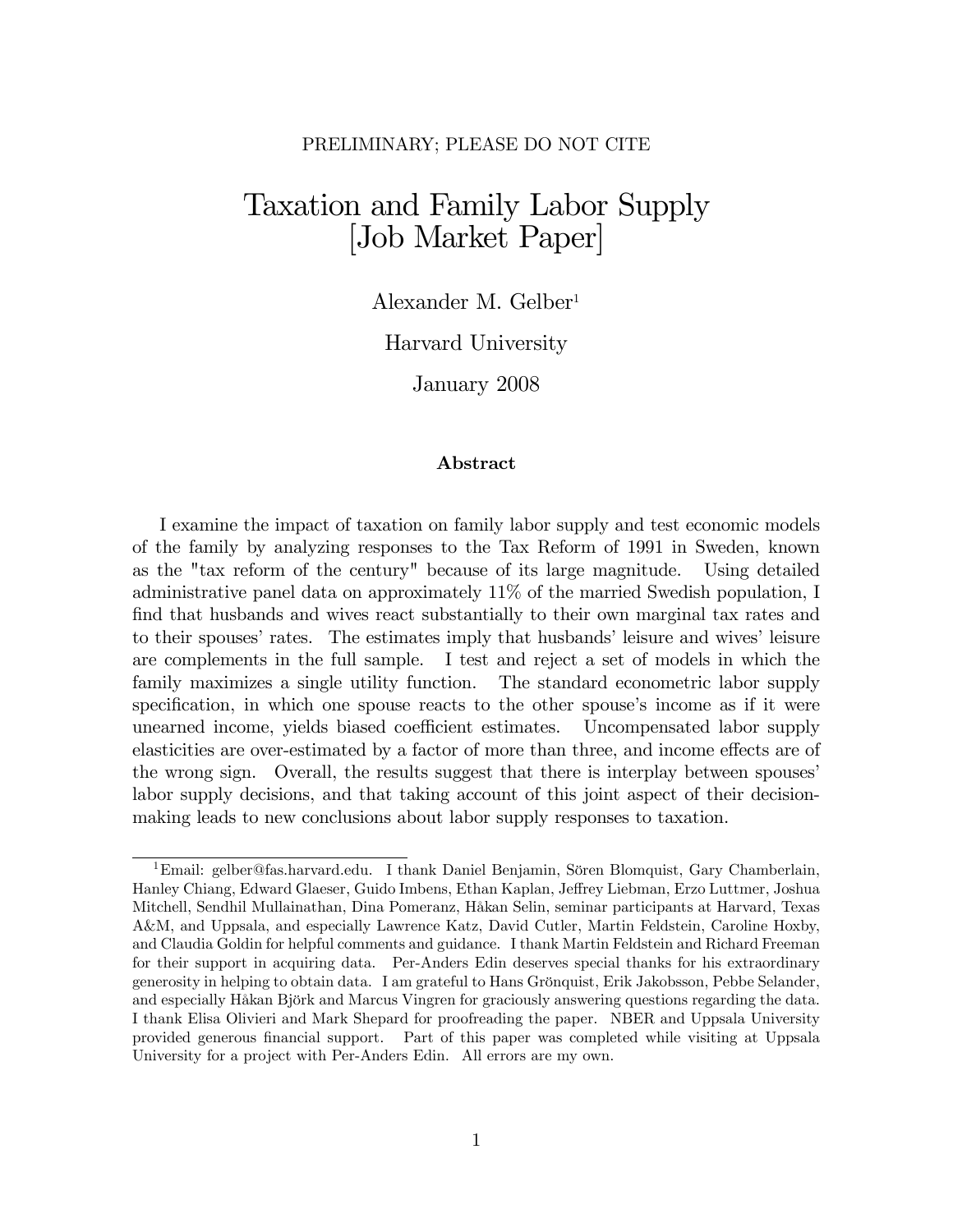## I. Introduction

By exploring the effect of taxation on husbands' and wives' joint labor supply decisions, we can test economic models of the family and better understand how to tax families optimally. Standard empirical analyses of the effect of tax rates on labor supply relate a spouse's labor supply decision to his or her own tax rate (e.g. Blundell, Duncan, and Meghir 1998). It has been typical to assume that an individual's labor supply responds to the income of his or her spouse as it would respond to unearned income, following a long tradition beginning with Mincer (1962). In this paper, I relax these restrictions by examining how independent variation in each spouse's tax rate impacts husbands' and wives' joint labor supply decisions.

The Swedish Tax Reform of 1991 (TR91) represents a particularly promising setting for studying these issues. Often called the "Tax Reform of the Century" in Sweden, TR91 decreased the top marginal income tax rate from 76% to 51%, with substantial but smaller decreases in other tax brackets. This represents an opportunity to examine labor supply responses to large exogenous changes in incentives.<sup>2</sup> In the U.S., married couples are almost always taxed jointly on the sum of their incomes, implying that husbands and wives face the same marginal tax rate. Sweden has individual taxation, meaning that an individual's marginal tax rate on earned income depends only on his or her own income. When the Swedish tax schedule changes, husbands and wives face different changes in their marginal tax rates, and the relative size of these changes differs across households, allowing me to identify cross responses.<sup>3</sup>

I use the Longitudinal Individual Data for Sweden (LINDA), a panel of detailed administrative data that follow the labor force activity, government program participation, demographic characteristics, and other relevant features of nearly 1 million individuals (including their families) from 1968 to the present.<sup>4</sup> This allows me to estimate parameters precisely and analyze the impacts of a variety of covariates. Unlike the IRS-Michigan-NBER Tax Panel on the U.S., which measures married couples taxable income only at the family level, the LINDA data contain information on the income of each spouse.

With a specification allowing for cross responses, I estimate a rich set of parameters, including own and cross income and substitution effects for both husbands and wives. Standard econometric models, in which labor supply is assumed to respond to spousal

<sup>&</sup>lt;sup>2</sup>Ljunge and Ragan (2005), Hansson (2007), and Selén (2002) also examine the Swedish Tax Reform of 1991. These authors focus on the response of individuals' earned income to taxation, assuming that one spouse reacts to the otherís income as if it were unearned income.

 ${}^{3}I$  use "own response," "own elasticity," or "own effect" to refer to the reaction to one's own wage, tax rate, or income, and "cross response," "cross elasticity," or "cross effect" to refer to the reaction to the wage, tax rate, or income of one's spouse.

<sup>4</sup>The data contain fewer observations during time periods earlier than the period that I consider, which is in the late 1980s and early 1990s.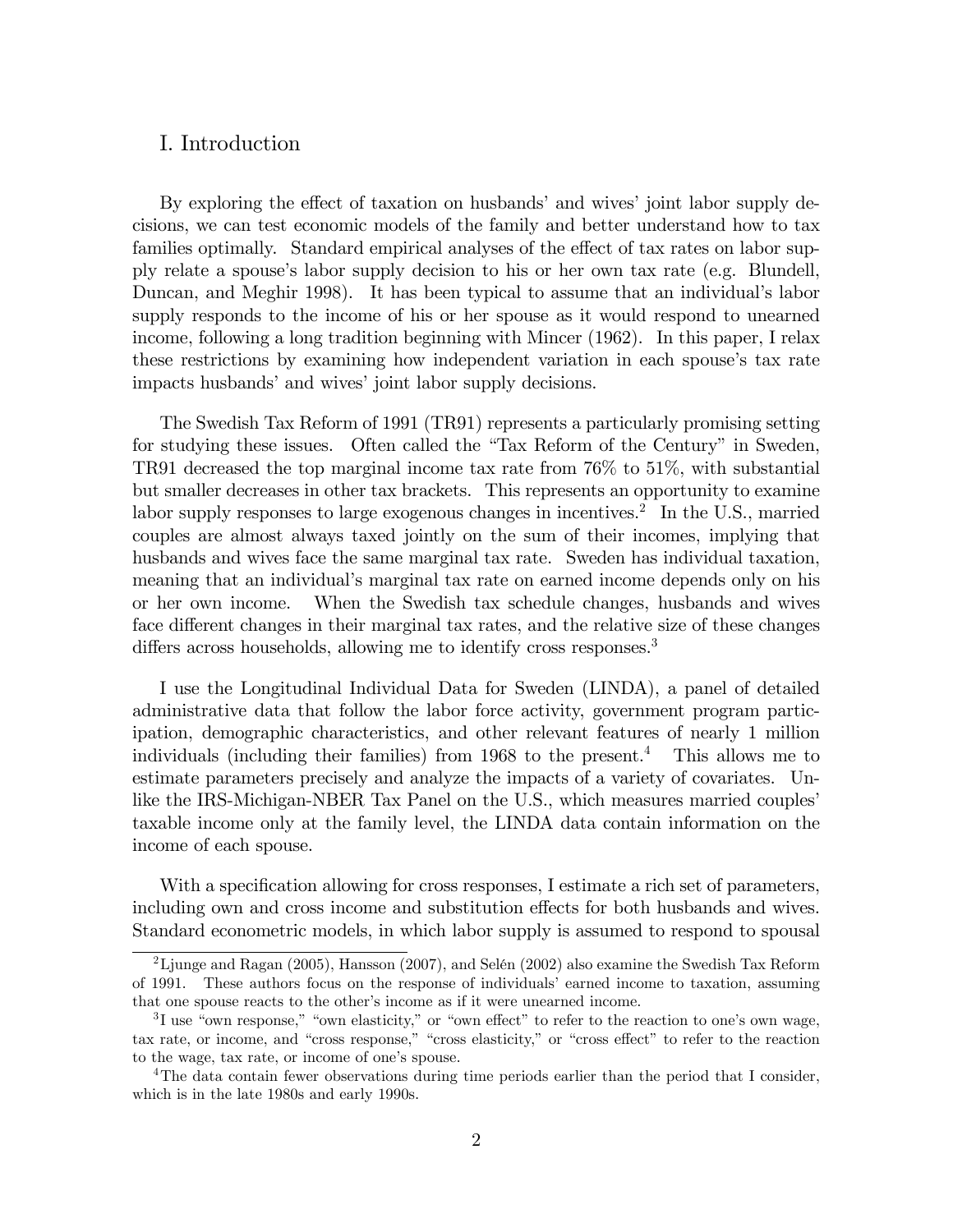income as it responds to unearned income, cannot reflect the possibility that the leisure of one's spouse could be a complement to or a substitute for one's own. A long history of work on the responsiveness of husbands' and wives' labor supply to each other's wages and incomes is primarily based on cross-sectional or aggregate variation (e.g. Ashenfelter and Heckman 1974; Blau and Kahn 2007). A related literature (Feldstein 1995; Gruber and Saez 2002), which examines the response of families' taxable income to the marginal tax rates they face, leaves open the question of how husbands' and wives' decisions separately contribute to families' aggregate responses.<sup>5</sup>

The results reveal that husbands and wives react to each other's marginal tax rates and unearned incomes, as well as to their own. My central estimates show compensated elasticities of individuals' earned income with respect to their own net-of-tax share of .25 and .49 for husbands and wives, respectively. (The net-of-tax share is defined as one minus the marginal tax rate.) Compensated cross elasticities are .048 and .051, respectively. Thus, I find complementarity of spousal leisure in the population as a whole, although there is heterogeneity among demographic groups.<sup>6</sup> The point estimates indicate substitutability of spousal leisure in families with young children and complementarity in families without young children. Elasticities of earned income with respect to own unearned income are large  $(-.074$  and  $-.056$  for husbands and wives, respectively) and precisely estimated. I estimate substantial elasticities of own earned income with respect to spouses' unearned income of -.0041 for husbands and -.018 for wives. When the dependent variable is a measure of taxable labor income, calculated by subtracting tax deductions from labor income, the elasticities are similar. Responses for both husbands and wives are substantial both on the margin of whether to work or not, and on the margin of how much labor they supply conditional on working. These estimates include a number of parameters of interest in contexts other than family labor supply, including income effects and compensated labor supply elasticities. The paper also contributes to the literature examining labor supply elasticities by demographic groups such as age, education, and number of children.<sup>7</sup>

Since I estimate own and cross uncompensated and compensated effects, I am able to perform two separate tests of the unitary model of family labor supply. The unitary model is defined by the feature that the family can be characterized as maximizing a single utility function. I reject a unitary model based on violations of the  $\degree$ income

<sup>&</sup>lt;sup>5</sup>Gruber and Saez (2002) include single taxpayers in their regressions as well as households. Hausman and Ruud (1984) and Aronsson and Wikström (1994) examine how husbands' and wives' hours worked respond to taxation.

 ${}^{6}I$  use "leisure" as shorthand to refer both to home production and enjoyment of leisure activities. My use of the word "leisure" thus corresponds to what previous literature has called "non-market time." I avoid using the phrase "non-market time" because my measure of labor supply is earnings, not hours worked, so I do not directly observe individuals' time allocations. As discussed below, I examine earnings because it represents a broader measure of labor supply than hours worked, reflecting both hours worked and effort per hour worked. Hunt (1998), Gustman and Steinmeier (2000), Maestas  $(2001)$ , and Hamermesh  $(2002)$  also find evidence consistent with complementarity of spousal leisure.

<sup>7</sup>Blau and Kahn (2007) estimate elasticities by sex, age, education, and number of children.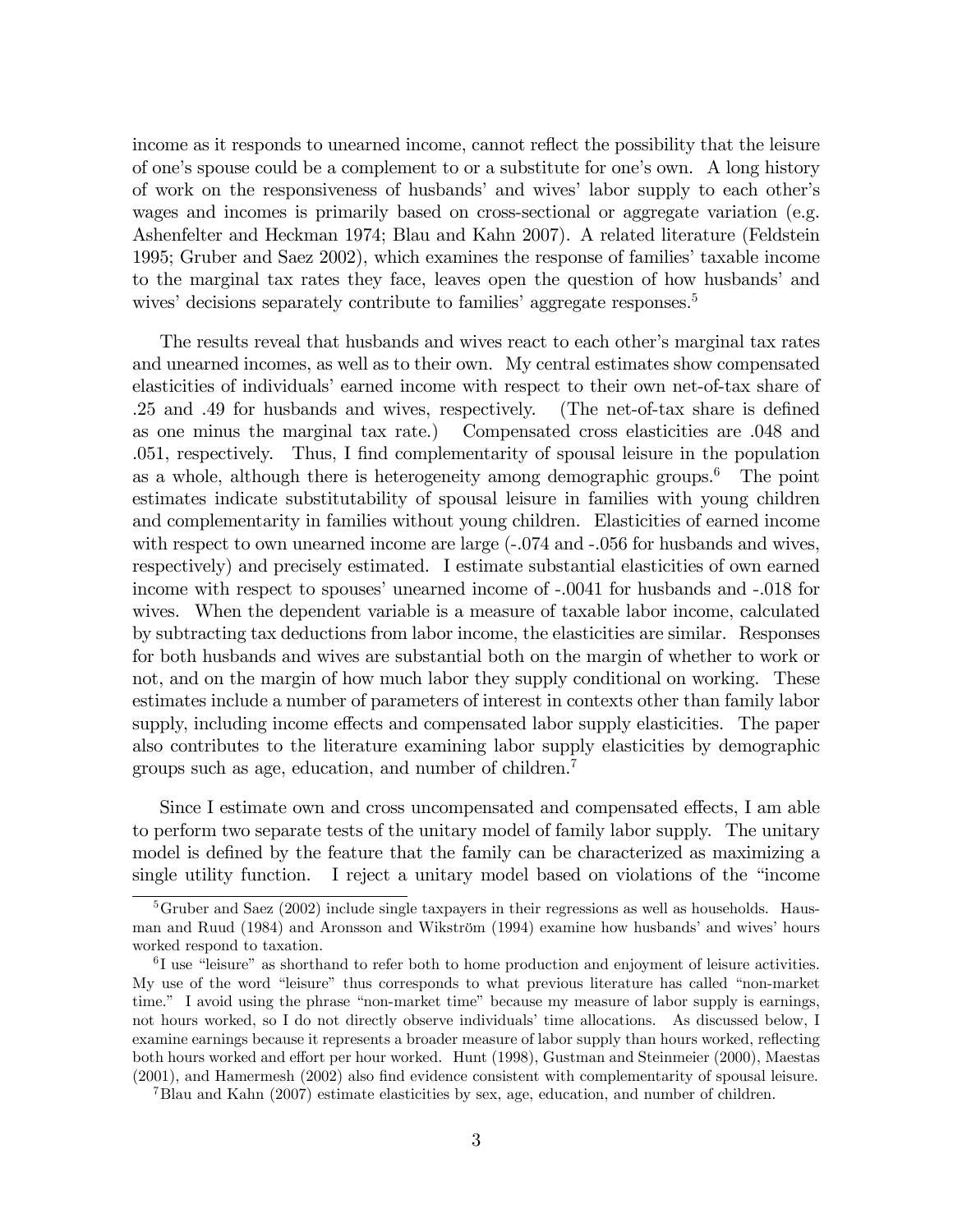pooling condition," which states that a married individual's consumption of leisure should react equally to an increase in that individual's unearned income as it reacts to an increase in the unearned income of his or her spouse.<sup>8</sup> The unitary model also predicts that the Slutsky matrix should be symmetric: the compensated response of the husbandís leisure to the net-of-tax wage of the wife is predicted to be equal to the compensated response of the wifeís leisure to the net-of-tax wage of the husband. For the entire population, I cannot reject Slutsky symmetry at conventional significance levels, though I do reject it for certain population groups.

To determine how much standard econometric models may be biased, I re-estimate my regressions under the customary specification, assuming that one spouse's labor supply reacts to the other spouse's income as it reacts to unearned income. This yields an estimate of the income effect that is large and of the wrong sign. When a husband's marginal tax rate falls, he works more, and complementarity implies that his wife works more, as well. This induces a spurious positive correlation between the change in the measure of the husband's unearned income (which includes his wife's income) and the change in the husband's own labor supply. Thus, the estimated coefficient on the husband's unearned income, which represents the income effect on his labor supply, is overly positive.<sup>9</sup> For both husbands and wives, this specification also produces an estimate of the uncompensated labor supply elasticity that is biased upward by a factor of more than three, as well as an over-estimate of the compensated elasticity.

The paper proceeds as follows. I review a unitary model of family labor supply in Section II. Section III presents an empirical specification corresponding to the model. Section IV describes TR91 and other relevant features of the Swedish economy around 1991. Section V discusses the data. Section VI presents the empirical results and relates them to models of the family. Section VII concludes.

# II. A Unitary Model of Family Labor Supply

The unitary model of family decision-making is defined by the feature that the familyís behavior can be characterized as maximizing a single utility function. As this model is highly tractable and a source of testable predictions, the literature has given it attention for many years, starting with the seminal contributions of Samuelson (1956) and Becker (1974). I consider here a particularly simple unitary model of family labor supply. The utility function is defined over the leisure of the husband and wife,

<sup>&</sup>lt;sup>8</sup>More generally, the income pooling condition states that a married individual's consumption of any good should react equally to an increase in that individual's unearned income as it reacts to an increase in the unearned income of his or her spouse. See Lundberg, Pollak, and Wales (1997) for an alternative test of income pooling in a developed country. Several papers have tested family models in developing countries, including Udry (1996) and Duflo (2003).

<sup>&</sup>lt;sup>9</sup>Analogous reasoning implies that the estimated coefficient on the wife's unearned income should be overly positive.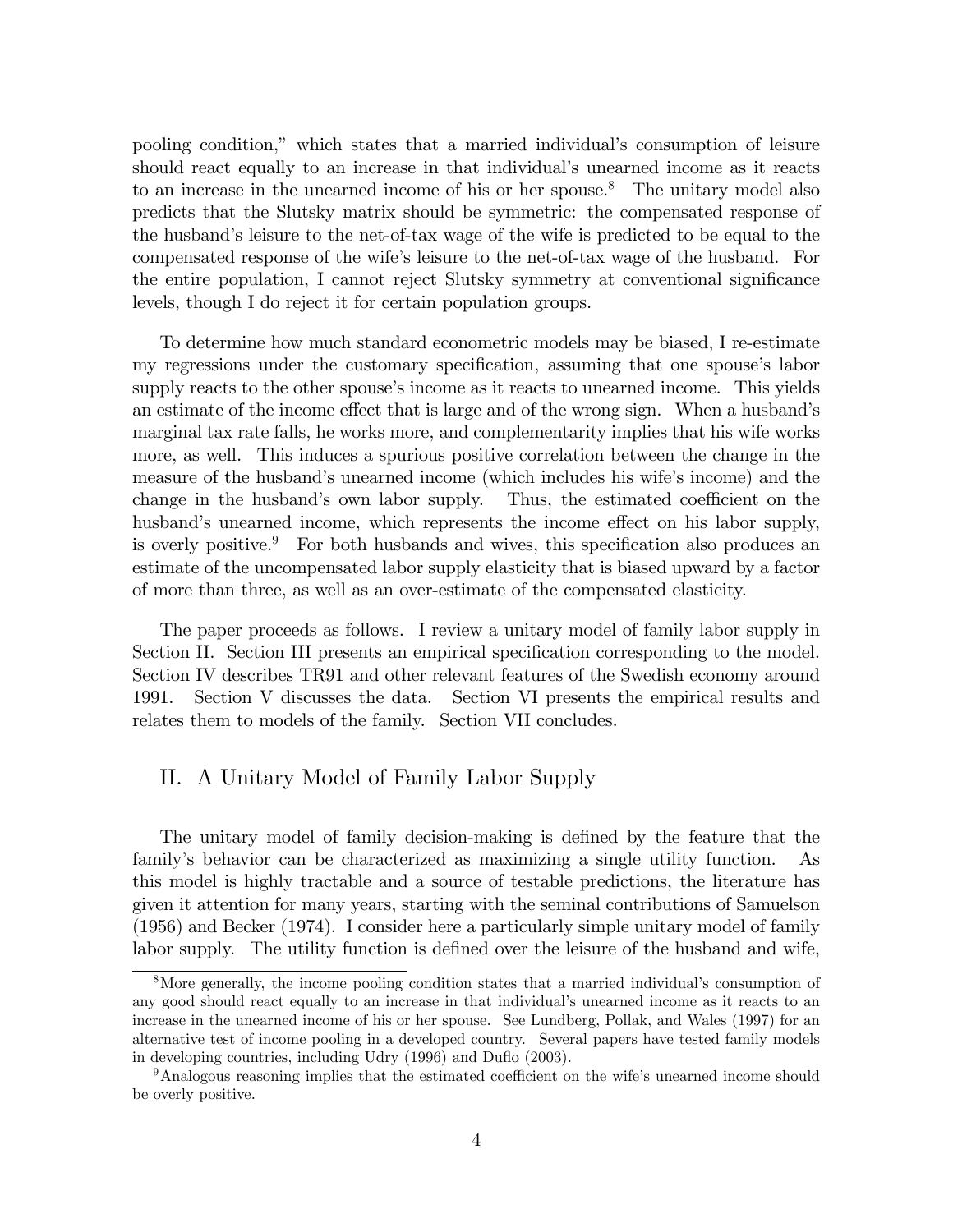$L<sup>h</sup>$  and  $L<sup>w</sup>$  respectively, and the family's consumption C of an aggregate consumption good. This utility function is maximized subject to the constraint that the familyís consumption is less than or equal to money income:

$$
\max U(C, L^h, L^w) \tag{1}
$$

s.t. 
$$
C \leq w^{h}(1 - \tau^{h})(T - L^{h}) + w^{w}(1 - \tau^{w})(T - L^{w}) + (Y^{h} + Y^{w})
$$
 (2)

Here  $w^h$  and  $w^w$  denote the market wages of the husband and wife, respectively,  $\tau^h$  and  $\tau^w$  represent their respective marginal tax rates on earned income,  $Y^h$  and  $Y^w$  are their unearned incomes, and  $T$  represents their time endowments (which are equal across spouses).<sup>10</sup> The price of the consumption good has been normalized to 1. The budget constraint binds at an optimum. This model yields two main predictions.<sup>11</sup>

1. Income Pooling:

$$
\frac{\partial L^h}{\partial Y^h} = \frac{\partial L^h}{\partial Y^w} \tag{3}
$$

and

$$
\frac{\partial L^w}{\partial Y^w} = \frac{\partial L^w}{\partial Y^h} \tag{4}
$$

In other words, a given spouse's leisure should respond as much to an exogenous change in that spouse's unearned income as it responds to an exogenous change in the other spouse's unearned income. This condition holds because the family does not distinguish between the unearned income of the husband and the unearned income of the wife in making its labor supply and consumption decisions. Phrased differently, the budget constraint (2) is a function of  $Y = Y^h + Y^w$ , the total unearned income of the household; conditional on Y, the values of  $Y^h$  and  $Y^w$  are irrelevant to the family's labor supply and consumption decisions. The budget constraint treats  $Y^h$  and  $Y^w$  symmetrically, so when we calculate the derivatives above,  $L^h$  must respond equally to  $Y^h$  and  $Y^w$ , and so must  $L^w$ .

2. Symmetry of the Slutsky matrix:

$$
\frac{\partial L^h}{\partial [w^w(1-\tau^w)]}|_{\bar{u}} = \frac{\partial L^w}{\partial [w^h(1-\tau^h)]}|_{\bar{u}}\tag{5}
$$

The compensated response of the husband's leisure to the wife's net-of-tax wage should be equal to the compensated response of the wife's leisure to the husband's net-oftax wage. The notation  $\binom{a}{n}$  indicates that utility is held constant, i.e. these are

 $10$  I assume no capital taxation, though it is straightforward to extend the model to accomodate capital taxation. The utility function is monotonically increasing in each of its arguments, concave, and twice continuously differentiable. Taxes on earned income are assumed to be linear and proportional, so that the average tax rate equals the marginal tax rate. In Section III, I discuss how taxes are treated when the average tax rate is not necessarily equal to the marginal tax rate.

<sup>&</sup>lt;sup>11</sup>There are a number of other predictions of unitary models that typically are not tested; see Blundell and MaCurdy (1999).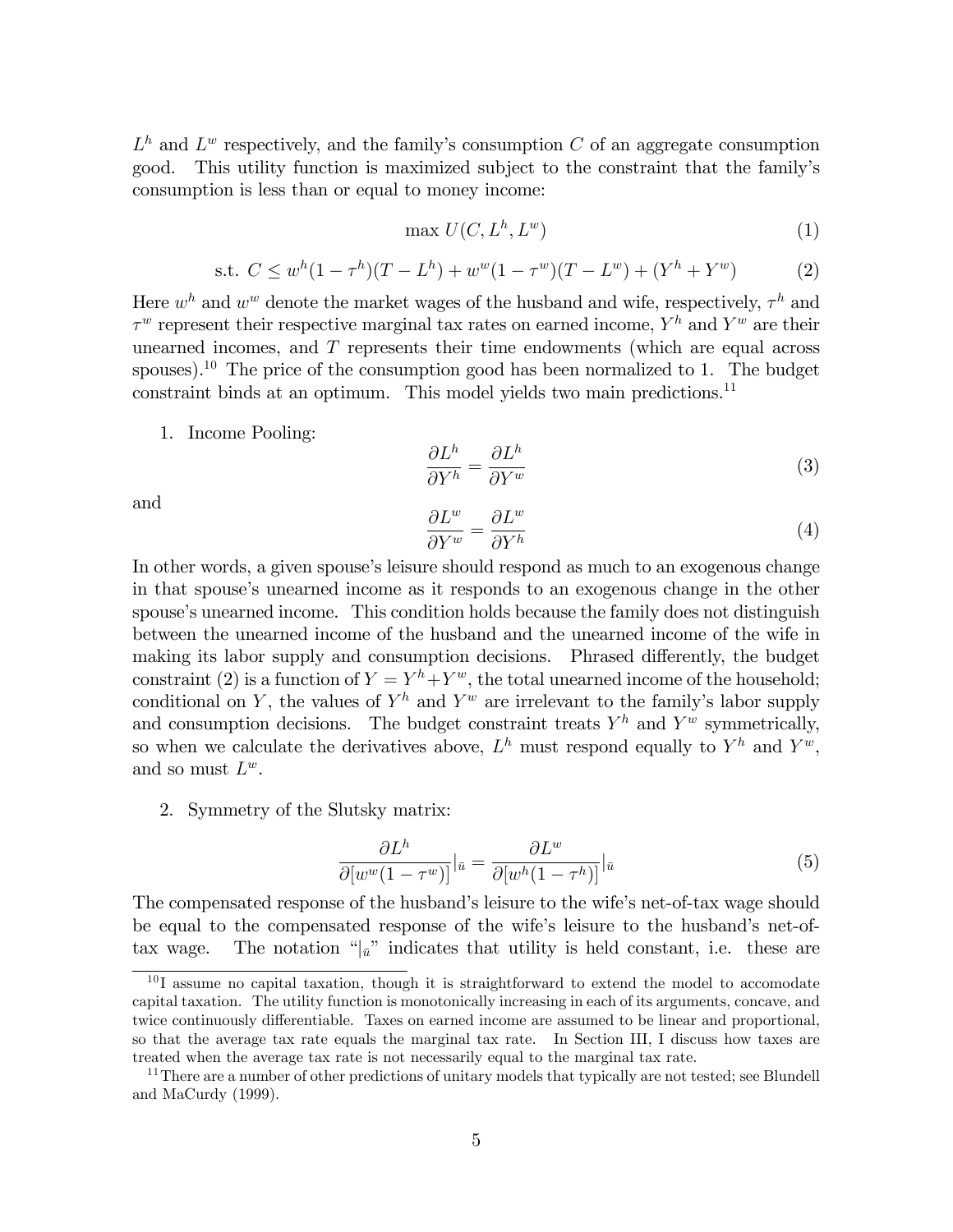compensated effects. Standard consumer demand theory implies this condition. The family is a single consumer (with a single utility function  $U$ ), so the Slutsky matrix for the consumption of goods, including the leisure of the husband and wife, must be symmetric about the diagonal (Mas-Collel, Whinston, and Green 1995). This condition holds when both spouses participate in the labor market, which precludes corner solutions.

In my regressions, I relate individuals' earned incomes to their own and their spouses' net-of-tax shares and incomes. In Appendix I, I explain that a form of income pooling and Slutsky symmetry hold when the measure of labor supply is earned income, and the independent variables of interest are the net-of-tax share (i.e. one minus the marginal tax rate) and unearned income of each spouse:

$$
\frac{\partial E^h}{\partial Y^h} = \frac{\partial E^h}{\partial Y^w} \tag{6}
$$

$$
\frac{\partial E^w}{\partial Y^w} = \frac{\partial E^w}{\partial Y^h} \tag{7}
$$

and

$$
\frac{\partial E^h}{\partial (1 - \tau^w)}|_{\bar{u}} = \frac{\partial E^w}{\partial (1 - \tau^h)}|_{\bar{u}}
$$
\n(8)

where  $E^h = w^h(T - L^h)$  is the earned income of the husband and  $E^w = w^w(T - L^w)$  is the earned income of the wife.<sup>12</sup> As I discuss below, earned income is a broad measure of labor supply that reflects both hours worked and effort per hour worked.

Browning, Chiappori and Lechene (2004) have pointed out that income pooling can fail to hold even in a unitary model, for the following reason.<sup>13</sup> In a "collective" model of family labor supply (Chiappori 1992), the family splits the resources available to it in a Pareto optimal way. Under a collective model, the family maximizes a weighted sum of the utilities of the husband and wife, where the weight can depend on prices, the household's total expenditure on all goods, and on so-called "distribution factors" variables that do not enter individuals' preferences, such as the distribution of income within the family. Suppose that the weight depends on the distribution of unearned income across spouses but does not depend on prices or total expenditure. Then Slutsky symmetry will still hold (since the weight does not depend on prices), and moreover

 $12$ In interpreting my tests of the model, it is important to note that the model makes several assumptions. For example, as in previous literature (e.g. Ashenfelter and Heckman 1974), there is no role in the model for investments in human capital or other choices in a dynamic context, and the possibility of home production does not appear. Consistent with previous tests of the model, my tests will not be able to distinguish among these (or other) reasons that some of the predictions could fail, since the tests are effectively joint tests of all of the model's features.

<sup>&</sup>lt;sup>13</sup>Note that such a unitary model must of course be different than the particular one considered above, in which income pooling holds.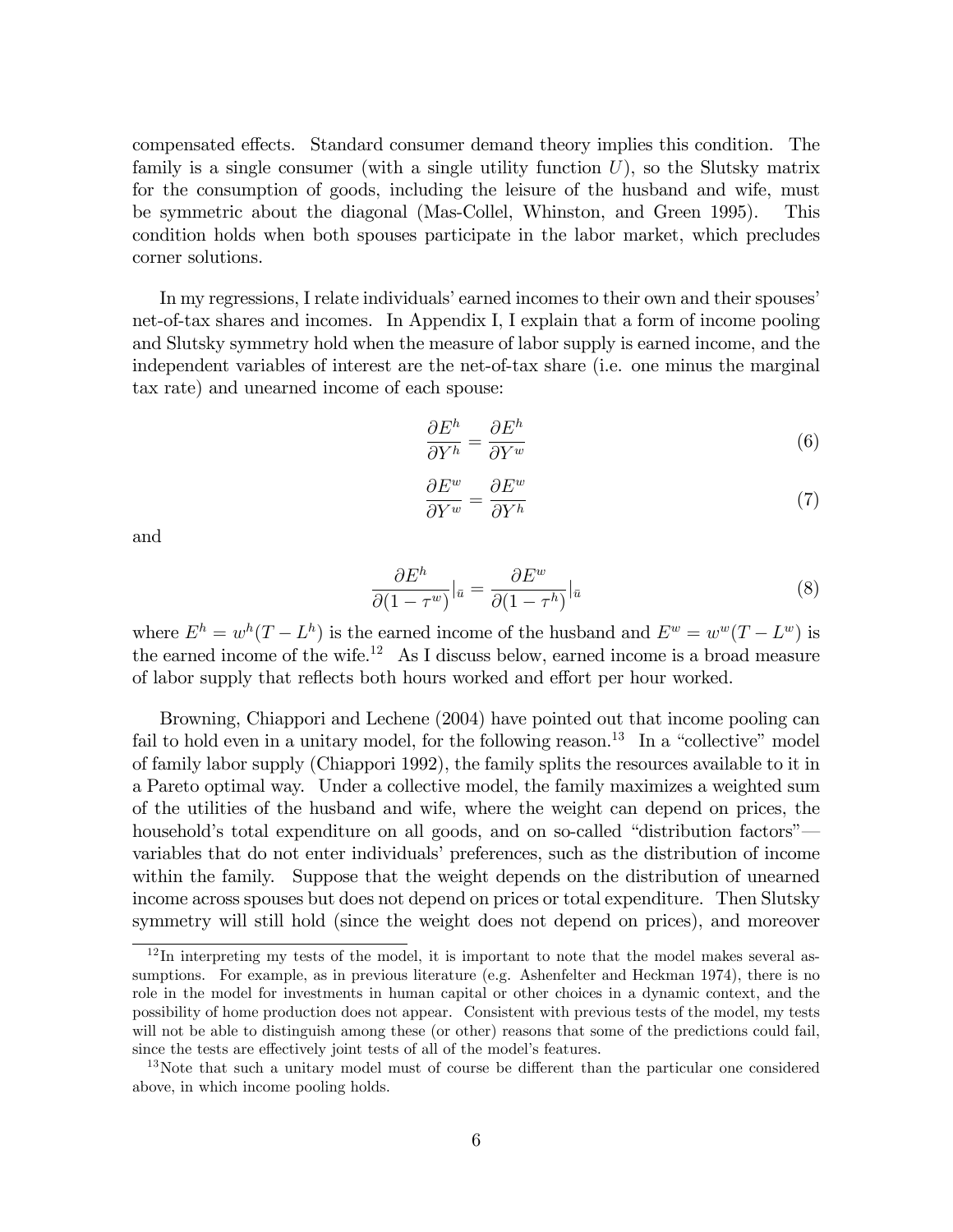the household can be represented as maximizing a single utility function (that depends parametrically on the distribution factors). However, because the weight depends on the distribution of unearned income, income pooling could be violated. For example, if the weight on a given spouse's utility is strictly increasing in that spouse's unearned income, then that spouse will be able to appropriate more of a windfall of unearned income to him or her than of an equal windfall of unearned income to the other spouse. Thus, in order to reject all possible unitary models, we must reject Slutsky symmetry.

## III. Empirical Model

#### A. Basic Framework

In the framework above, the labor supply of a given spouse may depend on his or her own net-of-tax share and unearned income, and on the net-of-tax share and unearned income of his or her spouse. For my empirical model, I relate the logs of the variables, which will yield coefficient estimates interpretable as elasticities. Thus, the log of a spouse's earned income,  $\ln(E_{it}^s)$ , is specified as a function of the log of that individual's net-of-tax share (i.e. the log of one minus that individual's marginal tax rate),  $\ln(1-\tau_{it}^s)$ , the log of the other spouse's net-of-tax share,  $\ln(1 - \tau_{it}^{-s})$ , the log of the individual's own income,  $\ln(Y_{it}^s)$ , and the log of the other spouse's income,  $\ln(Y_{it}^{-s})$ . Here the superscript  $s \in \{h, w\}$  represents the individual in question, whereas  $-s$  denotes that individual's spouse, and h and w refer to the husband and wife, respectively. i indexes couples, and t represents the time period.

To remove individual-level fixed effects that may be correlated with the tax and income variables of interest, the model will be estimated in first differences, as in Gruber and Saez (2002):

$$
\Delta \ln(E_{it}^h) = \beta_0^h + \beta_1^h \Delta \ln(1 - \tau_{it}^h) + \beta_2^h \Delta \ln(1 - \tau_{it}^w) + \beta_3^h \Delta \ln(Y_{it}^h) + \beta_4^h \Delta \ln(Y_{it}^w) + X_{iT}^h \beta_h^h + X_{iT}^w \beta_w^h + \vartheta_t^h + \varepsilon_{it}^h
$$
\n(9)

$$
\Delta \ln(E_{it}^w) = \beta_0^w + \beta_1^w \Delta \ln(1 - \tau_{it}^w) + \beta_2^w \Delta \ln(1 - \tau_{it}^h) + \beta_3^w \Delta \ln(Y_{it}^w) + \beta_4^w \Delta \ln(Y_{it}^h) + X_{iT}^w \beta_w^w + X_{iT}^h \beta_h^w + \vartheta_t^w + \varepsilon_{it}^w \tag{10}
$$

where  $\Delta \ln(Z_t)$  represents the change from  $t - 1$  to t in the log of Z. (I use "base year" to indicate  $t - 1$ , the initial year in each pair of years over which the first difference is taken, and "final year" to refer to t, the last year in each pair of years over which the first difference is taken.) The subscript  $t$  still appears in the empirical model since multiple first differences will be used. Time dummies  $\vartheta_t^s$  $t \nvert$  control for economy-wide earned income growth specific to each period over which the first difference is taken.  $\varepsilon_{it}^h$  and  $\varepsilon_{it}^w$  are error terms.  $X_{iT}^h$  and  $X_{iT}^w$  represent other variables—age, age squared, education, region, number of children, industry, occupation, and sometimes interactions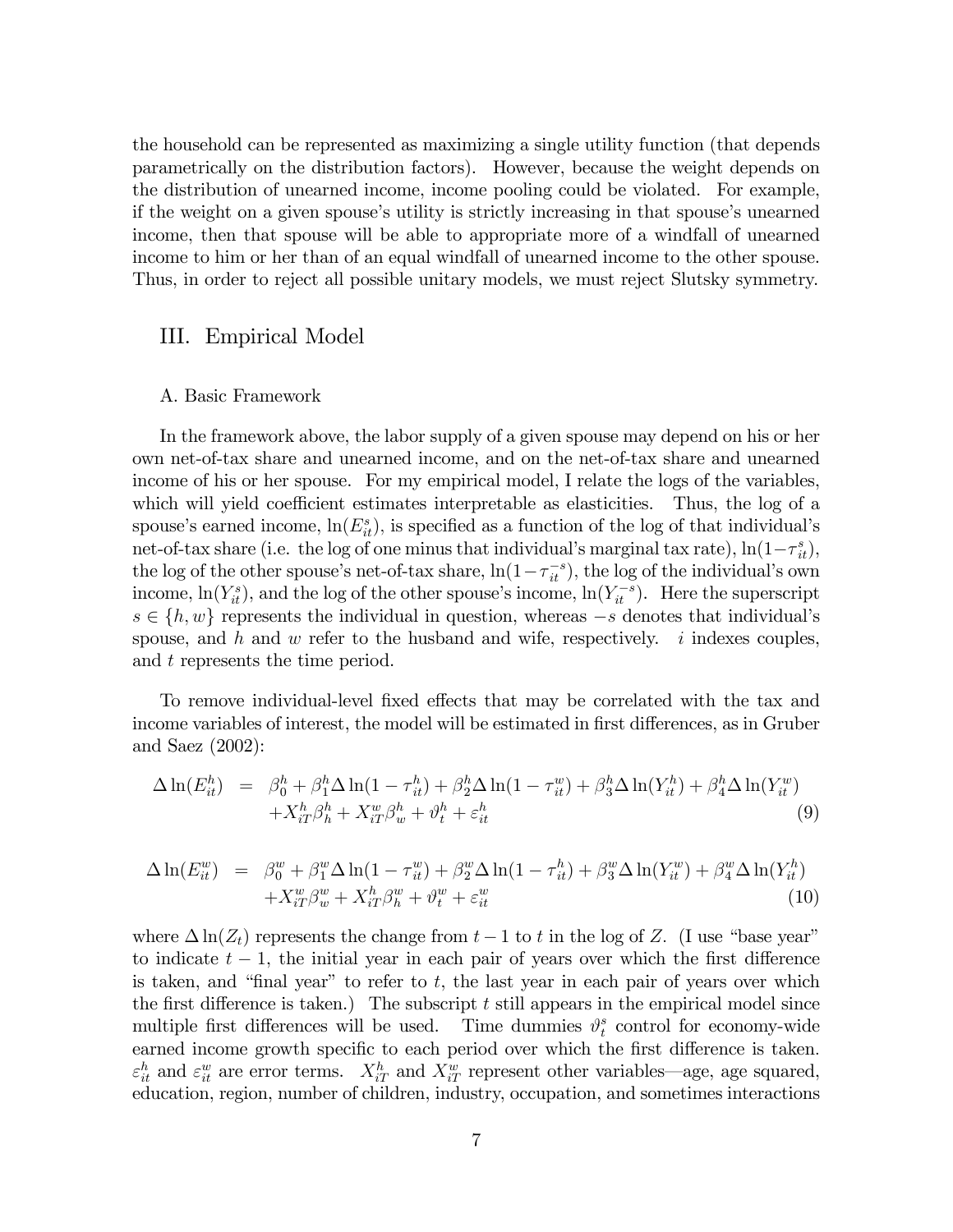of the covariates—that control for other factors that could influence changes in earned income. The control variables bear the subscript  $T$ , which refers to an initial period prior to the earliest observation of t.

The dependent variable, the change in the log of real earned income, is chosen under the rationale that earned income represents a broader measure of labor supply than hours worked does (Feldstein 1995, 1999).<sup>14</sup> For example, effort per hour worked should influence earned income by increasing the marginal product and thus the wage. Measures of hours worked are also subject to substantial measurement error (e.g. Baum-Snow and Neal 2006). Feldstein examines the elasticity of taxable income with respect to the net-of-tax share, but I focus primarily on the narrower measure of earned income. The response of earned income is easier to examine because in the data, the definitions of several types of capital income changed from before the Tax Reform of 1991 to after. Earned income is also interesting because it may capture true effort responses; it may be easier to change taxable income via avoidance activities that do not reflect true labor effort. In some regressions, I also examine how a measure of taxable labor income, formed by subtracting a set of deductions from earned income, responds to the net-of-tax share.<sup>15</sup>

Since the log of zero is undefined, I add 1 to earnings before logging it, so that the dependent variable is defined even if an individual does not participate in the labor market. The dependent variable for spouse s in couple i is therefore  $\ln[(1 +$  $E_{it}^{s}/(1 + E_{it-1}^{s})$ , and the notation in (9) and (10) can be considered shorthand for this expression. The results are generally insensitive to other choices, such as adding .1 or 10 to earnings before taking the log. Because the prediction of Slutsky symmetry only holds when both spouses participate in the labor market, I exclude couples from my main regressions in those pairs of years in which at least one member of the couple does not participate in the labor market in the base year. The measure of income used as an independent variable is "virtual income," which represents the intersection of the individual's extended budget segment in consumption-effort space with the Y-axis.<sup>16</sup> The construction of virtual income is discussed at greater length in Appendix II.<sup>17</sup>

 $14$ Eissa (1995) examines the response of married women's hours worked to the Tax Reform Act of 1986.

<sup>&</sup>lt;sup>15</sup>Feldstein (1999) develops a measure of the deadweight loss of taxation in terms of the elasticity of taxable labor income with respect to the net-of-tax share, but the empirical literature (e.g. Feldstein 1995; Gruber and Saez 2002) has focused on the elasticity of taxable income (including capital income) with respect to the net-of-tax share. By investigating the elasticity of taxable labor income, I estimate a parameter that more closely corresponds to Feldstein's (1999) model.

<sup>&</sup>lt;sup>16</sup>Burtless and Hausman (1978) explain virtual income and why it is the appropriate income measure for estimating income effects in the presence of a nonlinear budget set. Recall that in the model in Section II, taxes on earned income were assumed to be linear and proportional. Virtual income essentially corrects the empirical specification for the potential lack of equality between average and marginal tax rates.

<sup>&</sup>lt;sup>17</sup>Blomquist and Selin (2007) argue that Gruber and Saez (2002) should have specified income effects differently—the correct specification places virtual income on the right-hand side—and that we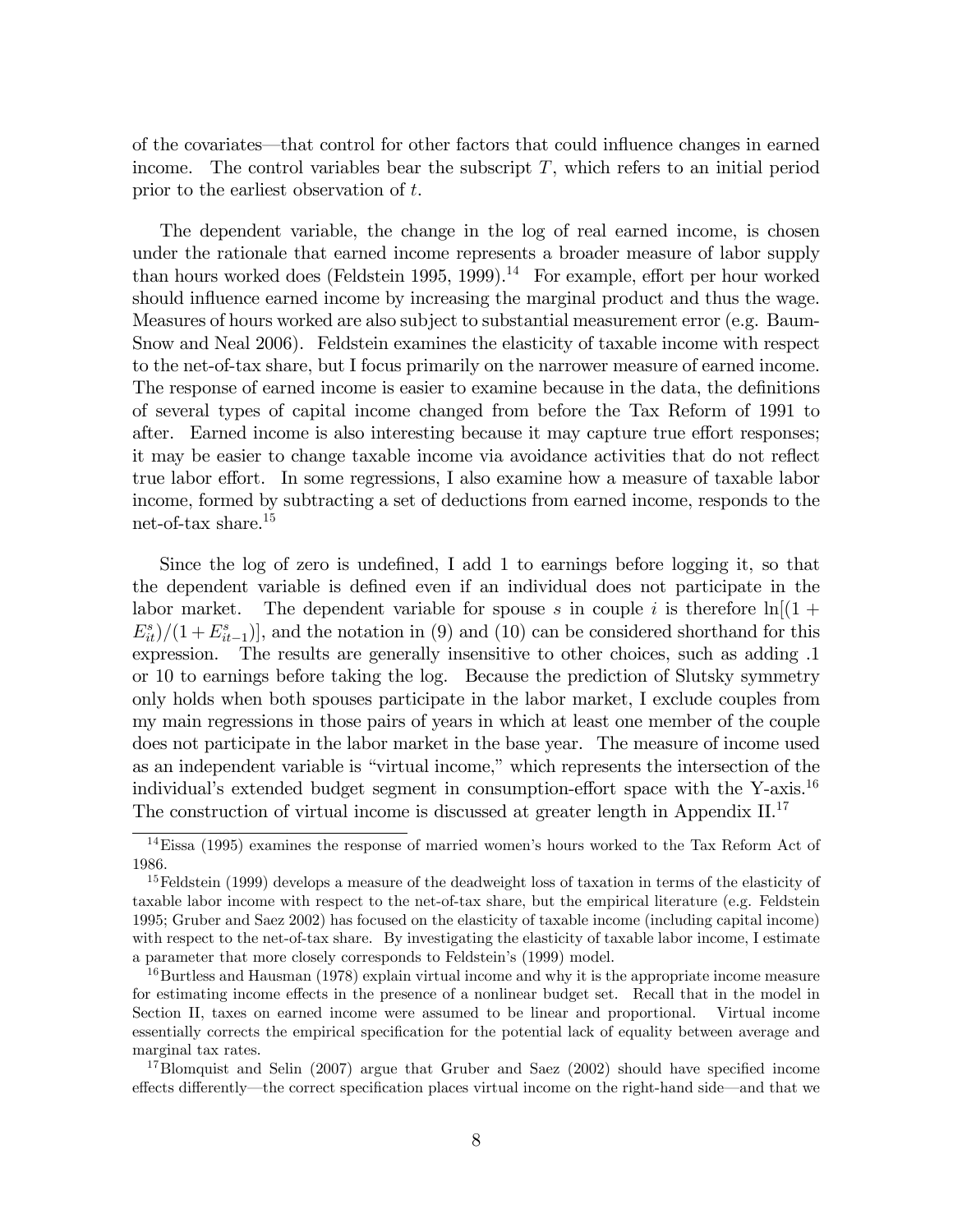$\beta_1^h$  $n_1$ <sup>h</sup> represents husbands' uncompensated elasticity of earned income with respect to their own net-of-tax share, and  $\beta_3^h$  $\frac{h}{3}$  represents husbands' elasticity of earned income with respect to their own unearned income.  $\beta_2^h$  $n<sub>2</sub>$  represents husbands' uncompensated elasticity of earned income with respect to their wives' net-of-tax share, and  $\beta_4^h$  $\frac{h}{4}$  represents husbands' elasticity of earned income with respect to their wives' unearned income. (The analogous coefficients in the model for wives bear the analogous interpretations.)

I also develop a framework for analyzing individuals' responses along the margin of whether to work or not, rather than the margin of how much to work (conditional on working). The decision of whether or not to work should be influenced by the average tax rate that one faces as a result of working, as opposed to not working. For simplicity, I run a linear probability model; similar results are obtained under a probit or logit. In a first set of regressions, in which the sample is those initially participating in the labor force, I regress a dummy for exiting the labor force on the individual's own change in the log average after-tax share (the percentage of the average dollar that one keeps when working as opposed to not working), on the spouse's change in the log average after-tax share, and on the controls described above. The coefficients on one's own and oneís spouseís change in the log average after-tax share then represent uncompensated elasticities on the extensive margin.

In a second set of regressions, in which the sample is those initially not participating in the labor force, I regress a dummy for entering the labor force on the change in the individual's own imputed log after-tax share and the spouse's imputed log after-tax share. The imputation of the after-tax share is performed by regressing taxable income on demographic characteristics (age, education, and sex) in the sample of married individuals who participate in the labor force (with a separate regression in each year), and then using the predicted values from this regression to calculate the average aftertax share that the individual would face if he or she possessed the predicted taxable income.<sup>18</sup> The coefficients on one's own and one's spouse's log imputed average aftertax share then represent uncompensated elasticities on the extensive margin.

In the main regressions, I consider two sets of one-year differences, which are pooled in the regressions: one from 1989-1990, and the other from 1990-1991. These are the years of the tax reform. This strategy will identify a short-term effect of the changes in

<sup>18</sup> Imputing income or wages for those not participating in the labor force is common in analyses of labor force participation (e.g. Blau and Kahn 2007).

therefore lack well-specified estimates of income effects on broader measures of labor supply. Since previous work has examined the response of householdsítaxable income to taxation, it is also notable that any specification that relates household taxable income to a household income effect (as in Gruber and Saez 2002) imposes a restriction. The effect of the husband's unearned income on the taxable income of the family is assumed to be equal to the effect of the wife's unearned income on the taxable income of the family. Their specification, which relates the family's taxable income to the family's marginal tax rate, also does not properly account for the incentives of a non-participant spouse, for whom the relevant tax rate is the average tax rate associated with entering the labor force, rather than the familyís marginal tax rate.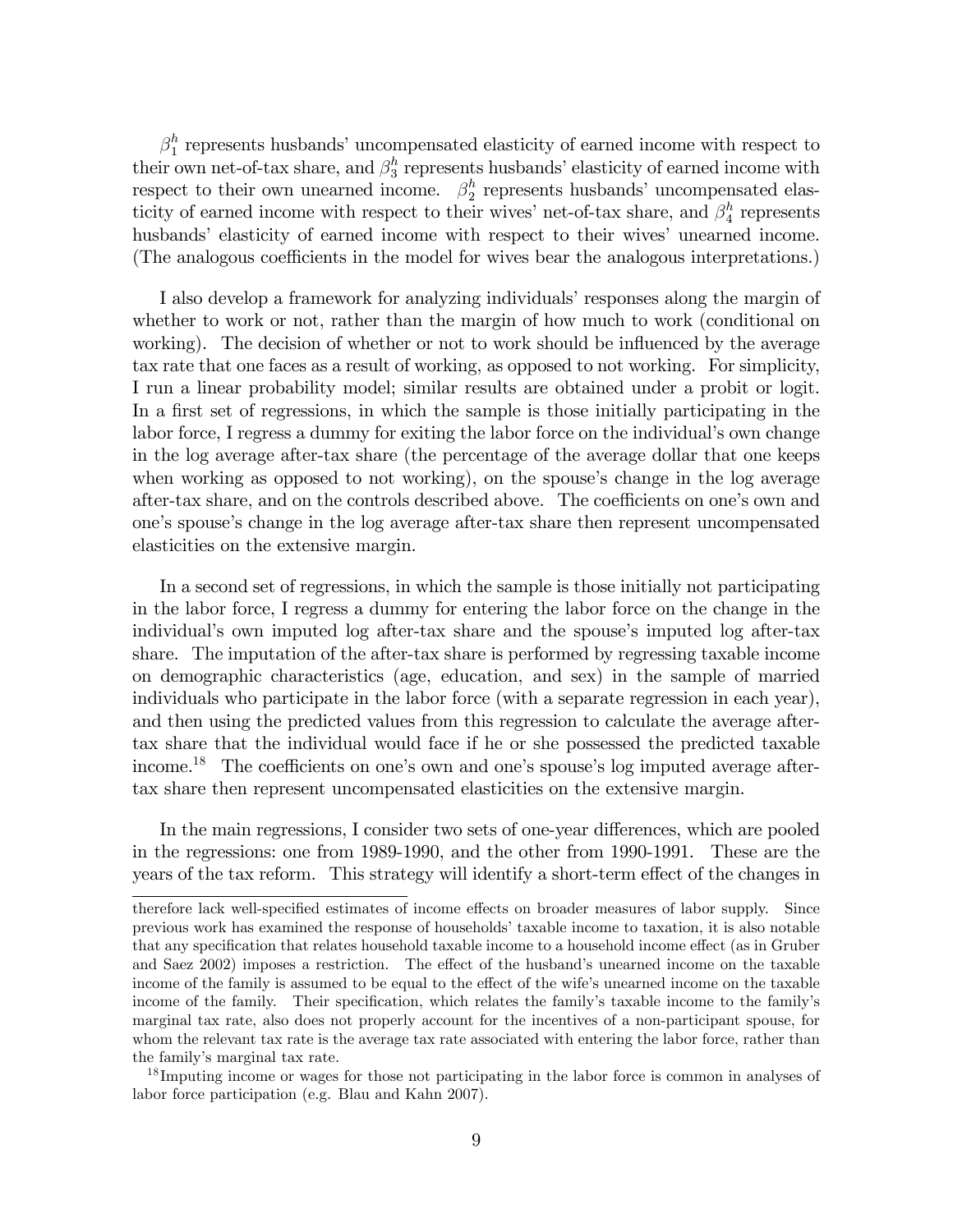the tax schedule.<sup>19</sup> The main source of exogenous variation is that in TR91, marginal tax rates were reduced much more for those at the top of the income distribution than for those at the bottom. This generates very large exogenous variation across households and time in the net-of-tax shares of husbands relative to their wives. For example, suppose that in Couple 1, the wife is in the lowest tax bracket, and the husband is in the highest tax bracket (both before and after the reform). In Couple 2, both the husband and wife are in the highest tax bracket (both before and after the reform). Those in the highest tax bracket receive a large cut in their marginal tax rate, whereas those in the lowest bracket receive a small cut. Therefore, due to the tax reform, the net-of-tax share of the husband relative to that of the wife increases in Couple 1 but stays constant in Couple 2. Thus, I can relate the changes over time in the relative earnings of the husbands and wives in the two couples, to the changes over time and couples in their relative net-of-tax shares (and to the changes in virtual incomes associated with these tax changes and any simultaneous changes in capital taxation).<sup>20</sup>

#### B. Instruments

The actual marginal tax rate that an individual faces is potentially endogenous. An individual's marginal tax rate is calculated on the basis of that individual's income. If an individual's income responds to the tax schedule, this would create reverse causality. For example, if an individual responds to an increase in his or her own marginal tax rate by decreasing his or her earned income, and marginal tax rates are progressive, then an OLS estimate of the effect of the net-of-tax share on earned income will be biased downward. Thus, it is typical to instrument for the net-of-tax share with a so-called "simulated instrument." This instrument is constructed by calculating the change in the net-of-tax share that would have occured if the individual had maintained the behavior he or she exhibited in the initial period (Gruber and Saez 2002). The intuitive notion that underlies this procedure is that the change in the tax schedule is exogenous to individuals' initial behavior, so the value of this instrument will not be affected by the endogenous response to the new tax schedule.

In particular, the instrument is constructed by projecting final year taxable income to be base year taxable income for spouse s in couple i,  $Z_{it-1}^s$ , multiplied by the growth of mean taxable income per taxpayer in the sample,  $(1 + g)$ . Letting  $\hat{Z}_{it}^s$  be projected taxable income, I set  $\hat{Z}^s_{it} = (1+g)Z^s_{it-1}$ . Suppose that the net-of-tax share (as a function of taxable income) before the tax change is given by  $T_{t-1}$ () and the net-of-tax share after the tax change is given by  $T_t()$ . I use  $T_t(\hat{Z}^s_{it}) - T_{t-1}(Z^s_{it-1})$  to instrument for  $T_t(Z_{it}^s) - T_{t-1}(Z_{it-1}^s)$ . In the regressions relating to the extensive margin, the average after-tax share is instrumented analogously.

 $19$ Gruber and Saez (2002) find relatively similar elasticities at 1-year, 2-year, and 3-year intervals.

 $^{20}$ My regressions in fact allow for more flexibility than a specification that literally related the relative earnings of the spouses to their relative net-of-tax shares, because I run separate regressions for husbands and wives and enter each spouse's net-of-tax share separately in each regression.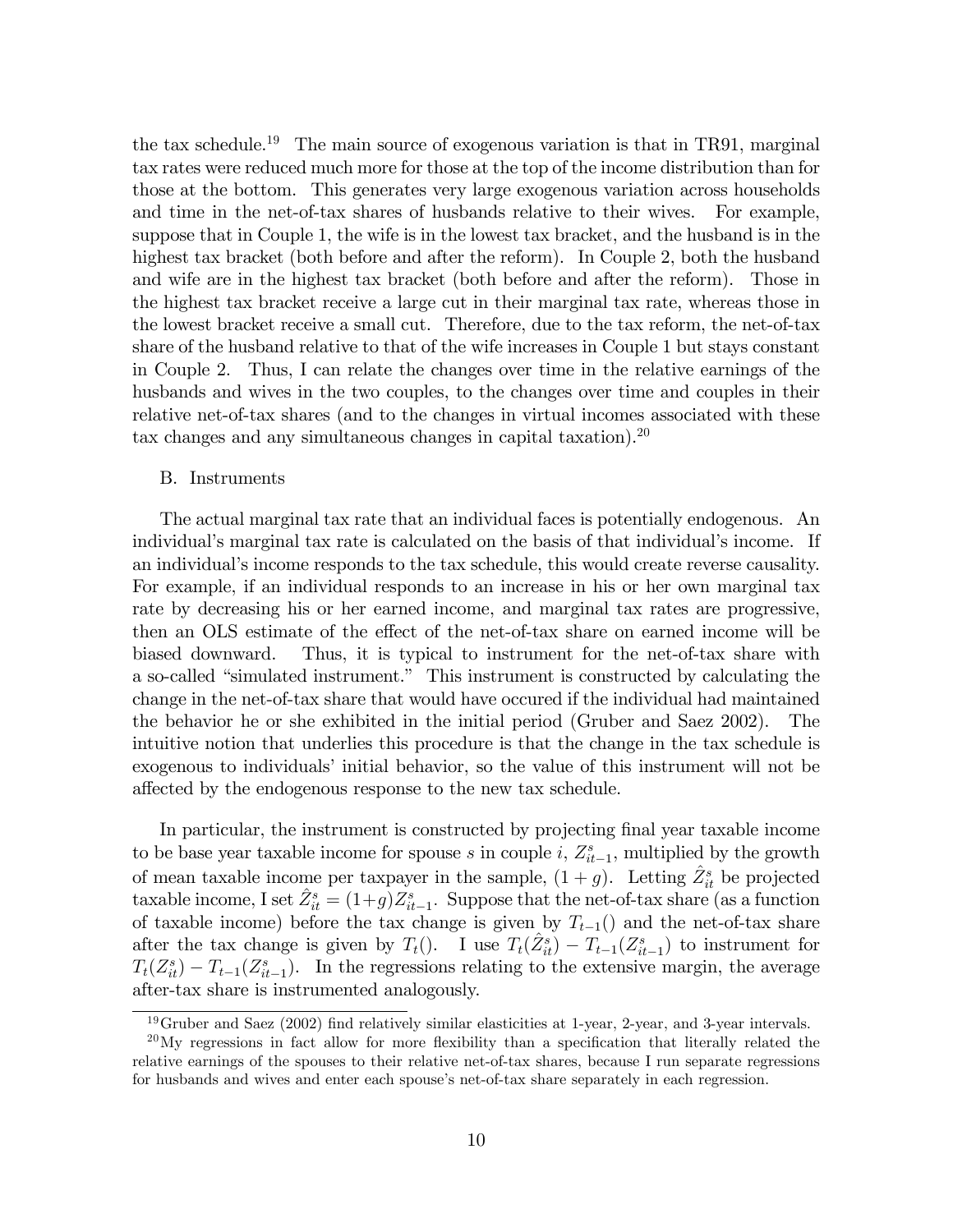Because virtual income for spouse s in couple i in year t,  $Y_{it}^{s,v}$  (), varies according to which budget segment the individual locates on, it is a function of actual taxable income.<sup>21</sup> Thus, virtual income is also potentially endogenous. I construct a simulated instrument for the actual change in virtual income, by predicting the change in virtual income that would have occurred, if the individual had projected taxable income  $\hat{Z}_{it}^s$ in the final period. In other words, I use  $Y_{it}^{s,v}(\hat{Z}_{it}^s) - Y_{it-}^{s,v}$  $\sum_{it=1}^{s,v}(Z_{it-1}^s)$  as an instrument for  $Y_{it}^{s,v}(Z_{it}^s) - Y_{it-}^{s,v}$  $\chi_{it-1}^{s,v}(Z_{it-1}^s).^{22}$ 

#### C. Controlling for the Evolution of the Income Distribution

In their regressions relating taxable income to the net-of-tax share and an income effect, Gruber and Saez (2002) control for a ten-piece spline in the log of base year real income. This serves the dual role of controlling for changes in the income distribution that are unrelated to taxation and controlling for mean reversion or other features of the autocorrelation process of the dependent variable. Since the size of the tax change is correlated with income, it may be difficult empirically to tease apart variation in base-year income from variation in the change in marginal tax rates. Indeed, Gruber and Saez  $(2002)$  write that using rich controls for base-year income "may destroy" identification. This problem is especially acute when the size of the tax rate change is directly correlated with the income level as in the TRA of 1986...In practice, rich controls for base year income make it very difficult to separately identify income and substitution effects with only one tax change. But since we are using many tax reforms, the two effects can be separately identified, as we show below" (pp.  $11-12$ ). Because I examine only one tax reform, over-controlling for base year income is a major cause for concern. Given the correlation between base year income and the change in the marginal tax rate, the regression results may be highly sensitive to mis-specification, for example of the functional form with which base year income enters.

To address this issue, I calibrate the evolution of the income distribution using a period in which no major tax change occurs, and I assume that absent the tax change, the income distribution would have evolved similarly during the period of the change. I then relate the remaining variation in earned income to exogenous variation in the

 ${}^{21}Y_{it}^{s,v}()$  is subscripted by i because it also depends on capital income and government transfers, which vary by individual.

 $22$ Since each spouse's tax rate on capital income was potentially different prior to the reform (because each spouse's capital income was taxed separately), this created an incentive for couples to avoid taxes by allocating capital income to the lower-taxed spouse. However, this does not affect my estimates because I instrument for the actual change in virtual income using the change that would have been expected on the basis of the different components of pre-reform virtual income. The estimation procedure therefore effectively throws away any variation coming from individuals' endogenous responses to the new tax schedule, and therefore throws away any variation relating to re-allocation of capital income. It is also worth noting that, as I discuss later, capital income has been taxed at a flat rate of 30% since the 1991 reform, thus eliminating any incentive for couples to re-allocate their assets to the lower-taxed spouse.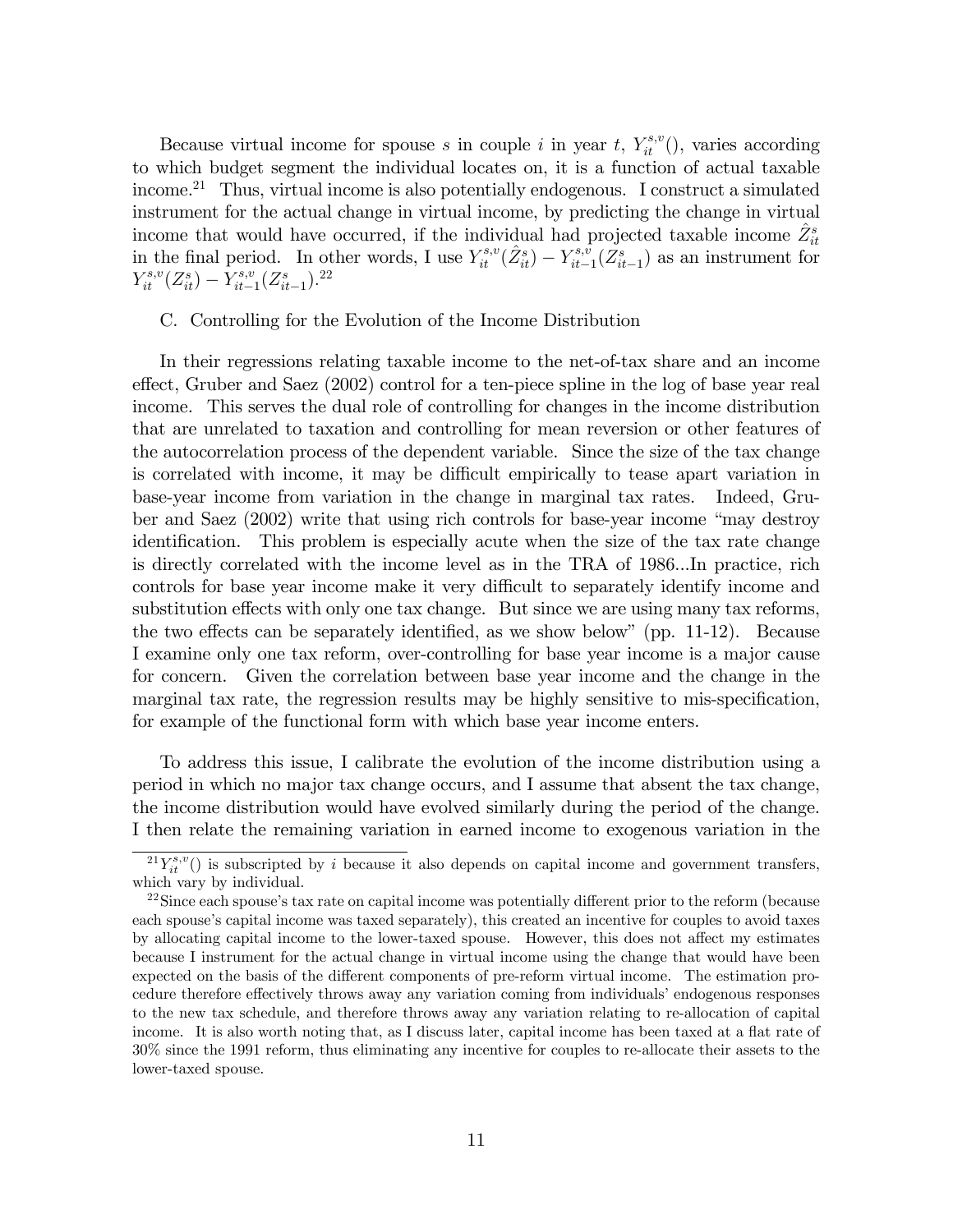marginal tax rate, controlling for a rich set of covariates that can capture effects unique to the period of the tax change.

I begin this procedure by performing the following regressions during a period in which the change in the tax schedule is negligible: $^{23}$ 

$$
\Delta \ln(E_{it}^h) = \xi_0^h + f[\ln(E_{it-1}^h)]\xi_{E,h}^h + f[\ln(E_{it-1}^w)]\xi_{E,w}^h + f[\ln(Z_{it-1}^h)]\xi_{Z,h}^h
$$
  
+ 
$$
f[\ln(Z_{it-1}^w)]\xi_{Z,w}^h + X_{iT}^h \xi_h^h + X_{iT}^w \xi_w^h + v_{it}^h
$$
 (11)

$$
\Delta \ln(E_{it}^{w}) = \xi_{0}^{w} + f[\ln(E_{it-1}^{w})] \xi_{E,w}^{w} + f[\ln(E_{it-1}^{h})] \xi_{E,h}^{w} + f[\ln(Z_{it-1}^{w})] \xi_{Z,w}^{w} \n+ f[\ln(Z_{it-1}^{h})] \xi_{Z,h}^{w} + X_{iT}^{w} \xi_{w}^{w} + X_{iT}^{h} \xi_{h}^{w} + \upsilon_{it}^{w}
$$
\n(12)

Here f is a ten-piece spline in lagged log real income. I use ten-piece splines in one's own lagged log real earned income, one's spouse's lagged log real earned income, one's own lagged log real taxable income, and oneís spouseís lagged log real taxable income. I include a ten-piece spline in lagged log real taxable income because in the main regressions of interest, changes in log real earned income will be related to changes in marginal tax rates. Marginal tax rates are computed based on taxable income, so controlling for lagged log real taxable income addresses possible mean reversion relating to taxable income. The results are insensitive to other specifications, such as those with greater or fewer knots of the spline, or those with polynomials rather than splines. The knots of the spline are placed at deciles of the income distribution.  $_{E,h}^h$ ,  $\xi_{E,w}^h$ ,  $\xi_{Z,h}^h$ ,  $\xi_{Z,w}^h$ ,  $\xi_{E,w}^w$ ,  $\xi_{Z,h}^w$ ,  $\xi_{Z,w}^w$ , and  $\xi_{Z,h}^w$  represent vectors of coefficients on these splines. The control variables  $X_{iT}^h$  and  $X_{iT}^w$  may be omitted or included in this regression; I include them, though the results of all of the regressions are insensitive to this choice. The analogous regressions are performed for the husband.

These regressions yield an estimated set of coefficients  $\hat{\xi}^h_{E,h}, \hat{\xi}^h_{E,w}, \hat{\xi}^h_{Z,h}, \hat{\xi}^h_{Z,w}, \hat{\xi}^w_{E,w}$  $\hat{\xi}^w_{E,h}, \hat{\xi}^w_{Z,w}$ , and  $\hat{\xi}^w_{Z,h}$ , which collectively calibrate how income evolves in the absence of a tax change: In the later period that spans the tax change, I use these estimated coefficients to partial out the predicted effect of base year income, thus creating residual changes in the log of real earned income,  $\tilde{\Delta} \ln(E_{it}^h)$  and  $\tilde{\Delta} \ln(E_{it}^w)$ , for the husband and the wife, respectively:

$$
\tilde{\Delta} \ln(E_{it}^h) = \Delta \ln(E_{it}^h) - f[\ln(E_{it-1}^h)] \hat{\xi}_{E,h}^h - f[\ln(E_{it-1}^w)] \hat{\xi}_{E,w}^h \n- f[\ln(Z_{it-1}^h)] \hat{\xi}_{Z,h}^h - f[\ln(Z_{it-1}^w)] \hat{\xi}_{Z,w}^h
$$
\n(13)

$$
\tilde{\Delta} \ln(E_{it}^w) = \Delta \ln(E_{it}^w) - f[\ln(E_{it-1}^w)] \hat{\xi}_{E,w}^w - f[\ln(E_{it-1}^h)] \hat{\xi}_{E,h}^w \n- f[\ln(Z_{it-1}^w)] \hat{\xi}_{Z,w}^w - f[\ln(Z_{it-1}^h)] \hat{\xi}_{Z,h}^w
$$
\n(14)

 $23$ I only examine one such first difference, so time dummies do not appear in these regressions.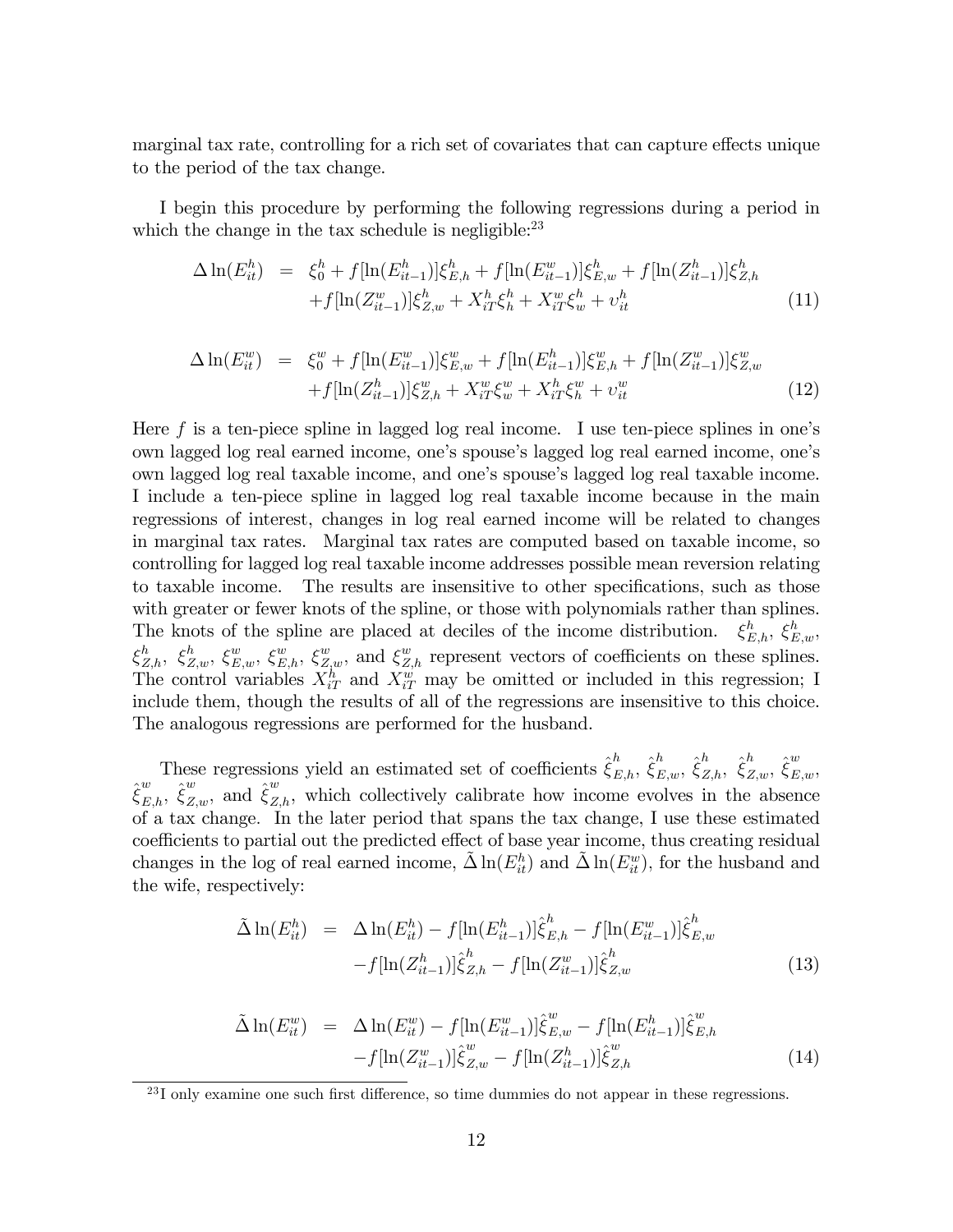These residuals represent the remaining variation in the change in earned income, with the predicted effect of lagged income removed. I now modify equations  $(9)$  and  $(10)$ , relating the residuals to the independent variables:

$$
\tilde{\Delta} \ln(E_{it}^h) = \beta_0^h + \beta_1^h \Delta \ln(1 - \tau_{it}^h) + \beta_2^h \Delta \ln(1 - \tau_{it}^w) \n+ \beta_3^h \Delta \ln(Y_{it}^h) + \beta_4^h \Delta \ln(Y_{it}^w) + X_{iT}^h \beta_h^h + X_{iT}^w \beta_w^h + \vartheta_t^h + \varepsilon_{it}^h
$$
\n(15)

$$
\tilde{\Delta} \ln(E_{it}^w) = \beta_0^w + \beta_1^w \Delta \ln(1 - \tau_{it}^w) + \beta_2^w \Delta \ln(1 - \tau_{it}^h) \n+ \beta_3^w \Delta \ln(Y_{it}^w) + \beta_4^w \Delta \ln(Y_{it}^h) + X_{iT}^w \beta_w^w + X_{iT}^h \beta_h^w + \vartheta_t^w + \varepsilon_{it}^w
$$
\n(16)

I instrument for tax rates and virtual incomes using the simulated instruments described earlier. Because the estimates of  $\hat{\xi}^h_{E,h}$ ,  $\hat{\xi}^h_{E,w}$ ,  $\hat{\xi}^h_{Z,h}$ ,  $\hat{\xi}^v_{Z,w}$ ,  $\hat{\xi}^w_{E,w}$ ,  $\hat{\xi}^w_{E,h}$ ,  $\hat{\xi}^w_{Z,w}$ , and  $\hat{\xi}^w_{Z,h}$  are uncertain—regressions  $(11)$  and  $(12)$  yield point estimates of these parameters, but these point estimates have standard error bands—it is necessary to bootstrap the standard errors for regressions (15) and (16). I run 10,000 iterations of the bootstrap with 1,000 individuals each (sampled with replacement); for husbands, regressions (11) and (15) are run on these individuals, and for wives, regressions (12) and (16) are run.<sup>24</sup>

The procedure described in this section is conceptually similar to a "triple difference" strategy, in which the differences across couples over time are contrasted between a period of no policy change and a period of a policy change. The assumption is that the influence of all of the factors that are unique to the period spanning the tax change can be removed with the controls. I control extensively for occupation, industry, region, education, and several other demographic variables. The evidence is consistent with the contention that this procedure removes the true effect of lagged income and business cycle effects, since adding more extensive controls makes little difference to the estimated coefficients of interest. $25$ 

#### D. Implications of the Unitary Model for the Parameter Estimates

These parameter estimates can be related to the predictions of the unitary model of family labor supply in Section II. Since the empirical model is specified in terms of

<sup>&</sup>lt;sup>24</sup>In the absence of the calibration procedure—if I were to run regressions (9) and (10), rather than regressions  $(15)$  and  $(16)$ —I would cluster the standard errors by individual to correct for the fact that each person is re-sampled over the two one-year differences considered. When I simply run regressions (15) and (16) and cluster the standard errors by individual, without performing the bootstrapping, I estimate slightly smaller standard errors.

 $^{25}$ My procedure also bears a conceptual resemblance to the empirical strategy of Lindsey (1987). Lindsey predicts how much taxable income should exist in each part of the income distribution, absent the tax change. The difference between the actual amount of taxable income in each part of the distribution and the predicted amount is then attributed to the effect of taxation. My procedure performs a similar comparison, but differs from the Lindsey strategy by employing panel data, rather than repeated cross sections.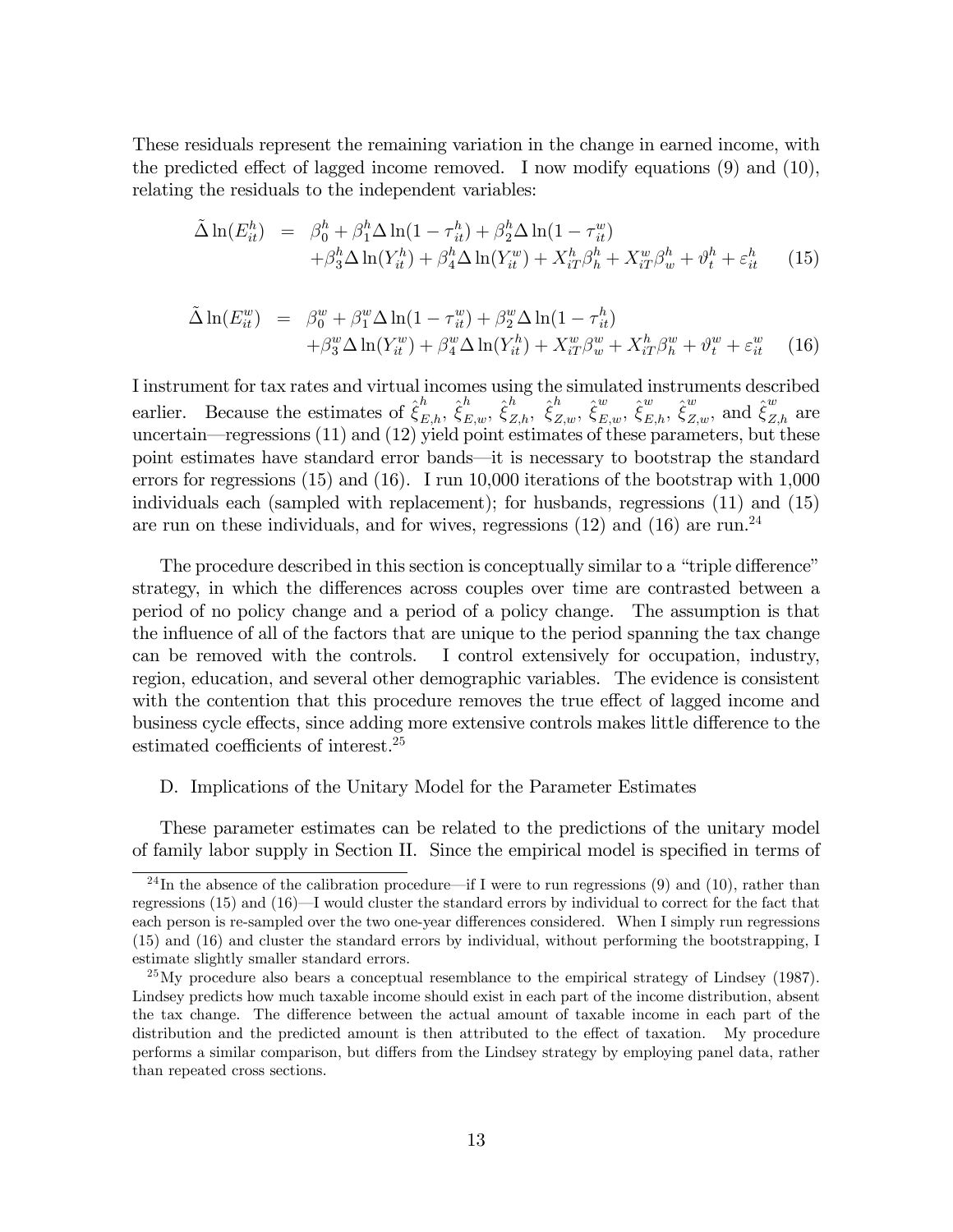elasticities, I transform the coefficient estimates to relate them to the predictions of the model. For individuals at the sample means of income, income pooling implies:

$$
\beta_3^h \bar{Y}^w = \beta_4^h \bar{Y}^h \tag{17}
$$

and

$$
\beta_3^w \bar{Y}^h = \beta_4^w \bar{Y}^w \tag{18}
$$

where bars above the income variables represent their sample mean values. $26$ 

To test Slutsky symmetry, begin by recalling the Slutsky relation in the context of earned income:

$$
\frac{\partial E^h}{\partial (1 - \tau^w)}\Big|_{u} = \frac{\partial E^h}{\partial (1 - \tau^w)} - E^w \frac{\partial E^h}{\partial Y^w}
$$
(19)

$$
\frac{\partial E^w}{\partial (1 - \tau^h)}\Big|_u = \frac{\partial E^w}{\partial (1 - \tau^h)} - E^h \frac{\partial E^w}{\partial Y^h}
$$
\n(20)

After performing transformations to express the elasticity estimates as marginal effects, the following equality is implied by Slutsky symmetry, evaluated at the sample means of the variables:

$$
\beta_2^h \frac{\bar{E}^h}{1 - \bar{\tau}^w} - \bar{E}^w \beta_4^h \frac{\bar{E}^h}{\bar{Y}^w} = \beta_2^w \frac{\bar{E}^w}{1 - \bar{\tau}^h} - \bar{E}^h \beta_4^w \frac{\bar{E}^w}{\bar{Y}^h}
$$
(21)

## IV. The Tax Reform of 1991

The Tax Reform of 1991 changed tax rates dramatically.<sup>27</sup> The net-of-tax share increased by 24.6% on average. By contrast, the U.S. Tax Reform Act of 1986 increased the net-of-tax share by only 4.8% on average (Ljunge and Ragan 2005). TR91 revised several other aspects of the tax system, including the VAT and corporate taxes. The period considered in this paper includes two tax reductions, from 1989-1990 and 1990- 1991, the latter of which was far larger.

Table 1 shows the tax schedule for the national Swedish government, called the ìstate tax schedule," in 1989 and 1991. Marginal tax rates fell substantially for those

 $^{26}$ In my tests, I use the sample mean values from 1989, before the tax change. I also test these predictions for individuals at other points in the income distribution. In addition, I perform these tests, and the test of Slutsky symmetry, using the results of an empirical specification in which the net-of-tax-shares and virtual incomes of the husband and wife enter linearly, so that it is not necessary to transform the coefficient estimates from elasticities into effects.

<sup>&</sup>lt;sup>27</sup>A detailed description and analysis of TR91 can be found in Agell, Englund, and Södersten (1998). This section and the next also often draw on the description of TR91 in Ljunge and Ragan (2005). Many of the important features of the reform had been anticipated since 1987, when a commission began to plan the reform (Agell, Englund and Södersten 1998).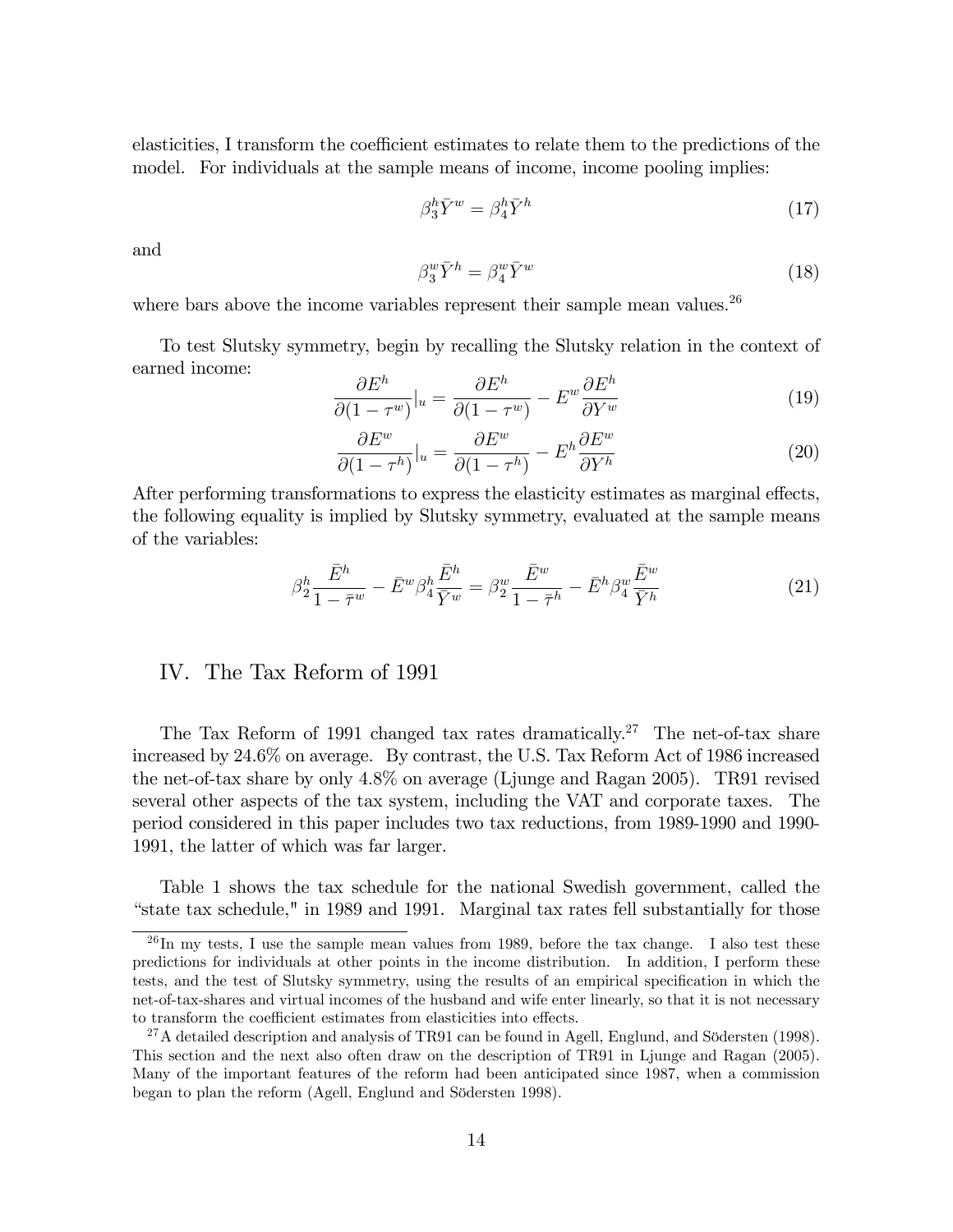at the top of the income distribution but fell little for those at the bottom. Before TR91, the state tax schedule was comprised of two different schedules, the basic schedule and the additional schedule. Basic taxable income differed from additional taxable income because a number of deductions could be taken on the basic schedule that could not be taken on the additional schedule. The total state marginal tax rate was calculated by summing the basic marginal tax rate and the additional marginal tax rate. Starting in 1991, the distinction between basic and additional taxable income was eliminated, and income was taxed according to a single state tax schedule.

Prior to 1991, Sweden had a global tax system, under which earned income and capital income were taxed at the same marginal tax rate, calculated on the basis of an individual's earned income, taxable government transfers, capital income, and deductions. Starting in 1991, Sweden changed to a dual tax system, under which the marginal tax rate on earned income is computed only based on earned income (and taxable government transfers and deductions), and capital income is taxed at the flat rate of 30%. These changes in the taxation of unearned income provide sizeable exogenous variation in after-tax unearned income, thus aiding in the identification of income effects.

The reform also broadened the tax base, to make up for the revenue lost due to the tax cuts. For example, before 1991, nominal interest expenses were fully deductible against typically high marginal income tax rates, whereas after the reform, they were deductible against the lower capital income tax rate of 30%. Due to such broadening of the base, deductions and exclusions fell as a share of total income. The reform was designed to be almost revenue-neutral. The Swedish Ministry of Finance (1991) projected that 89.1 billion Swedish Kronor (SEK) would be lost due to the tax cuts, and that SEK 8.2 billion would be lost due to increased spending planned for 1991. However, the projections indicated that SEK 95.1 billion would be recouped through the combination of base broadening (SEK 79.6 billion), dynamic gains from increased economic activity in response to the tax cuts (SEK 5.0 billion), and increases in other revenues such as corporate tax revenues (SEK 10.4 billion).

The total marginal tax rate is calculated as the sum of the local, municipal and state tax rates. The mean value of the sum of local and municipal rates is 31% (both before and after the reform), with a minimum of 27% and a maximum of 33% over all the years examined. It is possible to construct an alternative measure of the marginal tax rate that includes the phase-outs and phase-ins of the basic deduction and of various transfers (such as a housing-related transfer). Ultimately, how much individuals respond to such incentives is an empirical question. The results are similar when other measures of the marginal tax rate are employed.

Some features of the Swedish macroeconomic environment are shown in Figure 1. The dashed line represents real percentage GDP growth per capita. Sweden entered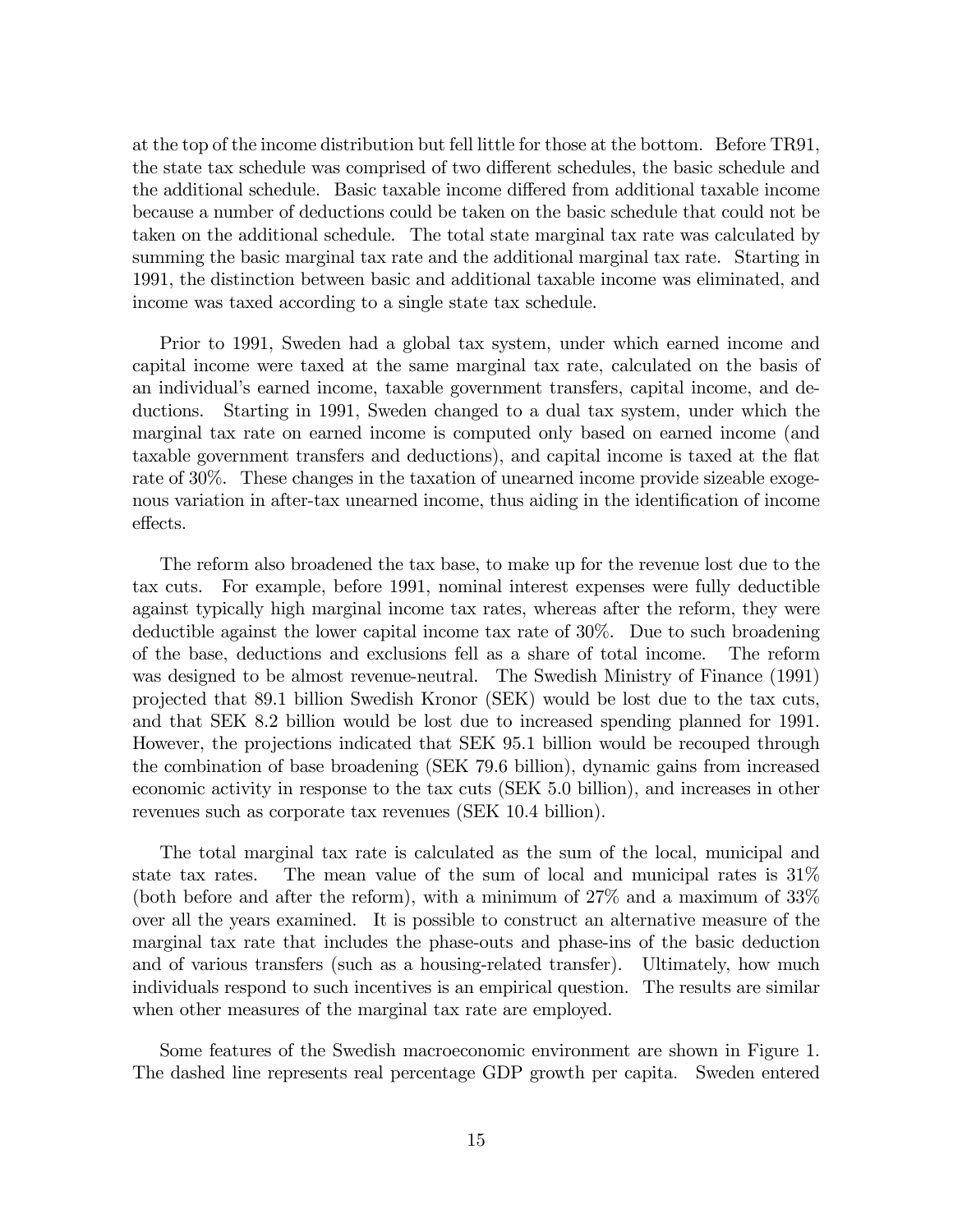a recession in late 1990, with real per capita GDP growth rates of 1.0%, -1.1%, - 1.2%, and -2.0% in 1990, 1991, 1992, and 1993, respectively. The solid line shows the unemployment rate, which increased substantially during the recession. It is possible to argue that this macroeconomic turmoil could help me to uncover family labor supply responses. During a period of economic calm, couples may re-optimize their decisions infrequently, but in a period of turmoil, we may be able to observe these changes more readily and relate them to exogenous changes in tax policy. On the other hand, one could argue that in a weak labor market, families may not have labor supply choices available to them that they otherwise would have made. The overall impact on the parameter estimates is a *priori* unclear. To control for the influence of these macroeconomic factors, I control for a rich set of covariates, including dummies for 2-digit industry codes, 2-digit occupation codes, and other covariates interacted with year. Income effects could also have come not only from changes in capital income measured in the data, but also by the changes in wealth induced by the macroeconomic environment or by the capitalization of changes in the tax rules into asset prices. A particular source of concern is that housing prices in Sweden fell substantially around the time of the reform. When I include a measure of the imputed income from housing wealth in my measure of virtual income, I estimate similar income effects.

To understand the context in which the tax reform occurred, it is also worth noting similarities and differences between Sweden and the United States. Many relevant features of the countries are similar.<sup>28</sup> For example, completed fertility of the  $1961$ birth cohort is 2.03 in Sweden and 1.96 in the U.S. The percentage of the population currently divorced in 2003 was 11.3% in Sweden and 10.2% in the U.S. Female labor force participation is higher in Sweden, but not much higher: 75.6% of Swedish women aged 15-64 participated in the labor market in 2002, as opposed to 70.1% of those in the U.S. Male labor force participation among those 15-64 was only slightly higher in the U.S. in 2002 (83.0%) than in Sweden (79.4%). Real income is somewhat higher in the the U.S. In 2007 dollars (PPP), Swedish GDP per capita in 1990 was \$27,240, whereas U.S. GDP per capita was \$33,812. Finally, a relatively large fraction of couples in Sweden cohabitate rather than formally marrying, yet the percentage married is still relatively similar (45.2% in Sweden in 2003, as opposed to 59.6% in the U.S). The sample of married Swedes is thus selected in certain ways, but it is a priori unclear whether and how this should affect the parameter estimates.

## V. The LINDA Data

I use the Longitudinal Individual Dataset for Sweden (LINDA), described in detail in Edin and Fredriksson (2000). Based on the administrative records of the Swedish government, these data follow individuals and their families longitudinally. I examine

<sup>28</sup>The statistics in this paragraph are drawn from Blau, Ferber, and Winkler (2005), and Stevenson and Wolfers (2007).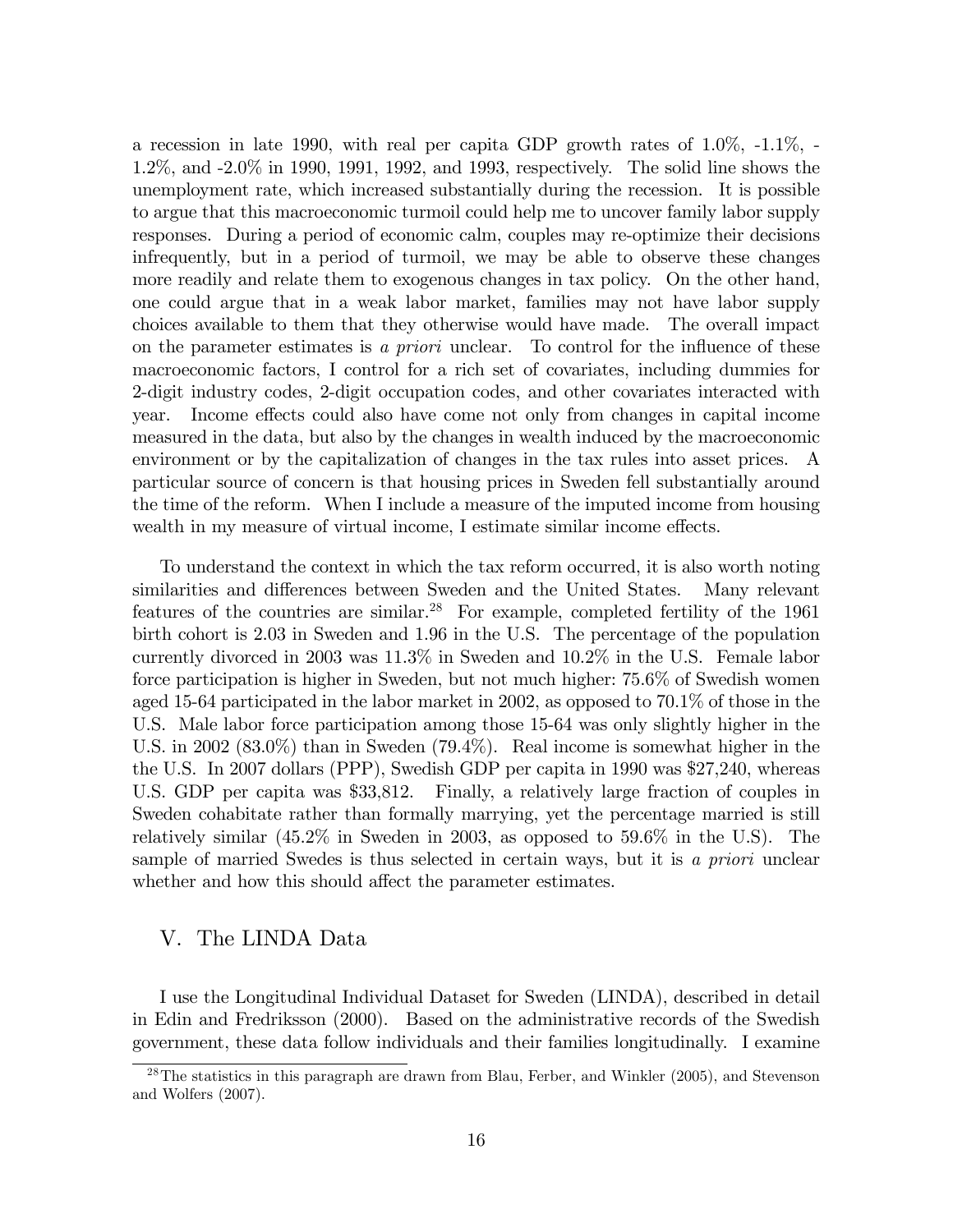yearly data from 1988 to 1991, inclusive. The data contain approximately 3.35% of the Swedish population, in addition to family members of these individuals. A random sample of 20% of the immigrants to Sweden and their families is also included. The full data consist of approximately 950,000 sampled individuals per year, comprising approximately 11% of the Swedish population. After weighting by sample weights to correct for the over-sampling of immigrants, the full sample is cross-sectionally representative of the married Swedish population in any given year.

Gender, age, region of residence, occupation, industry, number of children, educational attainment, and other covariates are included in the data. In the regressions, the values of all of these control variables are taken from 1988. These covariates are not available in the U.S. administrative data on tax returns, including the IRS-Michigan-NBER tax panel. My measure of earned income includes only wages paid from employers to employees (and excludes goverment transfers). I construct taxable labor income by subtracting certain deductions from earned income. During the period under consideration, the data do not contain a measure of hours worked. Further details about the data are contained in Appendix II.

I include in my main sample married individuals who are between 18 and 65 years old (inclusive), whose earned income in the base period is greater than zero, who are not self-employed, who do not hold shares in a closely held corporation, and whose spouses share all of these characteristics. I examine those 65 and under to exclude the retirement decision from my analysis. I exclude those in a household in which at least one spouse is self-employed (or in which at least one spouse holds shares in a closely held corporation) because the relative earnings of husbands and wives in these households may not correspond to the relative amounts of labor they supply, due to tax avoidance activities. 178,366 individuals fit these criteria, consisting of 89,183 husbands and the same number of wives.

Summary statistics are shown in Table 2. The mean income in the sample is SEK 174,932 for husbands, as opposed to SEK 103,459 for wives.<sup>29</sup> Mean taxable labor income is also higher for husbands (SEK 155,283) than for wives (SEK 93,831). Husbands are 44.01 years old on average, whereas wives' average age is 41.29. Husbands are older on average because men tend to marry somewhat younger women, and the sample is limited to couples with both spouses under 66. The mean number of children under 18 is 1.40, which is the same for both spouses because it is limited to children for whom both spouses are the parents.<sup>30</sup> Since men tend to have higher earnings and marginal tax rates are progressive, the mean net-of-tax share of husbands (.45) is somewhat lower than that of wives (.57). Since virtual income increases as the marginal tax rate increases (ceteris paribus), and since men have larger capital income

 $^{29}$ In 2007 U.S. dollars, these amounts are equivalent to \$46,634 in mean earnings for husbands and \$27,580 for wives.

 $30$ The mean number of children under 8 is .60.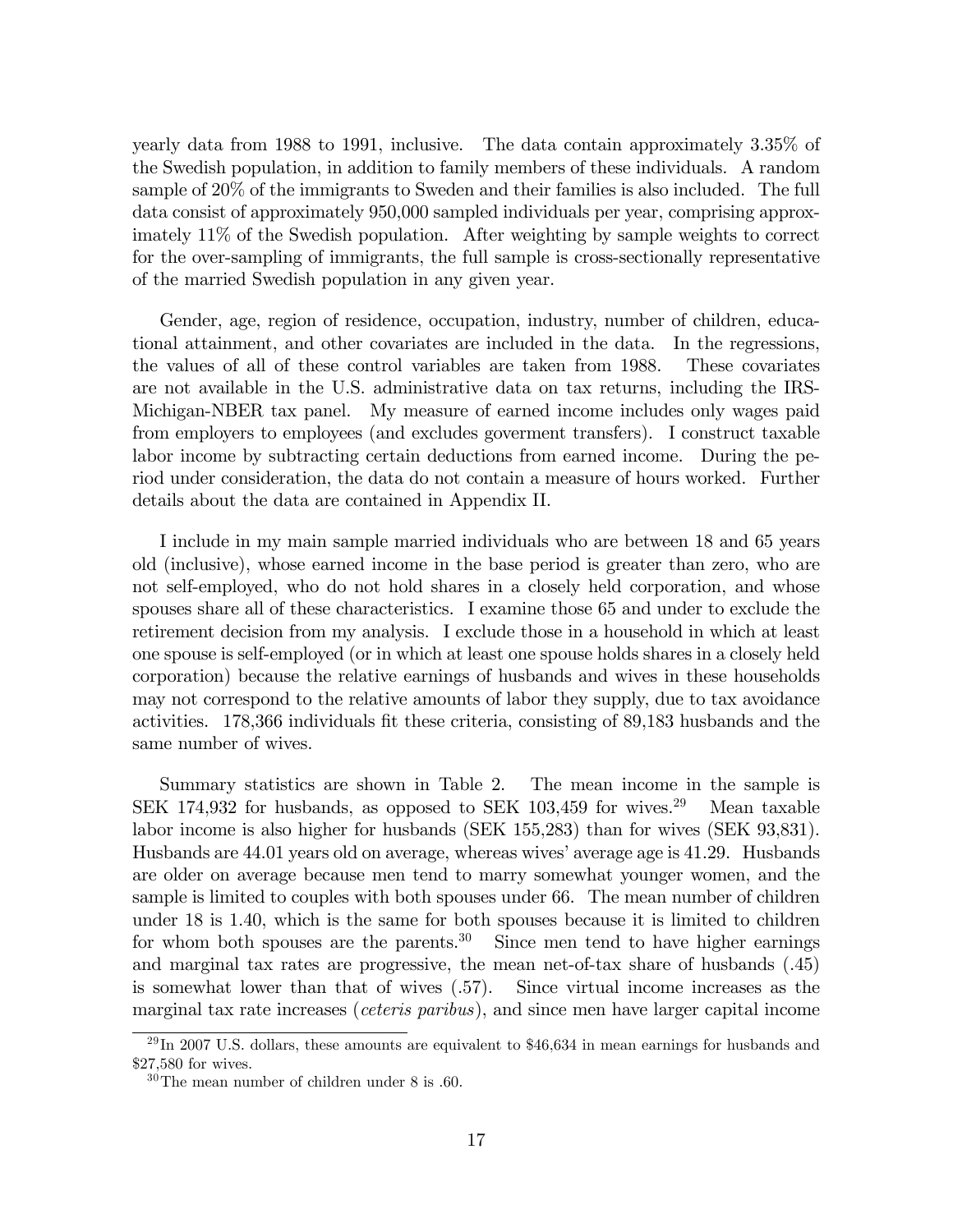than women, it makes sense that husbands have substantially higher virtual income on average (SEK 75,477 for husbands, as opposed to SEK 13,863 for wives).

Couples display positive assortative mating. In 1989, their earned incomes have a modest positive correlation of .22, and the correlation of their net-of-tax shares is .36. Pooling the changes from 1989 to 1990 and from 1990 to 1991, the correlation between the changes in their earned incomes is .13, the correlation between the changes in their simulated net-of-tax shares is .27, and the correlation between the changes in their actual net-of-tax shares is .26. Appendix Table A1 shows the number of couples who experienced each type of tax change. A cell displays the number of couples in which the husband and wife received a given combination of simulated percent changes in their net-of-tax shares. For a given simulated change in one spouse's net-of-tax share, there is substantial heterogeneity in the other spouse's simulated change.

## VI. Empirical Results

#### A. Preliminary Evidence

Figure 2 shows that during the period of the tax reform, larger gains in earned income occurred in the parts of the income distribution that also experienced larger tax cuts, relative to the period without the tax reform. I use the evolution of the income distribution from 1988 to 1989 to calibrate how the income distribution develops, as described in Section III.C. $31$  Thus, my regressions effectively contrast the change in the income distribution from 1988 to 1989, to the changes from 1989 to 1990 and from 1990 to 1991, and relate these relative changes to those in marginal tax rates, controlling for other factors. Figure 2 graphically depicts these relationships.

On the x-axis of Figure 2 is real earned income in the base year (in SEK divided by 10,000). The squares represent the mean simulated change in the the log of the net-of-tax share from 1990 to 1991 in each 1990 income group within a 10,000-Kronor range, minus the mean simulated change in the log of the net-of-tax share from 1988 to 1989 in each 1988 income group.<sup>32</sup> The circles show the mean gain in the log of real earned income in each 1990 earned income group from 1990 to 1991, minus the mean gain in the log of real earned income in each 1988 earned income group from 1988 to 1989. Figure 2a shows the graph for husbands, and Figure 2b shows the graph for

 $31$  I use the 1988-9 progression of the income distribution, rather than the progression over later years, since individuals may still have been reacting to the tax changes in the years following the reform.

<sup>&</sup>lt;sup>32</sup>The simulated change in the net-of-tax share is not monotonically increasing in base year real earned income because the brackets before and after the tax change do not occur at exactly the same points in the income distribution, because the tax base changed from 1990 to 1991, and because the marginal tax rate is based on taxable income (rather than earned income).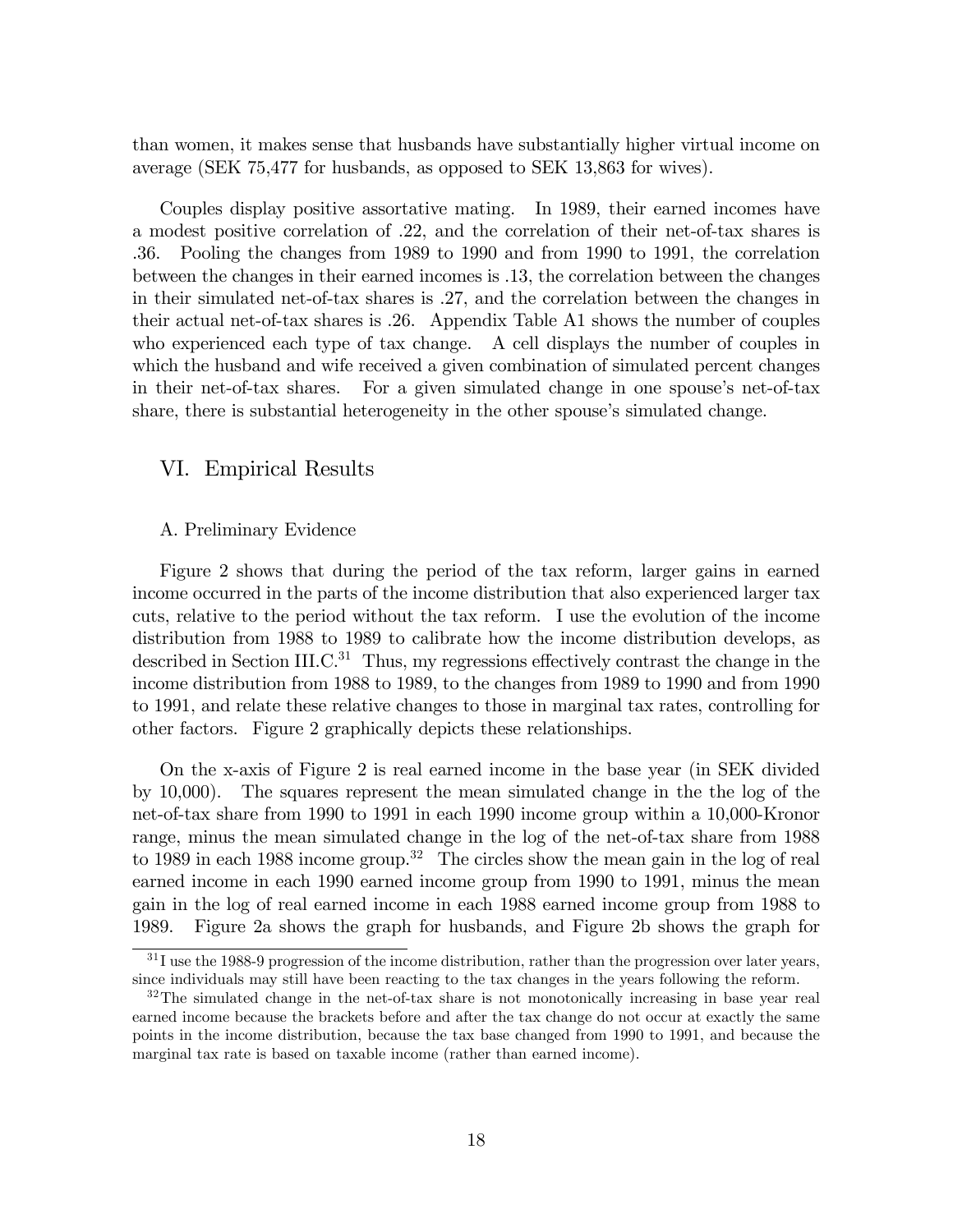wives.<sup>33</sup> It is evident that there are much larger gains in log real earned income from 1990 to 1991 at the top of the income distribution, relative to the bottom of the income distribution, than from 1988 to 1989. For both husbands and wives, the line showing the gain in log real earned income and the line showing the simulated increase in the log net-of-tax share tend to grow quickly with base year real earned income until about SEK 200,000, after which both lines level off.

In other pairs of recession years (1991-2 and 1992-3), there is no similar pattern of relatively large income gains at the top of the distribution compared to the bottom; rather, the change in inequality in these years is similar to that from 1988 to 1989. It should be unsurprising, therefore, that when I use the evolution of the income distribution from 1991 to 1992 or from 1992 to 1993 to calibrate the coefficients on lagged income, similar results are obtained. This is true even despite the fact that the recession deepened substantially in 1992 and 1993. 1992 and 1993 saw even more negative real GDP growth rates  $(-1.2\%$  and  $-2.0\%$ , respectively) than in 1991  $(-1.1\%)$ , and larger percentage point increases in unemployment occurred from 1991 to 1992 (2.5 percentage points) and from 1992 to 1993 (3.8 percentage points) than from 1990 to 1991 (1.3 percentage points). In this context, it is worth noting that inequality is only weakly countercyclical in Sweden. Absent the tax reform, the estimates of Björklund (1991) imply that the deterioration in macroeconomic conditions from 1990 to 1991 would have lead to a much smaller increase in inequality than the increase that was actually observed from 1990 to 1991. The available evidence also shows that inequality does not usually increase more in the Örst year of a recession than in subsequent recession years (which is apparent in the work of Kopczuk, Saez, and Song 2007 on the U.S.). Moreover, the pattern of large relative income gains at the top of the income distribution from 1990 to 1991 survives when partialing out the effects of characteristics such as industry, occupation, education, age, and interactions of these variables. This suggests that the large relative decreases in marginal tax rates at the top of the income distribution help to drive the large increase in inequality in 1991 relative to the surrounding years.

#### B. Preliminary Regressions

I anchor the evolution of the income distribution by regressing the change in the log of real earned income from 1988 to 1989 on a ten-piece spline in own and spousal 1988 log real earned income and 1988 log real taxable income, as well as control variables. The results of these regressions are shown in Appendix Tables A2 and A3. It is worth noting that there was a tax change from 1988 to 1989—the marginal tax rate in the highest tax bracket was reduced by 3 percentage points—but this change is very small compared to the change in TR91. In principle, it is possible that this biases downward

 $33$ There are few women in the high income ranges—between SEK 180,000 and SEK 250,000, there are only 306 women on average in each 10,000-Kronor range so it is unsurprising to find substantial volatility in mean earnings growth in this range.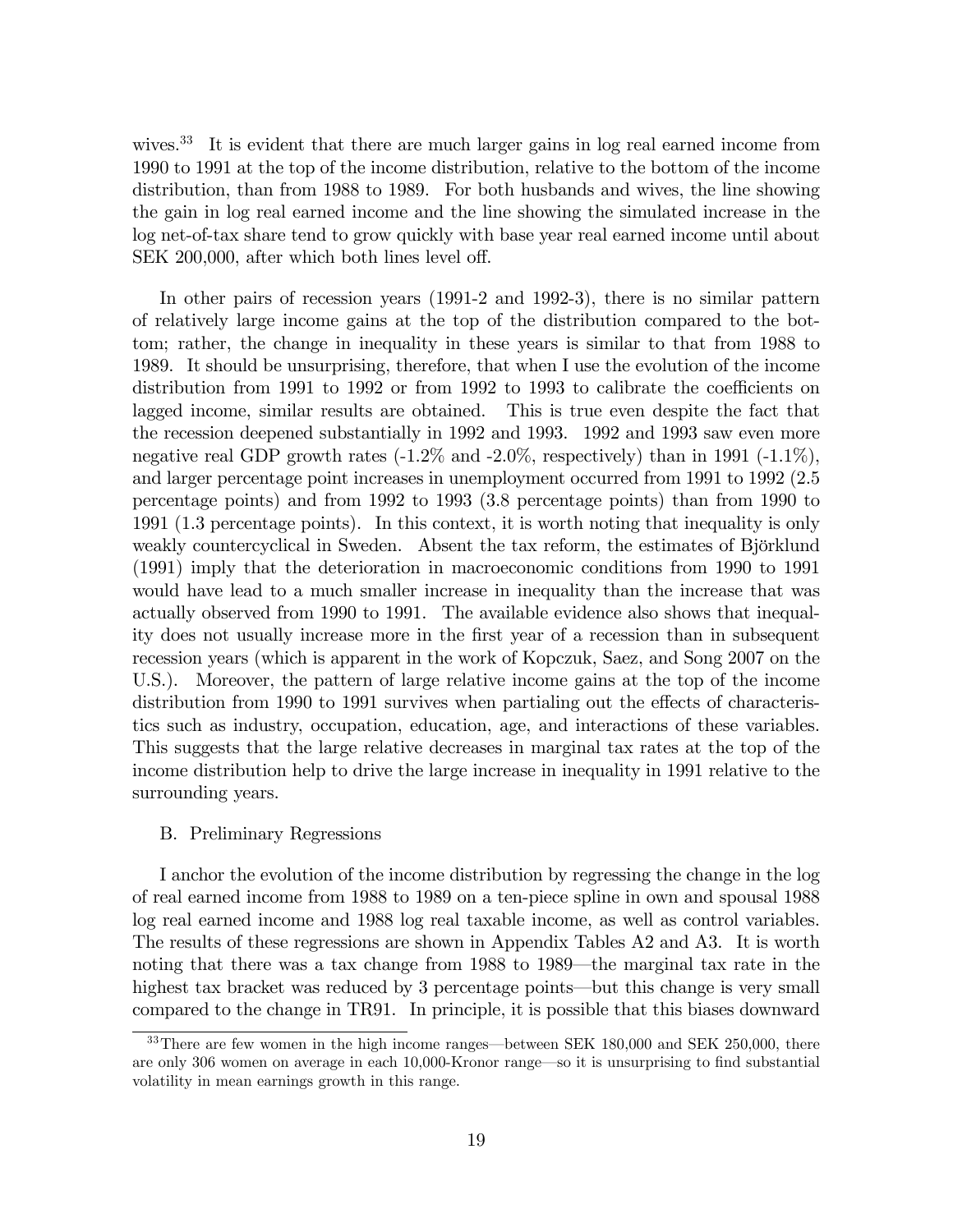the estimated response to TR91, since the largest tax cuts in TR91 were also at the top of the income distribution. Because the change in the tax schedule from 1988 to 1989 is small, the expected bias is small. Most coefficients on the splines are significantly different from zero, indicating that lagged income controls are important. The coefficients on the different pieces of the spline are significantly different from each other, indicating that rich controls for lagged income are warranted.

In the main regressions, I instrument for four independent variables. The first-stage regressions, shown in Appendix Table A4, are extremely significant, with first-stage Fstatistics ranging from just over 6,000 to nearly 10,000. The R-squared ranges from .47 to .56. When a given variable is the depedent variable, its predicted value enters highly significantly, with a coefficient between  $.8$  and  $.9$ . Other variables usually have small coefficients, with one exception. When the dependent variable is an individual's change in the log of real virtual income, the change in the log of that individual's own predicted net-of-tax share has a sizeable effect. This is unsurprising, given the strong correlation between virtual income and the marginal tax rate.

#### C. Basic Results

Table 3 shows the basic regression results. In columns 1 and 2, I perform regressions (15) and (16) for the husband and wife. The controls include age, age squared, number of children below 18, as well as dummies for nine possible levels of education, 24 Swedish regions, and year. I estimate fairly low own uncompensated elasticities: .17 for husbands and .25 for wives. The estimates are precise, with standard errors of .021 and .026, respectively. While Gruber and Saez (2002) find no significant income effects, I find large and precisely-estimated own income elasticities of -.074 for husbands and -.056 for wives. The negative sign is consistent with the presumption that leisure is a normal good. In keeping with the typical Önding that womenís labor supply is more elastic than men's, wives' own uncompensated elasticity is significantly higher than husbands'  $(p<.01)$ .

Given these parameter estimates, it is possible to calculate compensated own and cross elasticities, using the Slutsky equation and the transformation from elasticities into effects at the sample means. These are shown in the bottom section of the table. The compensated own elasticity is .25 for husbands and .49 for wives (significantly different from each other, and from zero, at the  $1\%$  significance level). Wives' elasticity is slightly higher than the Gruber and Saez (2002) estimate of the household compensated elasticity, whereas husbands' elasticity is somewhat lower. Ljunge and Ragan (2005), who consider both single and married taxpayers, estimate a higher compensated elasticity for men (.37) and a similar compensated elasticity for women (.52).

Compensated cross elasticities, .048 and .051 for husbands and wives, respectively, are also substantial. Both are significantly different from zero  $(p<.05)$ . As one would expect, these are smaller than the compensated elasticities with respect to one's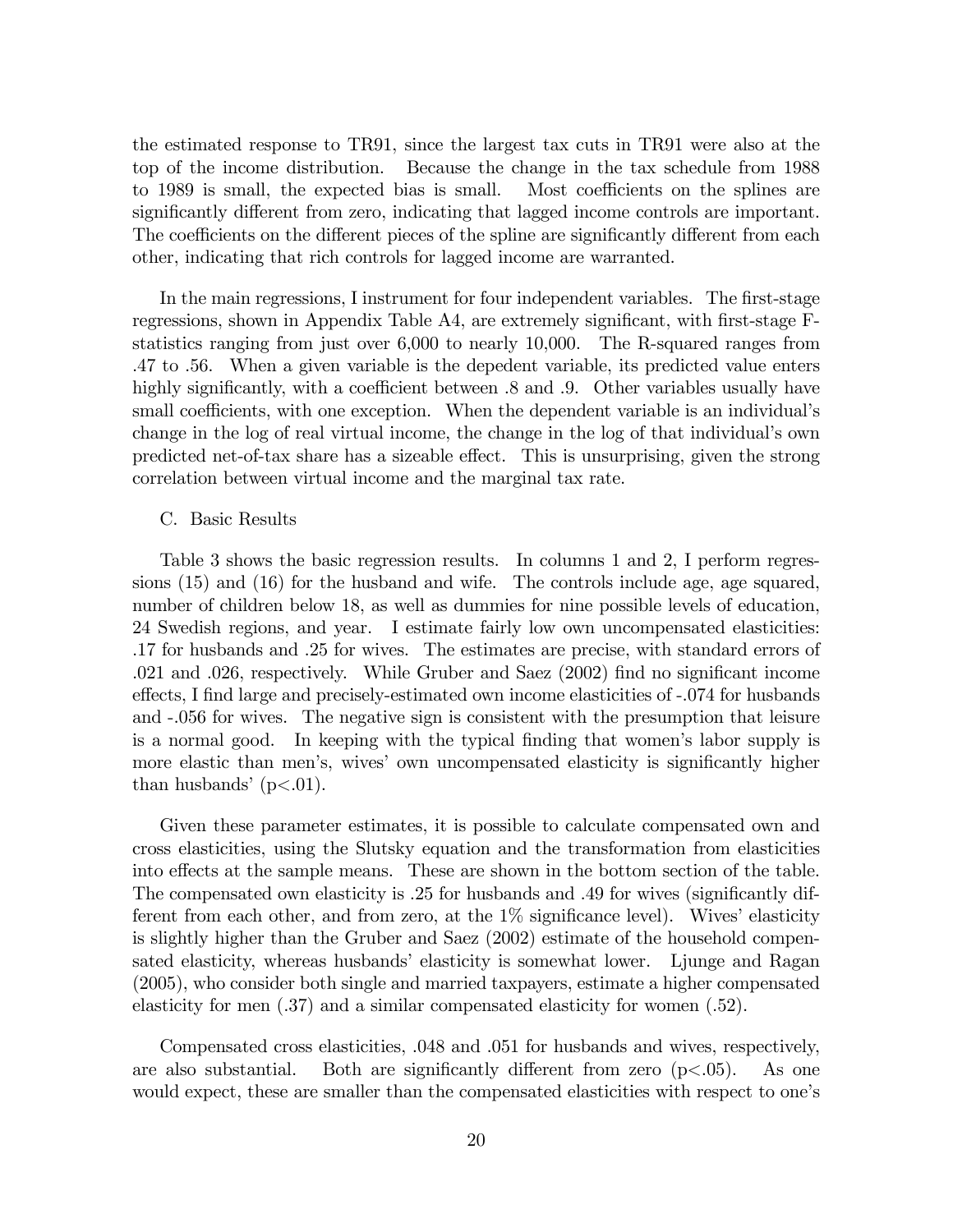own net-of-tax share. Interestingly, husbands and wives have similar uncompensated cross elasticities and similar compensated cross elasticities. The uncompensated cross elasticities are not significantly different from zero at conventional levels. Cross income elasticities, -.0041 for husbands and -.018 for wives, are also substantial and significantly different from zero  $(p<.01)$ .

It is theoretically ambiguous whether the leisure of husbands and wives should be complementary or substitutable. The results show complementarity: as the net-of-tax share of one's spouse rises, one's own earnings rise. A number of factors could lead to complementarity. It makes sense that if one's spouse takes more leisure time, it would be more enjoyable (provide higher marginal utility) to take more leisure time oneself. Complementarity is also consistent with several forms of social interactions. If spouses want to be like one another, this would lead to complementarity. Similarly, if spouses learn from one another about "how to work hard," or, conversely, "how to enjoy leisure," this would also lead to complementarity.<sup>34</sup>

It is instructive to consider how husbands and wives would respond if their marginal tax rates both rose by one percentage point, taking into account own and cross responses. This is relevant to the U.S. context, where a husband's and a wife's marginal tax rate move in tandem because they are taxed jointly on the sum of their incomes. Applying the uncompensated elasticity estimates to husbands and wives with the sample mean values of the net-of-tax share, I Önd that a one percentage point increase in the marginal tax rate would cause husbands to decrease their earnings by .43 percent and wives to decrease their earnings by .49 percent. A fully compensated one percentage point increase in the marginal tax rate would cause husbands to decrease their earnings by .64 percent and wives to decrease their earnings by 1.18 percent.

As discussed in Section III.D, my results can be compared with the predictions of the unitary model of family labor supply. The own income effect for husbands is significantly different from the cross income effect for husbands ( $p<.001$ ), and the own income effect for wives is significantly different from the cross income effect for wives  $(p<.001)$ . Own income effects are also highly significantly different from cross income effects when I evaluate the effects at points other than the sample mean values of income, such as the median, 25th percentile, or 75th percentile of income. These inequalities represent a violation of the income pooling prediction of the unitary model presented above, under which own and cross income effects should be equal. I cannot reject the unitary model's prediction of Slutsky symmetry—the equality in equation  $(22)$  at conventional significance levels  $(p=23)$ . I also cannot reject Slutsky symmetry for other individuals, such as those at the median, 25th percentile, or 75th percentile

 $34$ It is important to be clear about the interpretation of this result. Recall that I have used "leisure" as shorthand for both consumption of leisure and effort in non-market work. "Complementarity," as I use the term, should be taken only to indicate that when one spouse's net-of-tax share rises, the other works more. The proper interpretation of this response—whether it represents decreased leisure, decreased home production, or the influence of some other factor—should be addressed in future work.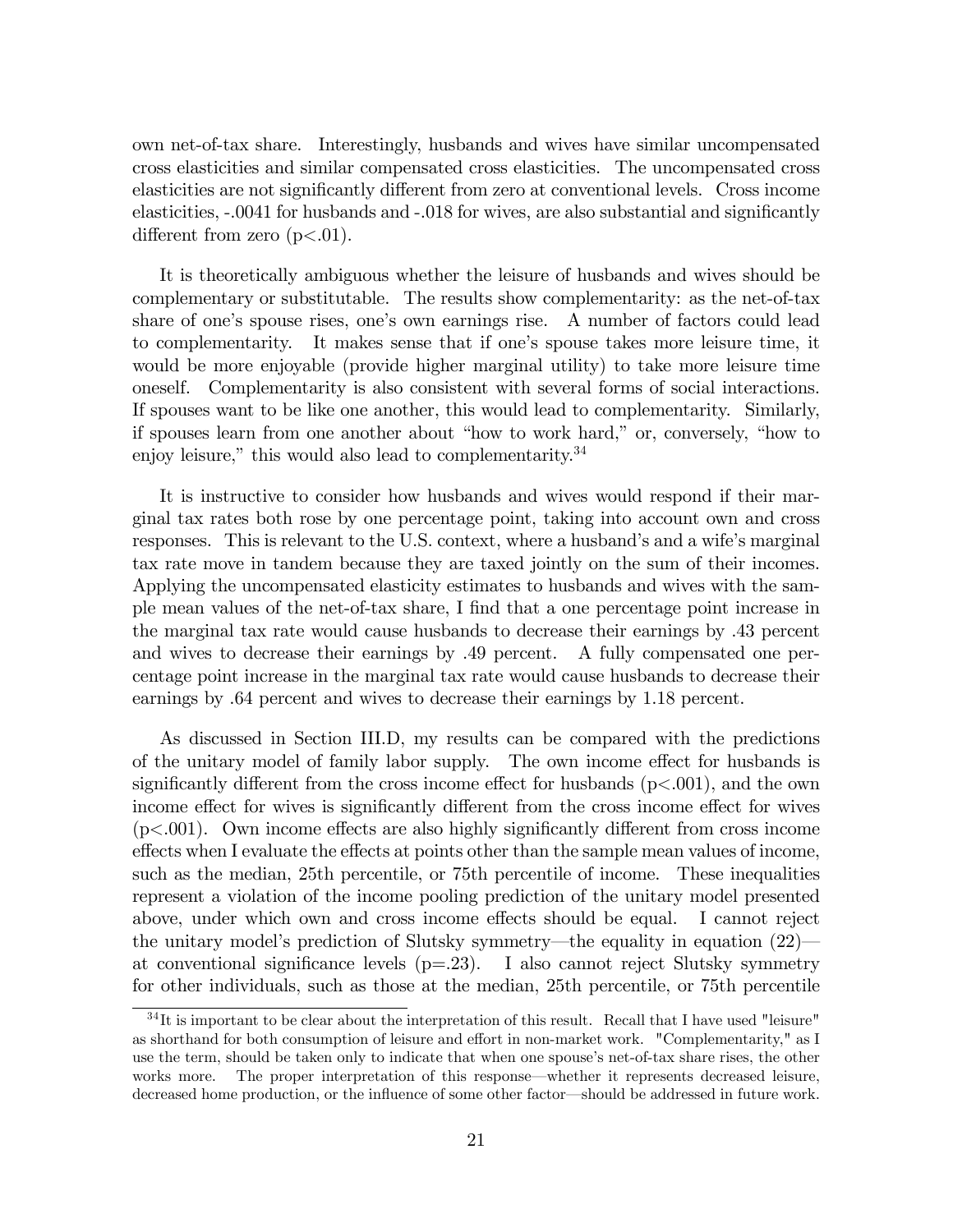values of income or other covariates. However, I discuss later that Slutsky symmetry is violated in a number of demographic groups.

Columns 3 and 4 add further controls for the 2-digit occupation and the 2-digit industry of both the husband and wife, and interactions of all of the control variables with the year dummies. This controls still further for business cycle factors unique to each year of the tax change. These regressions show broadly similar estimates, with slightly smaller elasticities. The results are also similar when I add more interactions of these variables to the regression, such as interactions of occupation and industry with education, age, or region.

In Columns 5 and 6, taxable labor income is the dependent variable. The compensated own elasticity of taxable labor income with respect to the net-of-tax share is .22 for husbands and .35 for wives, and the compensated cross elasticities are .061 and .051, respectively. Interestingly, the elasticity estimates are similar to those in the regressions in which earned income is the dependent variable. This may relate to the fact that in Sweden, the deductions available both before and after the reform may not have been particularly elastic. For example, one of the major deductions was for costs associated with commuting to work, and these choices are relatively inelastic with respect to price in the short run (e.g. Goodwin, Dargay, and Hanly 2004).

Appendix Table A5 shows the results of other specifications. In Columns 1 and 2, I take the sample from Table 3, but in order to focus more directly on the intensive margin, I exclude those individuals in couples in which at least one member does not participate in the labor market in the final period.<sup>35</sup> Since this involves selecting the sample on the basis of an outcome variable, the results should be interpreted with caution. Because I exclude labor market non-participants, I can allow the dependent variable to be the residuals of  $\ln(E_t^s/E_{t-1}^s)$  (rather than the residuals of  $\ln[(1+E_t^s)/(1+E_t^s)]$ )  $E_{t-1}^s$ ), as in Table 3). When either dependent variable is used, the results are nearly identical. Interestingly, the estimated coefficients are usually about half as large as the estimated coefficients in the comparable specification in Columns 1 and 2 of Table 3. However, the ratios to one another of the estimated coefficients in Columuns 1 and 2 of Appendix Table A5 are similar to the ratios to one another of the estimated coefficients in Columuns 1 and 2 of Table 3. In Columns 3 and 4 of Appendix Table A5, I run the same specification as in Columns 1 and 2 of Table 3, but the independent variables enter in levels, rather than in logs. I again reject income pooling  $(p<.01$  for both spouses) but cannot reject Slustky symmetry at conventional levels.

## D. Heterogeneous Effects

In Table 4, I show disaggregated results for several groups. Table 4a disaggregates by whether the couple has young children (under the age of 8). The points estimates

 $35$ The results are similar when I take the sample from Table 3 and instead exclude those individuals who do not participate in the labor market in the final period.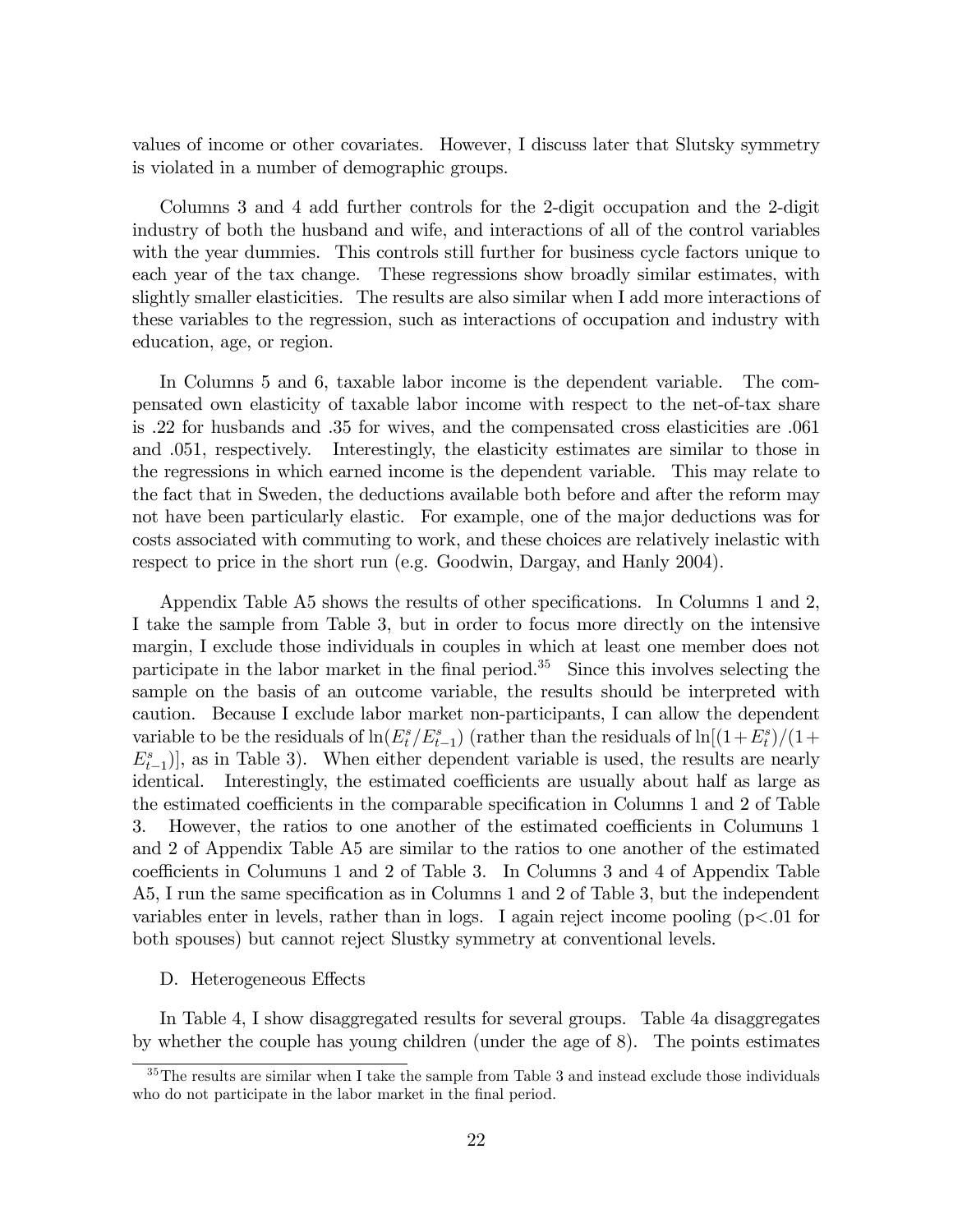indicate complementarity of spousal leisure among those without young children and substitutability among those with young children. The sample sizes are smaller in each disaggregated group than in the population as a whole, so it is unsurprising to find point estimates of cross elasticities that are sometimes insignificantly different from 0. Nonetheless, the uncompensated and compensated cross effects for both husbands and wives are significantly smaller in families with young children than in those without young children (p<.05 in all cases). This pattern is consistent with a framework in which spouses' time is substitutable in home production (in particular, for child care) and complementary in consuming leisure.

It is often presumed that younger and older individuals have the highest labor supply elasticities and that those in between have the lowest elasticities. Table 4b confirms this presumption. It is notable that those aged 50 to 64 have even higher elasticities than those aged 18 to 35. Own and cross income elasticities tend to be particularly high (in absolute value) in the 18-35 group, consistent with the notion that the young tend to be liquidity constrained. Complementarity in leisure tends to be particularly strong among the young.

Table 4c disaggregates by education. More educated women tend to have less elastic labor supply, whereas there is little trend in husbands' labor supply elasticities across the education groups. One may speculate that more educated women tend to choose careers from which they derive more intrinsic satisfaction, and that they are therefore less likely to change their work effort in response to monetary incentives.<sup>36</sup> By contrast, men are fairly inelastic throughout the education distribution. More educated couples tend to have more substitutable leisure.

In comparing the regressions for husbands to those for wives, the sample sizes differ in Tables 4b and 4c because the age and education distributions differ by gender. To test Slutsky symmetry for each of these groups, I must examine regressions in which the sample of households in the regression for husbands is identical to the sample of households in the regression for wives. I therefore classify households into categories based on the mean educational attainment (in years) or mean age of the husband and wife. The results are similar to those shown in Tables 4b and 4c. Importantly, Slutsky symmetry is rejected for couples with no young children, and for those 18-35  $(p<.05)$ .<sup>37</sup> Thus, the unitary model of family labor supply above cannot be a general model of family decision-making, even though Slutsky symmetry cannot be rejected in the aggregate.

#### E. Extensive Margin

In Table 5, I examine how taxation affects spouses' decisions regarding whether or not to work. In Columns 1 and 2, in which the sample is individuals participating

 $36$ See Goldin (2006) on factors affecting the female labor supply elasticity.

<sup>37</sup> I perform a Bonferroni correction for multiple comparisons.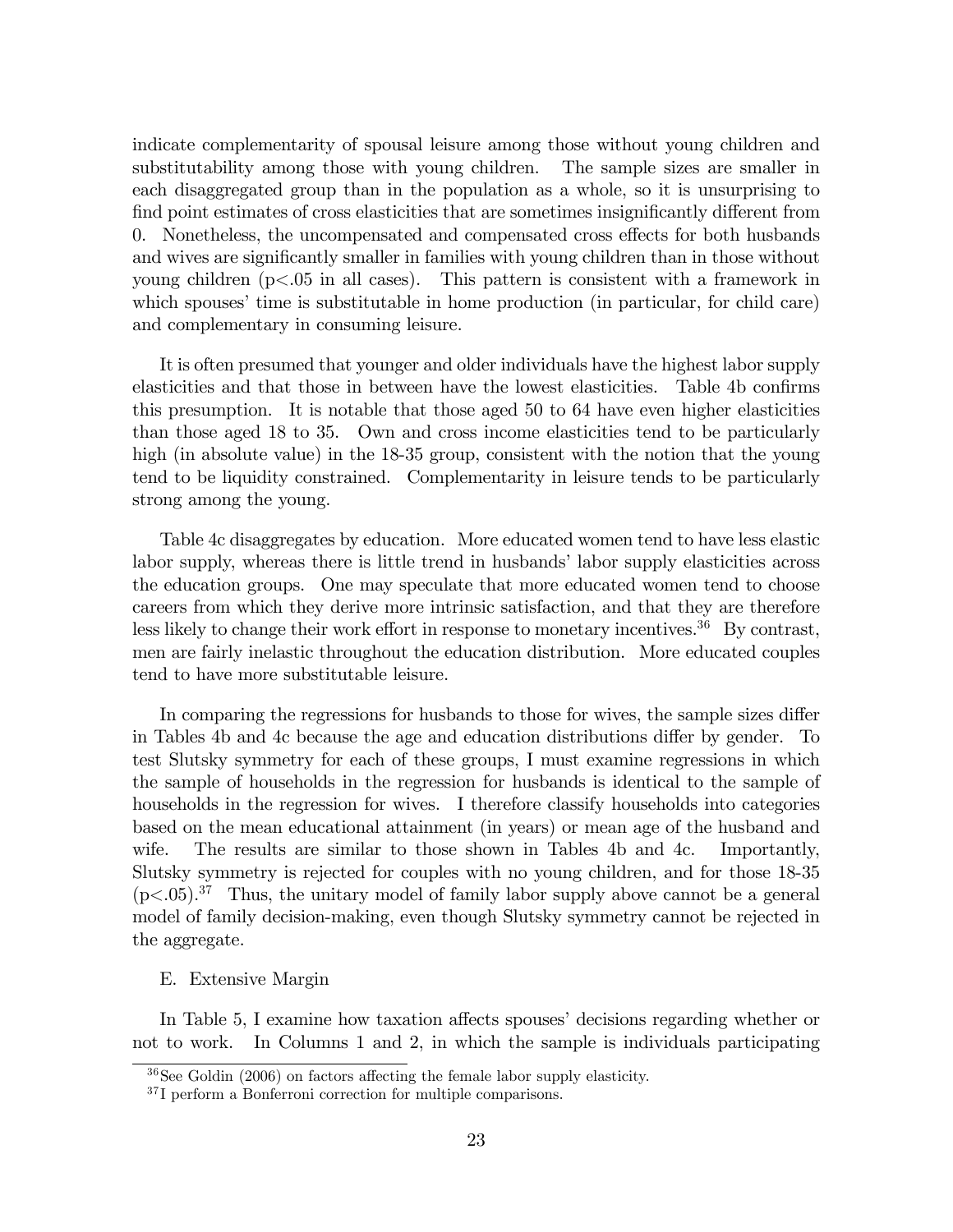in the labor market in the base period, I regress a dummy that equals 1 when one exits the labor market (and 0 otherwise) on the (instrumented) change in one's own log average after-tax share and the (instrumented) change in the log average after-tax share of one's spouse. The residuals are calculated using the 1992-3 evolution of the income distribution, since layoffs are likely to occur in very different parts of the income distribution during a recession than during a boom. (Recall that the recession was ongoing in 1992-3.) Consistent with the presumption that one is less likely to exit the labor force when one keeps more of one's income, the coefficient on one's own average after-tax share is negative and highly significant  $(-.068$  for husbands and  $-.091$  for wives). This implies an elasticity of participation with respect to the average after-tax share of .084 for husbands and .12 for wives.<sup>38</sup> Consistent with gross complementarity of spousal leisure, the coefficients on the spouse's average after-tax share are also negative and highly significant  $(-0.031)$  for husbands and  $-0.011$  for wives). As one would presume, the cross elasticities are smaller than the own elasticities.

In Columns 3 and 4 of Table 5, in which the sample is individuals not participating in the labor market in the base period, I regress a dummy that equals 1 when one enters the labor market (and  $\theta$  otherwise) on the change in one's own log imputed average after-tax share and the change in the log imputed average after-tax share of one's spouse. Consistent with the presumption that one is more likely to enter the labor force when one keeps more of one's income, the coefficient on one's own average aftertax share is positive and significant  $(.067$  for husbands and  $.059$  for wives). Consistent with complementarity of spousal leisure, the coefficient on spouse's average after-tax share is also positive (.029 for husbands and .031 for wives), though both estimates are insignificant. The cross elasticity is smaller than the own elasticity. Taken together, these results show substantial responses on the extensive margin, with own responses substantially larger than cross responses. The responses are approximately the same size for husbands as for wives.

#### F. Comparison with Standard Labor Supply Specifications

Table 6 shows the results of other labor supply specifications, which yield quite different results than those in Table 3. In Columns 1 and 2 of Table 6, I estimate a standard labor supply model in which married individuals treat their spouses' income as unearned income. This specification imposes a restriction—the coefficient on one's own change in log real virtual income is restricted to be the same as the coefficient on the change in the log real income of one's spouse—and is therefore a priori undesirable. Own uncompensated elasticities are .58 and .71 for husbands and wives, respectively. These are much greater than the estimates of .17 and .25 in Columns 1 and 2 of Table 3. The income elasticities, .24 and .19 for husbands and wives, are very large and of the wrong sign.<sup>39</sup> The implied compensated own-elasticities are .46 and .62 for husbands

 $38$ Eissa (1995) finds a participation elasticity of .4 for married women with high family incomes.

 $39$  In principle, it is possible that leisure is an inferior good, which would be consistent with the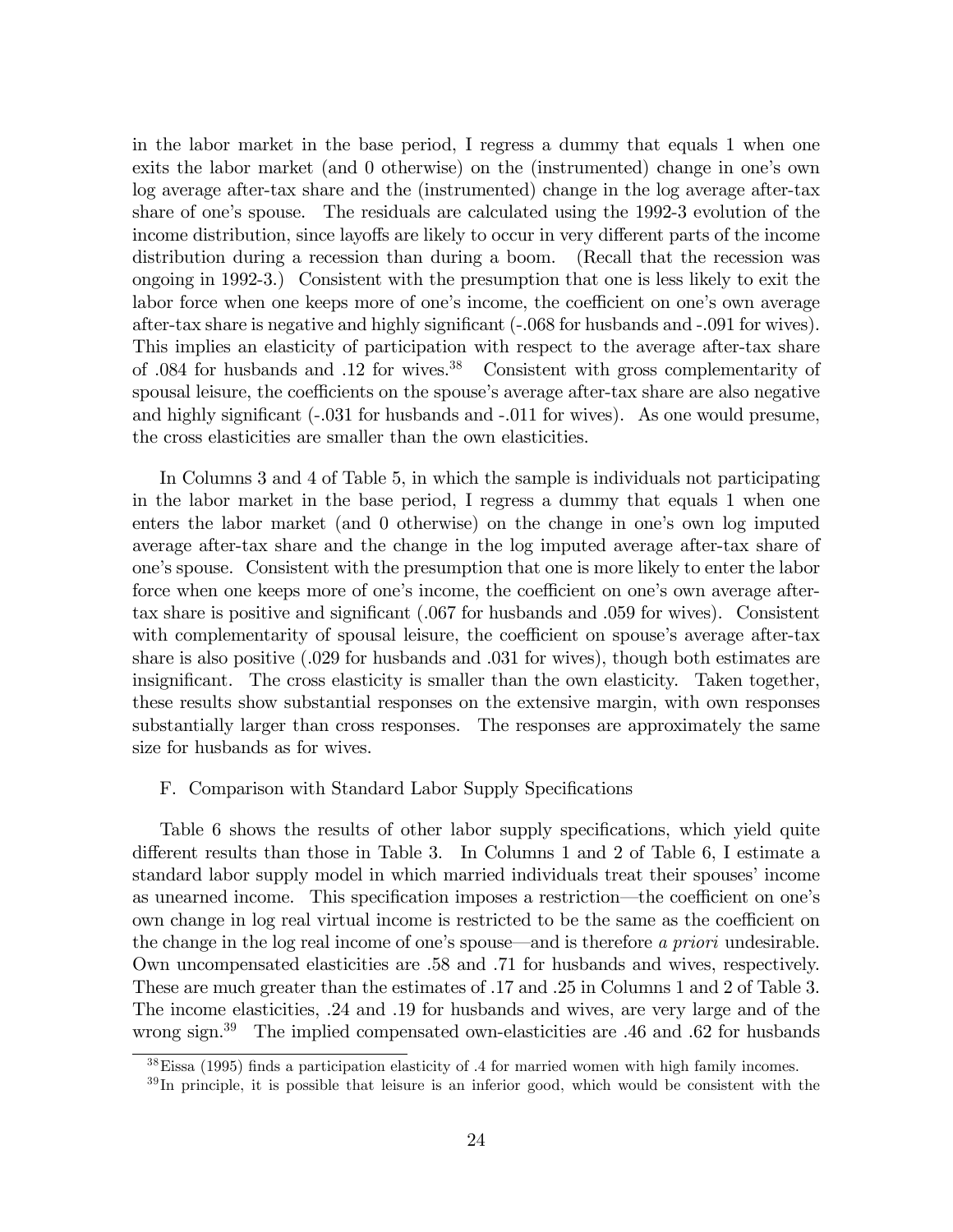and wives, respectively, which are also higher than the compensated elasticities in Table 3 (.25 and .49, respectively). Very similar biases occur in all of the estimates in Table 6 when the dependent variable is taxable labor income.

If the leisure of husbands and the leisure of wives are complementary, then we would expect the standard specification to yield income elasticities that are more positive than the true income elasticities.<sup>40</sup> Suppose, for example, that a wife receives a tax cut, leading her earned income to rise. Under complementarity, the tax cut for this wife also leads her husband to earn more. Thus, a rise in the husband's earned income is correlated with a rise in the wife's earned income. Under the standard specification, the change in the husband's earned income contributes to the change in the measure of the wifeís unearned income. Thus, the wifeís unearned income (which includes the husband's income in this specification) tends to rise when the wife's earned income rises, which contributes to a positive coefficient on the wife's unearned income. Given that income elasticities are overly positive, it also makes sense that uncompensated elasticities are over-estimated. Ceteris paribus, a rise in the net-of-tax share will decrease virtual income, since the intersection of the extended budget segment with the y-axis falls when the net-of-tax share rises. In the specification of Tables 3 and 4, the change in one's own log net-of-tax share is therefore negatively correlated with the change in oneís log real virtual income. Yet when spousal income is included along with own virtual income in the measure of unearned income, as in the standard specification, this negative correlation is dulled. Thus, in the specification in Columns 1 and 2 of Table 6, the coefficient on the change in one's own log net-of-tax share picks up some of the variation that is actually attributable to the change in one's log real virtual income.

To explore the factors responsible for these results, Columns 3 and 4 run the traditional specification, but with own (instrumented) virtual income entered separately from (uninstrumented) spousal income. This replicates the specification in Columns 1 and 2, but without the restriction imposed that own virtual income is summed with spousal income in calculating the measure of own unearned income. The coefficient on spousal income is positive and large, whereas the coefficient on own virtual income is negative and large. This is consistent with the assertion that the positive correlation between the change in spousal income and the change in one's own income induces overly positive income effects in Columns 1 and 2. I reject the hypothesis that the coefficient on own virtual income is the same as the coefficient on spousal income  $(p<.001).<sup>41</sup>$  Uncompensated own elasticities and the coefficients on own log

positive coefficient on the change in log real unearned income. However, it appears implausible that leisure would be so strongly inferior, and the coefficient restriction associated with this specification makes it independently undesirable.

 $^{40}$ In the presence of substitutable spousal leisure, the estimated income elasticities should be overly negative.

 $^{41}$ I also reject the hypothesis that these coefficients are equal when I run a specification in which each of these variables enters the regression linearly (rather than the logarithmic specification in Table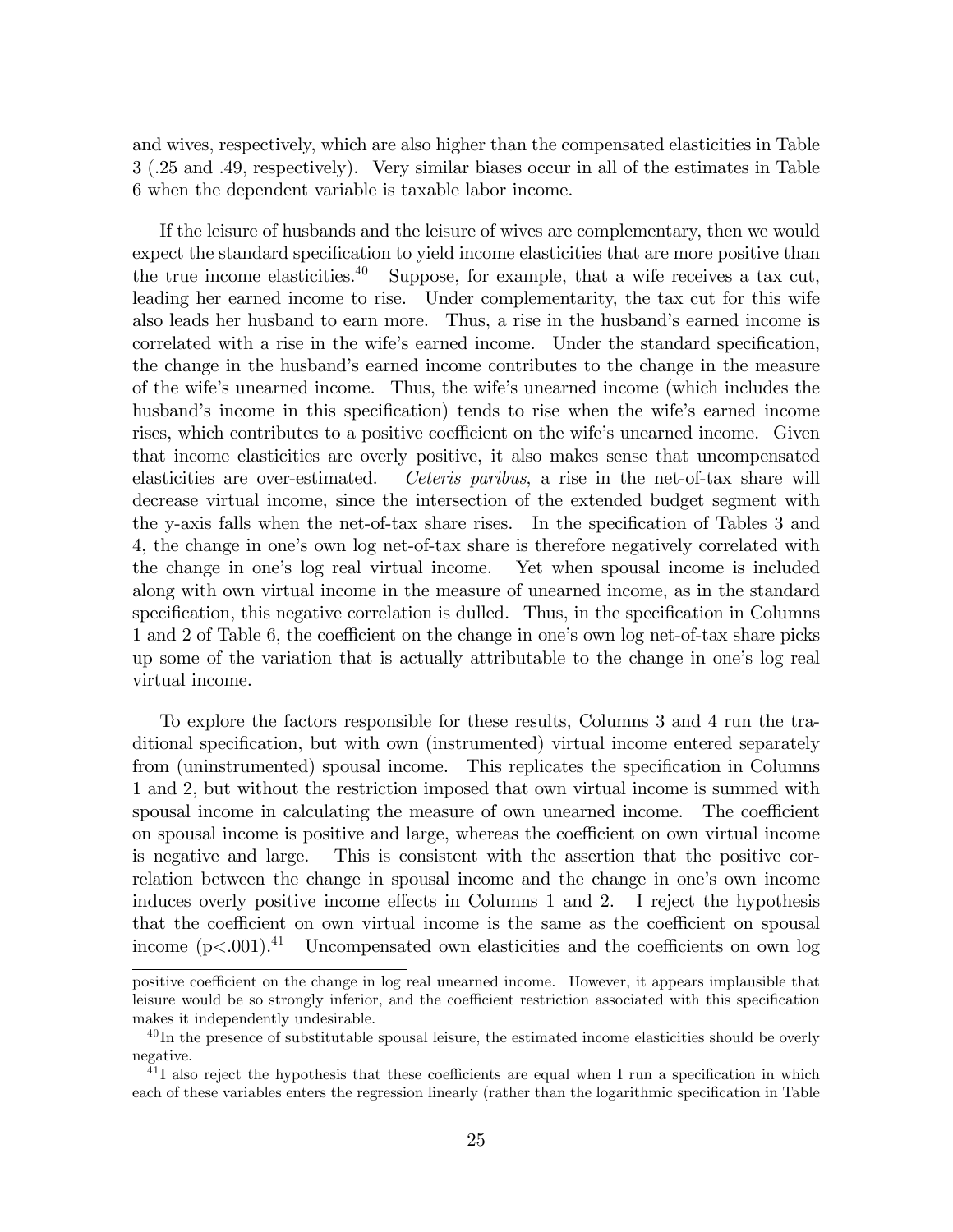virtual income are similar to those in the specification in Table  $3$ . As argued above, it appears that the own uncompensated elasticity is over-estimated in Columns 1 and 2 because when spousal income is included along with own virtual income in the measure of unearned income, the own uncompensated elasticity term picks up variation actually attributable to own virtual income.

Columns 5 and 6 estimate the results without terms for income effects. While such a specification is sometimes taken to estimate the uncompensated elasticity of labor supply, it is worth nothing that these elasticity estimates are substantially different from the estimates of the uncompensated elasticities from Table  $3^{42}$  I have also examined a specification (omitted from the tables) in which terms for income effects are omitted, and only terms for spouses' own change in the log net-of-tax share are included. Interestingly, these estimates are extremely similar to those in Columns 5 and 6.

## VII. Conclusions

This paper looks inside the family to uncover rich aspects of spouses' labor supply decisions and argues that this may lead to new conclusions about the effect of taxation on family labor supply. The analysis reveals that individuals respond substantially to their spouses' incentives, with sizeable compensated cross elasticities and cross income effects. I estimate several other parameters of interest, such as own income and substitution effects and labor supply elasticities for a number of demographic groups. The customary specification, which treats spousal income as unearned income, produces income effects that are wrong-signed and large, and considerable bias results in the estimates of the uncompensated and compensated own elasticities. Traditional specifications may substantially mis-estimate labor supply parameters.

These results have implications for models of the family and for optimal taxation. The paper uncovers a reaction to spousal incentives, thus rejecting an extremely simple model of the family in which individuals pay no attention to the incentives of their spouses. The point estimates indicate that spousal leisure is substitutable in families with young children but complementary in families without young children. This suggests a model in which spousal time is substitutable in household production specifically, in caring for young children—whereas spousal time is complementary when consuming leisure. The unitary model of family labor supply is rejected by the income pooling test, with own income effects much larger than cross income effects. Though I cannot reject Slutsky symmetry for the population as a whole, I do reject it for certain population groups. Taken together, these results suggest that family models in which

<sup>6).</sup>

 $^{42}$ This would only yield a correctly-specified estimate of the uncompensated elasticity if marginal tax rates were constant throughout the income distribution.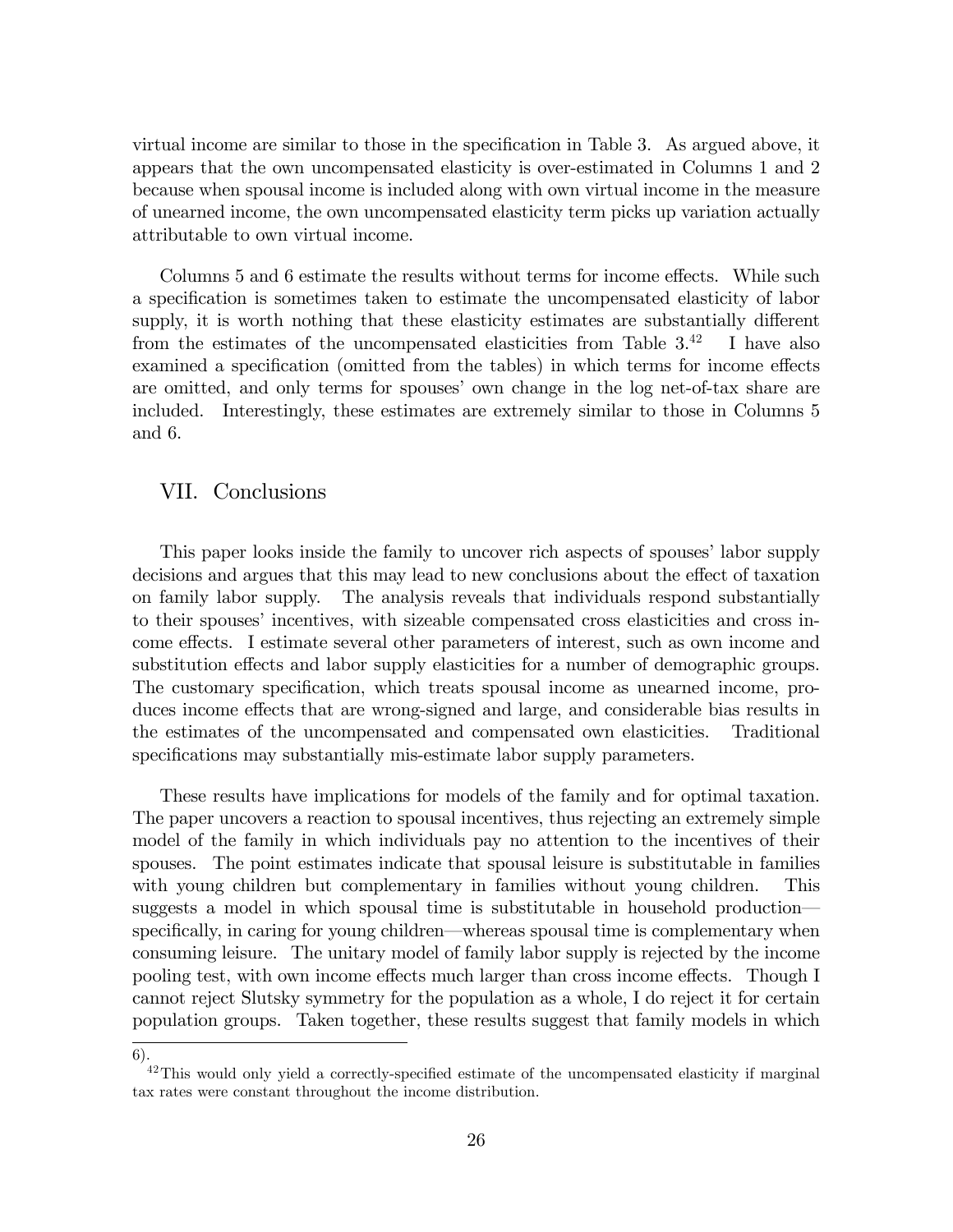income pooling is violated by a large margin, but Slutsky symmetry almost holds, should be explored further.

The formal implications of these estimates for optimal taxation should be developed. Feldstein (1999) derives a measure of the deadweight cost of taxing labor income under the assumption of a unitary decision-maker. If families do not obey the unitary model, the measure of deadweight loss for families would presumably be different. If spousal leisure is complementary, this suggests that tax rates should be set lower than they would optimally be set if individuals maximized without regard to the behavior of their spouses. Complementarity implies that taxation has a ripple effect through households, since a decrease in the labor supply of one spouse will lead to a decrease in the labor supply of the other. On the other hand, the standard specification overestimates compensated labor supply elasticities, which (all else equal) suggests that this specification yields an overly large estimate of the welfare cost of taxation and of the marginal welfare cost of increasing marginal tax rates. The standard specification also over-estimates uncompensated elasticites, which suggests that it over-estimates the labor supply response to changing the marginal tax rate and the associated revenue loss. Papers on the optimal taxation of the family (e.g. Kleven, Kreiner, and Saez 2006; Alesina, Ichino, and Karabarbounis 2007) could also be informed by parameter estimates of families' responses to taxation.

This work could be extended in a number of other ways. It would be illuminating to estimate a collective model of family labor supply (e.g. Chiappori 1992). Chiappori shows how estimates of the parameters of a collective model could be used to evaluate the welfare implications of tax reforms. Also, data on hours worked or fringe benefits would allow me to determine to what extent they respond to taxation. Time-use data could help me to determine to what extent leisure or home production are affected.

The ability to examine the effects of separate changes in each spouse's marginal tax rate has allowed me to go beyond the restrictions of the standard labor supply specification. The difference in the resulting estimates is large, and the implications for understanding labor supply could be far-reaching. Several European countries have individual taxation and have made available administrative micro-data on the income of each spouse. This suggests the possibility of future work on taxation and family labor supply in such contexts, which could add to the new picture of family labor supply emerging from this paper.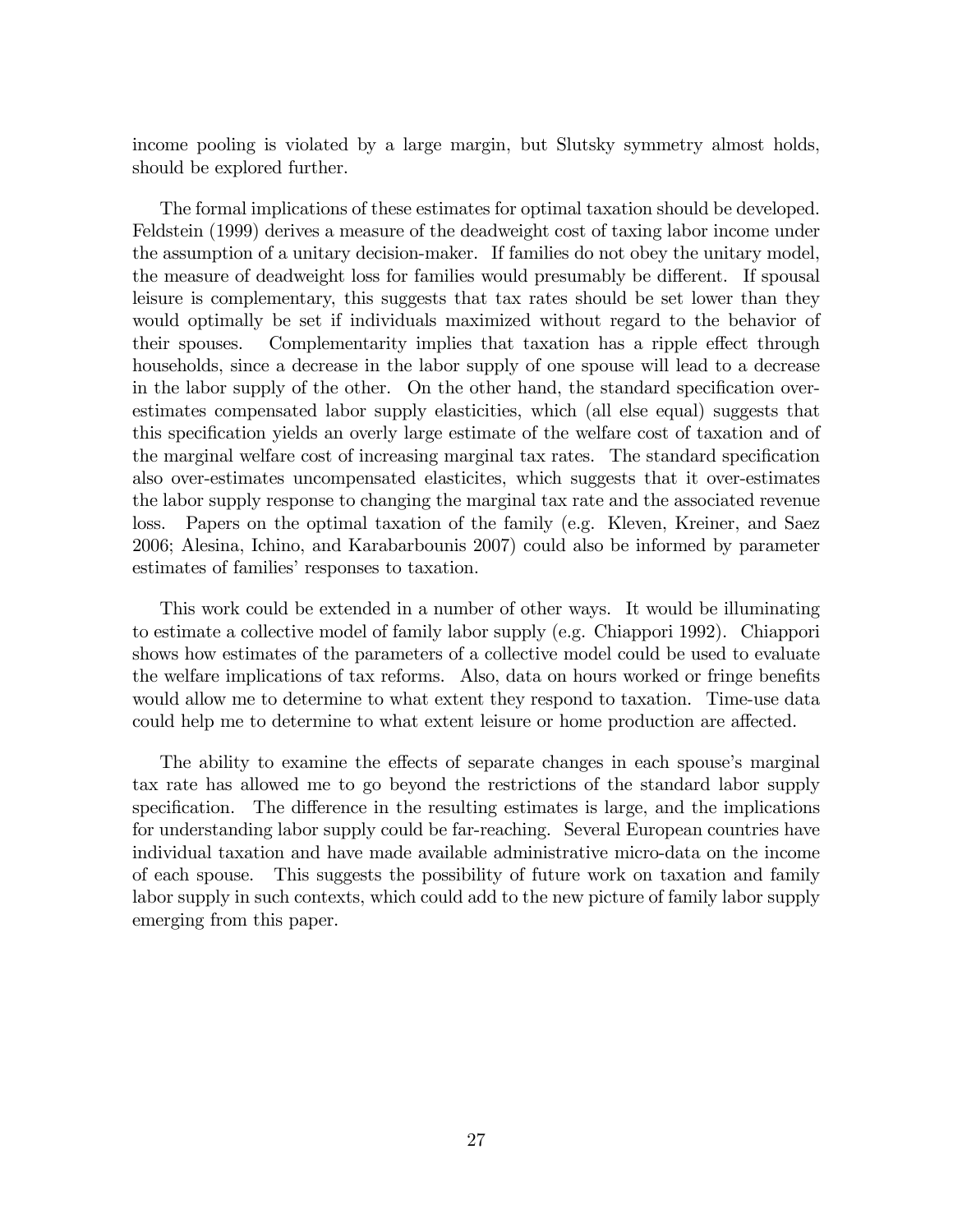# Appendix I. The Predictions of the Unitary Model in the Context of Earned Income

The model in Section II relates the net-of-tax wages of married couples to their hours worked. A full picture of labor supply encompasses more than just hours worked. In this section, I consider the case of labor effort that is reflected in earnings. Earnings reflect both hours worked and effort per hour worked.

In this framework, pre-tax earned income is taken to reflect overall effort. The Slutsky symmetry condition will still hold in the context of earned income: The first spouse's compensated responcse of earnings to the second spouseís net-of-tax share is equal to the second spouse's compensated response of earnings to the first spouse's net-of-tax share. This can be seen through the following reasoning. In the standard unitary framework, a family maximizes

$$
U(C, L^h, L^w) \tag{22}
$$

s.t. 
$$
C = w^{h}(1 - \tau^{h})(T^{h} - L^{h}) + w^{w}(1 - \tau^{w})(T^{w} - L^{w}) + Y
$$
 (23)

or

$$
\max U(w^h H^h + w^w H^w + Y, H^h, H^w) \tag{24}
$$

over  $H^h$  and  $H^w$ , where  $H^h = T^h - L^h$ ,  $H^w = T^w - L^w$ , and  $Y = Y^h + Y^w$ .

In the context of earned income, this family maximizes

$$
U((1 - \tau^h)E^h + (1 - \tau^w)E^w + Y, E^h, E^w)
$$
\n(25)

over  $E^h$  and  $E^w$ , where  $E^h$  and  $E^w$  represent the pre-tax earned income of the husband and the wife. (The variable  $E$  has been chosen to suggest not only earned income, but also to emphasize that pre-tax earned income is a composite measure of effort.) We can interpret U in this context as defined over consumption  $(=(1-\tau^h)E^h + (1-\tau^w)E^w + Y)$ , and the effort of each spouse  $E^h$  and  $E^w$ .

It is clear that maximization of (25) over  $E^h$  and  $E^w$  is entirely analogous to maximization of (24) over  $H<sup>h</sup>$  and  $H<sup>w</sup>$ , and that both will yield Slutsky matrices that are symmetric, negative semidefinite, and homogenous of degree zero. This is because the Slutsky matrix is guaranteed to be symmetric as long as the utility function  $U$  represents a continuous, locally nonsatiated and strictly convex preference relation defined on any consumption set, and the Hicksian demand function is continuously differentiable (Mas-Collel, Whinston, and Green, Proposition 3.G.2). These assumptions can be made over any consumption set (including a consumption set that includes pre-tax earned income) and should hold at least as plausibly in the context of earned income as in the context of hours worked (when both spouses participate in the labor market, precluding corner solutions).

The utility function  $U((1-\tau^h)E^h + (1-\tau^w)E^w + Y^h + Y^w, E^h, E^w)$  treats  $Y^h$  and  $Y^w$ symmetrically. It is therefore clear that when we solve for  $\partial E^h/\partial Y^h$ ,  $\partial E^h/\partial Y^w$ ,  $\partial E^w/\partial Y^h$ ,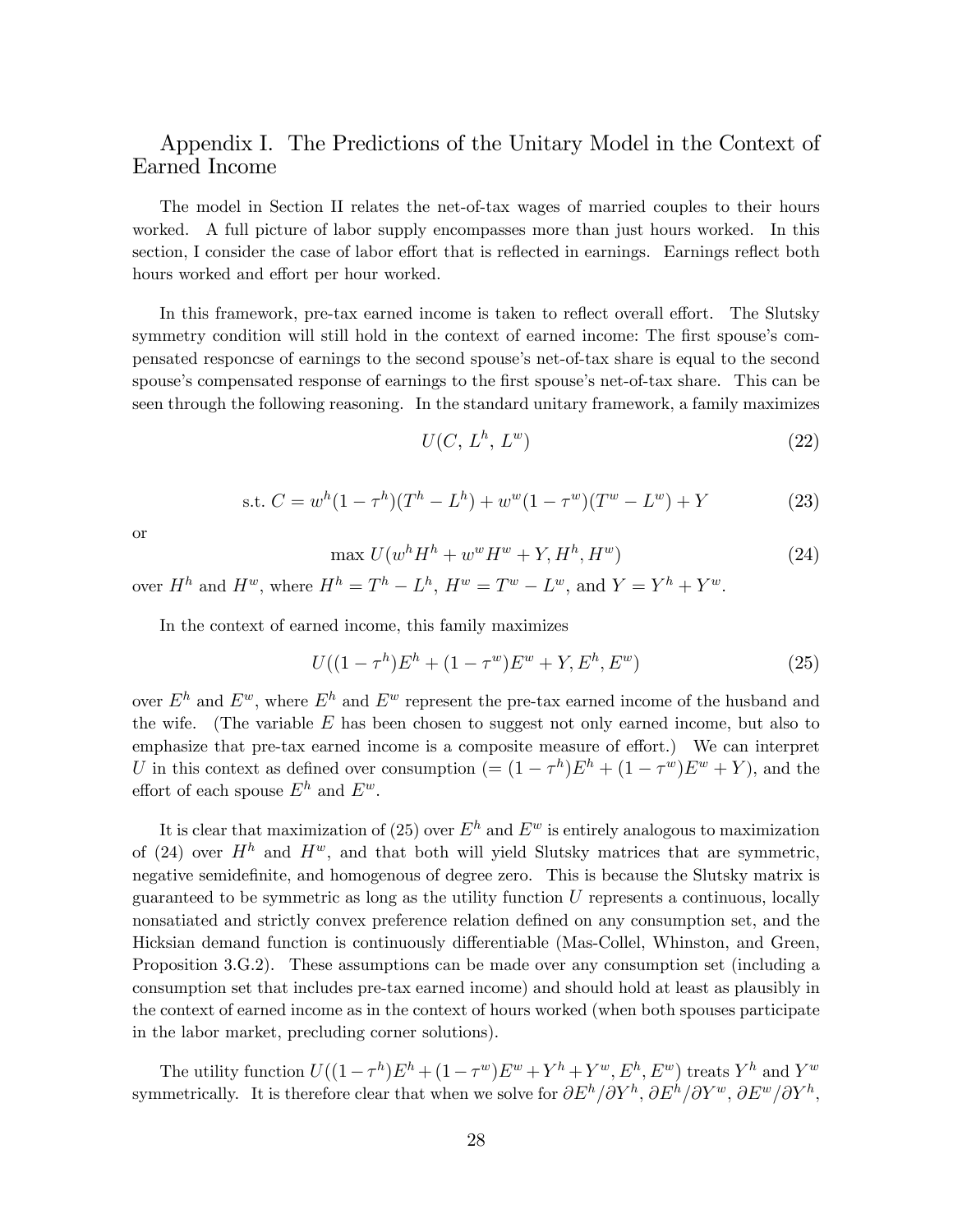and  $\partial E^w/\partial Y^w$  using the first order conditions and the implicit function theorem, we must have  $\partial E^h/\partial Y^h = \partial E^h/\partial Y^w$  and  $\partial E^w/\partial Y^h = \partial E^w/\partial Y^w$ .

## Appendix II. Additional Data Description

Education dummies are dummies for nine categories measuring highest school attainment. Industry and occupation are defined at the 2-digit level. Occasional missing values of these covariates are represented by dummies indicating missing values. Self-employed individuals include those who have business or farm income in 1988. For the vast majority of households considered in the regressions, both spouses' earnings are positive in both base periods (i.e. both 1989 and 1990). However, a number of households have positive earnings for both household members in the base period in one of these years but not in the other. Observations for these individuals are included in the regressions only when the income of both household members is positive in the base year; otherwise, the dependent variable is a missing value. 178,366 individuals are in households in which both spouses have positive earnings in at least one of the years examined.

In 1991, Sweden switched from a global tax system, under which the marginal tax rate on earned income depends on the sum of earned income, capital income, and taxable government transfers (minus deductions), to a dual tax system, under which the marginal tax rate on earned income is computed only based on earned income (and deductions and taxable government transfers), and capital income is taxed at a flat rate. This implies that the proper way to calculate virtual income is different in 1991 than it was before 1991. Prior to 1991, virtual income is calculated by computing the intersection of the individual's extended budget segment with the y-axis in taxable income-consumption space, and adding the value of untaxed transfers. Predicted virtual income in 1990 is calculated by ináating the value of taxable income in 1990 by the mean per-person growth in taxable income of individuals in the sample, calculating the virtual income associated with this predicted budget segment, and adding this amount to the predicted value of untaxed transfers (calculated by inflating 1989 untaxed transfers by the mean per-person growth in untaxed transfers from 1989 to 1990 of individuals in the sample).

In 1991, virtual income is computed by adding three quantities: the intersection with the yaxis of the individual's extended budget segment in pre-tax taxable labor income-consumption space, the after-tax value of capital income, and the value of untaxed government transfers. (Here taxable labor income is taken to include government transfers.) Because of the change in the tax base, in constructing the instrument for the marginal tax rate for 1991, I project 1991 taxable labor income by multiplying each individualís 1990 taxable labor income by the mean per-individual growth in taxable labor income of individuals in the sample from 1990 to 1991. I calculate predicted virtual income in 1991 by determining what virtual income would have been in 1991 if an individual had the projected taxable labor income in 1991, as well as the projected values of capital income and untaxed transfers (calculated by inflating the values of capital income and untaxed transfers from 1990 by the mean growth from 1990 to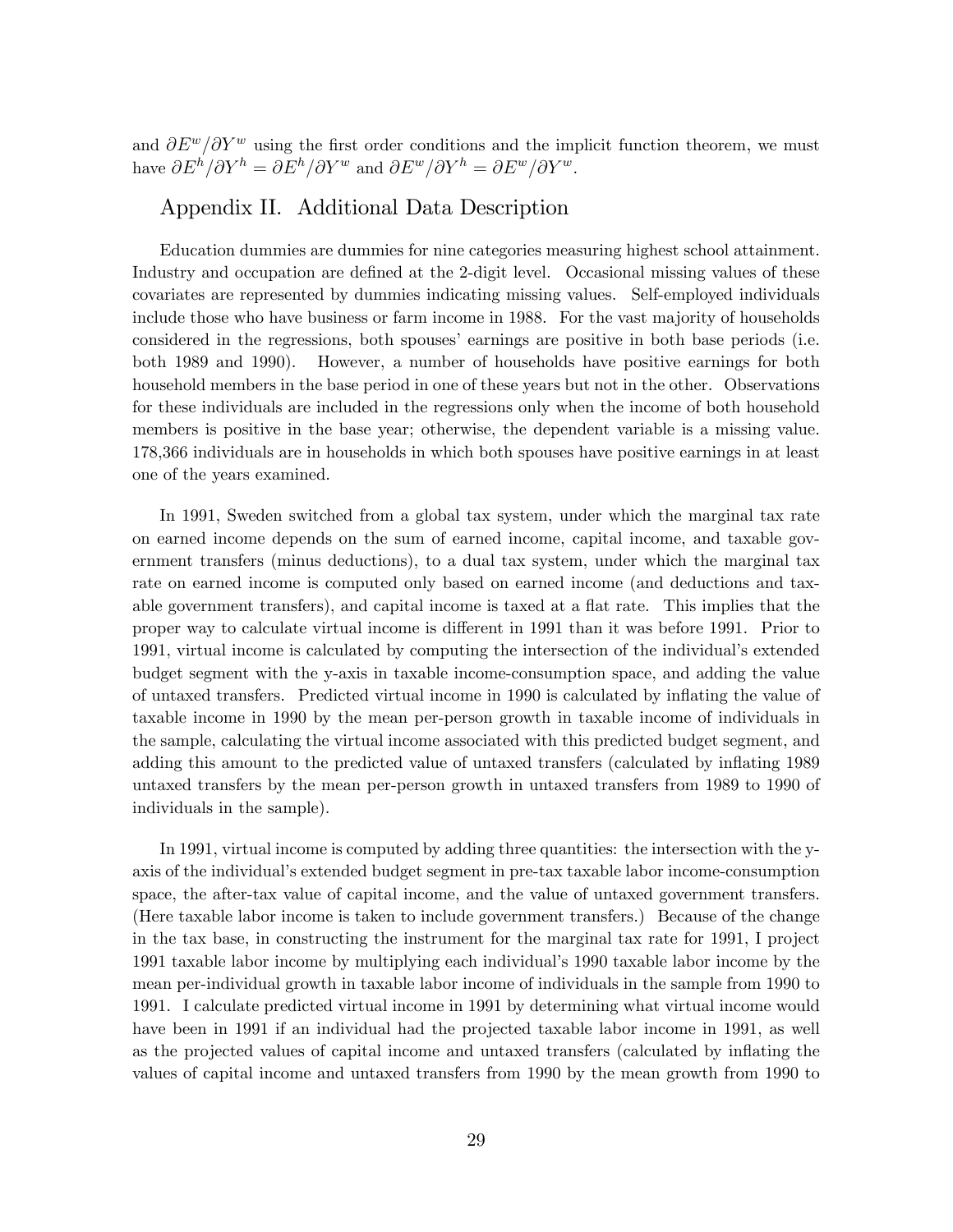1991 in the per capita values of these variables of individuals in the sample). Like all income variables, virtual income is always represented in real terms.

When it enters as a dependent variable in my regressions, I construct taxable labor income by subtracting deductions from earned income. The deductions in question do not include deductions for interest payments or capital losses. To form a consistent measure of deductions, I exclude those that were available only before or only after 1991. When I subtract deductions from earned income, the result is occasionally negative. (Because the sample excludes labor market non-participants, earned income minus deductions is negative for only .28% of the sample.) Since I examine the change in the log of real taxable labor income, and the log of zero or a negative number is undefined, I set the values of real taxable labor income equal to 1 for these individuals in the years in which it is negative. The results are insensitive to this choice. Before 1991, certain deductions could be claimed only against the basic tax schedule. However, all of the deductions included in my measure of deductions prior to 1991 could be claimed against both the basic schedule and against the additional schedule. Thus, their marginal tax price was equal to the net-of-tax share associated with earned income, so a specification that relates my measure of taxable labor income to this net-of-tax share is appropriate.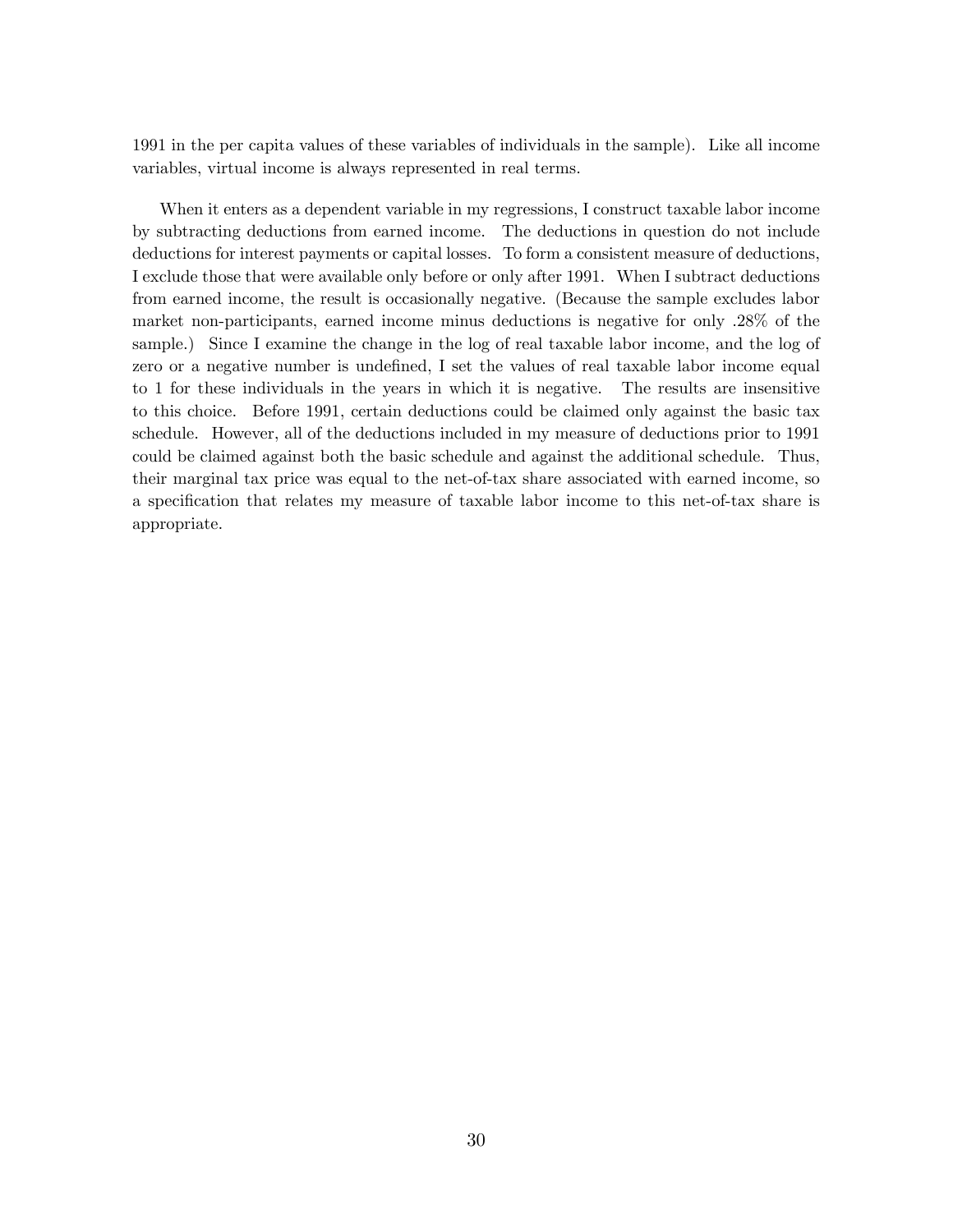#### References

Agell, J., P. Englund and J. Södersten (1998): Incentives and Redistribution in the Welfare State: The Swedish Tax Reform. London: Macmillan.

Alesina, A., A. Ichino, and L. Karabarbounis (2007): "Gender Based Taxation and the Organization of the Family," Harvard University mimeo.

Aronsson, T. and M. Wikström (1994): "Nonlinear Taxes in a Life-Cycle Consistent Model of Family Labour Supply," *Empirical Economics*, 1-17.

Ashenfelter, O. and J. Heckman (1974): "The Estimation of Income and Substitution Effects in a Model of Family Labor Supply," *Econometrica*, 42, 73-85.

Baum-Snow, N. and D. Neal (2006): "Mismeasurement of Usual Hours Worked and Its Impact on Measured Wages and Wage Gaps Over Time," University of Chicago mimeo.

Becker, G. (1974): "A Theory of Social Interactions," Journal of Political Economy, 82, 1063-1093.

Björklund, A. (1991): "Unemployment and Income Distribution: Time Series Evidence from Sweden," Scandinavian Journal of Economics, 93, 457-465.

Blau, F., M. Ferber, and A. Winkler (2005): The Economics of Women, Men, and Work. Englewood Cliffs, NJ: Prentice Hall.

Blau, F. and L. Kahn (2007): "Changes in the Labor Supply Behavior of Married Women: 1980-2000," *Journal of Labor Economics*, 25, 393-438.

Blomquist, S. and H. Selin (2007): "Hourly Wage Rate and Earnings Responsiveness to Changes in Marginal Tax Rates," Uppsala University mimeo.

Blundell, R., A. Duncan, and C. Meghir (1998): "Estimating Labor Supply Responses Using Tax Reforms," Econometrica, 68, 827-861.

Blundell, R., and T. MaCurdy (1999): "Labor Supply: A Review of Alternative Approaches," in *Handbook of Labor Economics*, vol. 3A, ed. by O. Ashenfelter and D. Card, 1560-1695. Amsterdam: Elsevier.

Browning, M., P.-A. Chiappori, and V. Lechene (2004): "Collective and Unitary Models: A Clarification." Centre for Applied Microeconomics Working Paper 2004-15, University of Copenhagen.

Burtless, G, and J.A. Hausman (1978): "The Effect of Taxation on Labor Supply: Evaluating the Gary Negative Income Tax Experiment," Journal of Political Economy, 86, 1103-1130.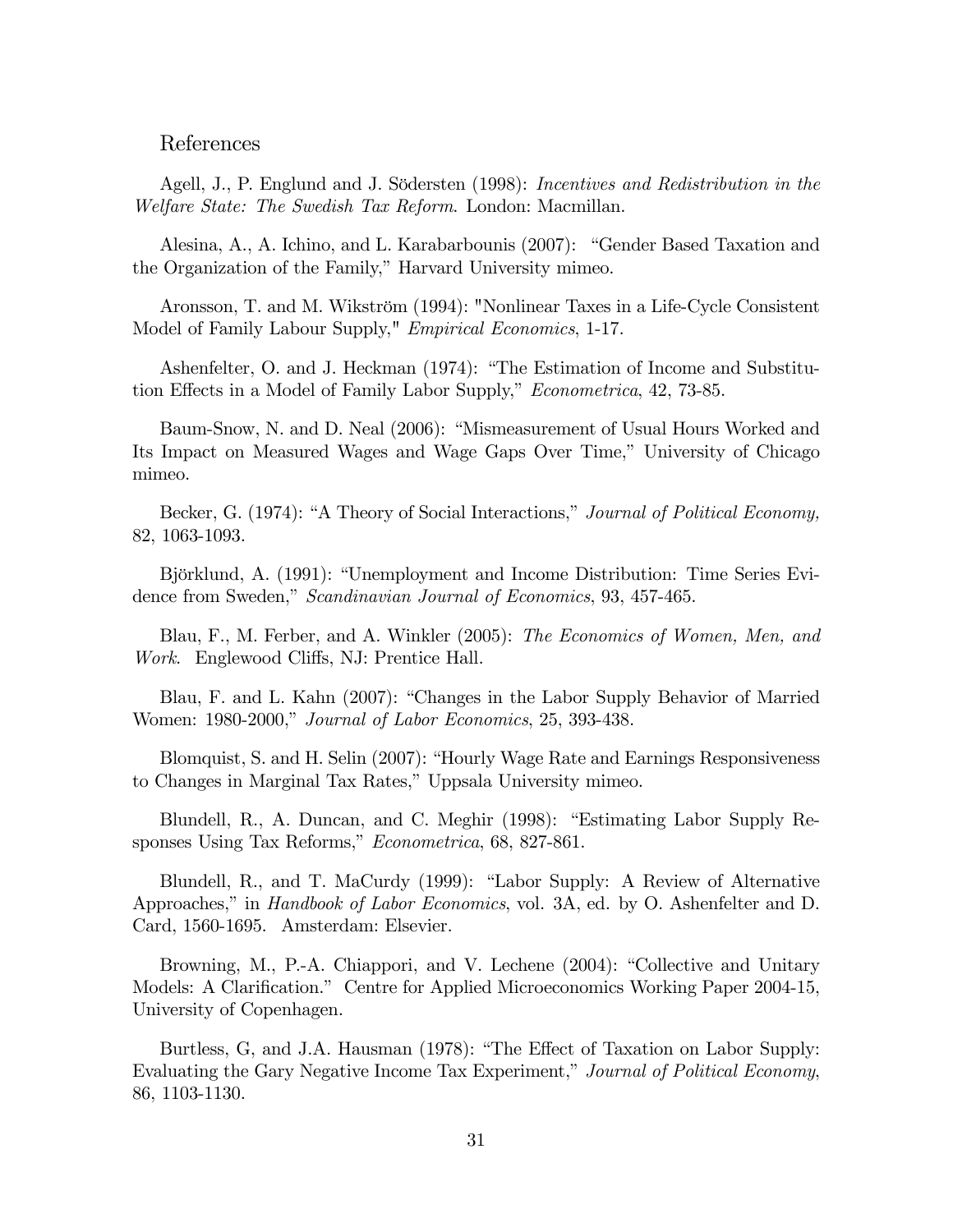Chiappori, P.-A. (1992): "Collective labor supply and welfare," *Journal of Political* Economy, 100, 437-67.

Clark, K.B. and L.H. Summers (1981): "Demographic Differences in Cyclical Employment Variation," Journal of Human Resources, 16, 61-77.

Duáo, E. (2003): "Grandmothers and Granddaughters: Old Age Pension and Intra-Household Allocation in South Africa," World Bank Economic Review, 17, 1-25.

Edin, P.-A. and P. Fredriksson  $(2000)$ : "LINDA – Longitudinal Individual Data for Sweden," Working Paper 2000:19, Department of Economics, Uppsala University.

Eissa, N. (1995): "Taxation and Labor Supply of Married Women: The Tax Reform Act of 1986 as a Natural Experiment," NBER Working Paper 5023.

Feldstein, M. (1995): "The Effect of Marginal Tax Rates on Taxable Income: A Panel Study of the 1986 Tax Reform Act," Journal of Political Economy, 103, 551-572.

Feldstein, M.  $(1999)$ : "Tax Avoidance and the Deadweight Loss of the Income Tax," Review of Economics and Statistics, 81, 674-680.

Goldin, C. (2006): "The Quiet Revolution that Transformed Women's Employment, Education, and Family," American Economic Review, 96, 1-21.

Goodwin, P., D. Dargay and M. Hanly (2004): "Elasticites of road traffic and fuel consumption with respect to price and income: A review." Transport Reviews, 24, 275- 292.

Gruber, J., and E. Saez (2002): "The Elasticity of Taxable Income: Evidence and Implications," Journal of Public Economics, 84,1-32.

Gustman, A., and T. Steinmeier (2000): "Retirement in Dual-Career Families: A Structural Model," Journal of Labor Economics, 18, 503-545.

Hamermesh, D. (2002): "Timing, Togetherness and Time Windfalls," Journal of Population Economics, 15, 601-623.

Hansson,  $\AA$ . (2007): "Taxpayers' Responsiveness to Tax Rate Changes and Implications for the Cost of Taxation in Sweden," International Tax and Public Finance, 14, 563-582.

Hausman, J. and P. Ruud (1984): "Family Labor Supply with Taxes," American Economic Review Papers and Proceedings, 74, 242-248.

Hunt, J. (1998): "Hours Reductions as Work-Sharing," *Brookings Papers on Eco*nomic Activity, 1, 339-381.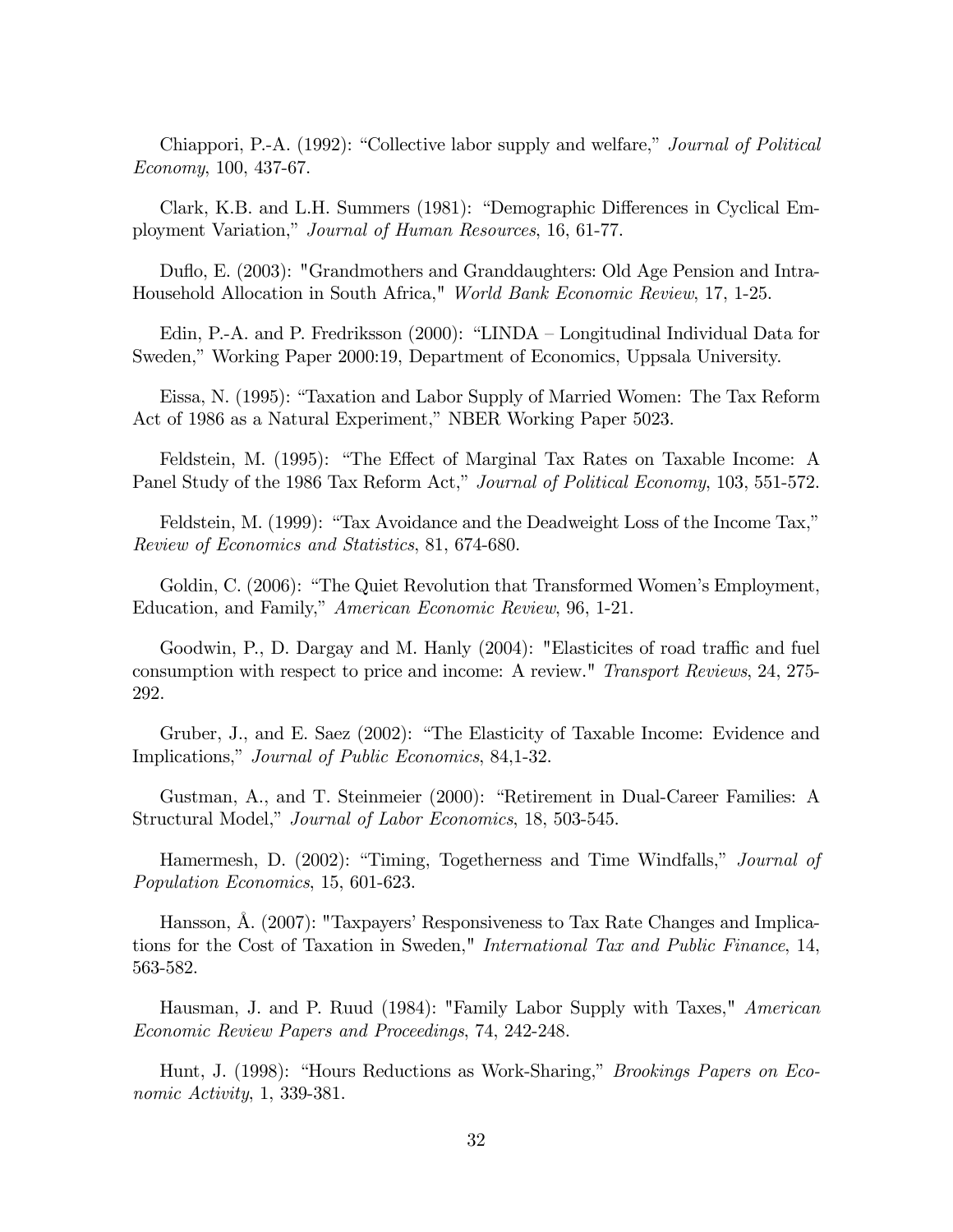Kleven H., C. Kreiner and E. Saez  $(2006)$ : "The Optimal Income Taxation of Couples," NBER Working Paper 12685.

Kopczuk, W., E. Saez, and J. Song (2007): "Uncovering the American Dream: Inequality and Mobility in Social Security Earnings Data since 1937," NBER Working Paper 13345.

Lindsey, L. (1987): "Individual Tax Payer Response to Tax Cuts: 1982-1984, with Implications for the Revenue Maximizing Tax Rate," Journal of Public Economics, 33, 173-206.

Ljunge, M. and K. Ragan  $(2005)$ : "Labor Supply and the Tax Reform of the Century," University of Chicago mimeo.

Lundberg, S., R. Pollak and T. Wales (1997): "Do Husbands and Wives Pool their Resources? Evidence from the U.K. Child Tax Credit," Journal of Human Resources, 32, 463-80.

Maestas, N. (2001): "Labor, Love and Leisure: Complementarity and the Timing of Retirement by Working Couples," UC Berkeley mimeo.

Mas-Colell, A., M. Whinston, and J. Green (1995): *Microeconomic Theory.* Oxford: Oxford University Press.

Mincer, J. (1962): "Labor Force Participation of Married Women," in Aspects of Labor Economics, ed. by H.G. Lewis. Princeton: Princeton University Press.

Samuelson, P. (1956): "Social Indifference Curves," Quarterly Journal of Economics, 70, 1-22.

Selén, J. (2002): "Taxable Income Responses to Tax Changes  $- A$  Panel Analysis of the 1990/1 Swedish Reform," FIEF Working Paper 177.

Stevenson, B. and J. Wolfers (2007): "Marriage and Divorce: Changes and their Driving Forces," Journal of Economic Perspectives, 21, 27-52.

Swedish Ministry of Finance (1991): The Swedish Tax Reform of 1991. Stockholm: Norstedts Tryckeri AB.

Udry, C. (1996): "Gender, Agricultural Production, and the Theory of the Household," *Journal of Political Economy*, 104, 1010-46.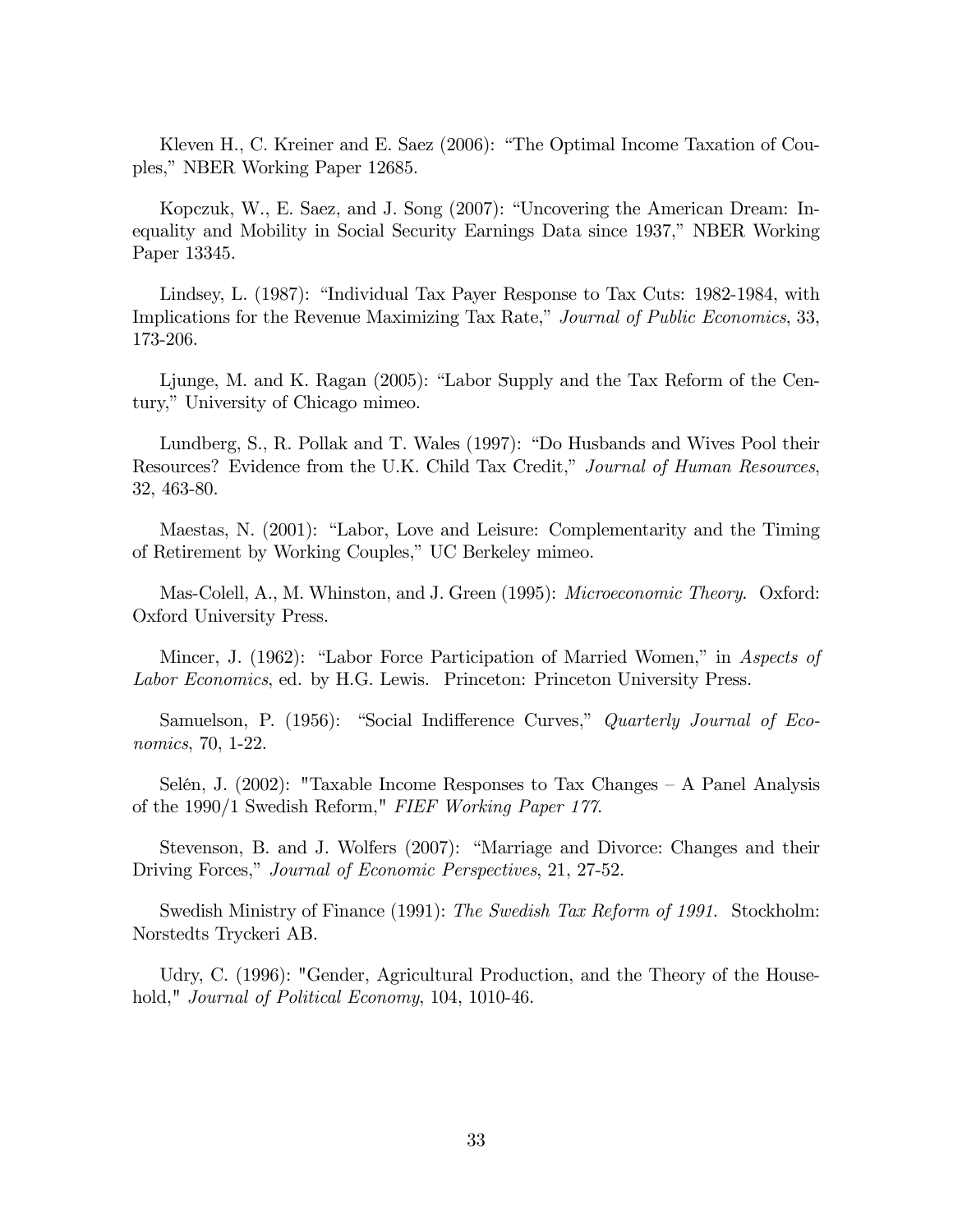Figure 1. Macroeconomic Variables in Sweden, 1975-2000



Source: U.S. Bureau of Labor Statistics, Foreign Labor Statistics. The dashed line shows the yearly growth rate of real GDP per capita in Sweden in each year from 1975 to 2000. The solid line shows the unemployment rate in Sweden in each year.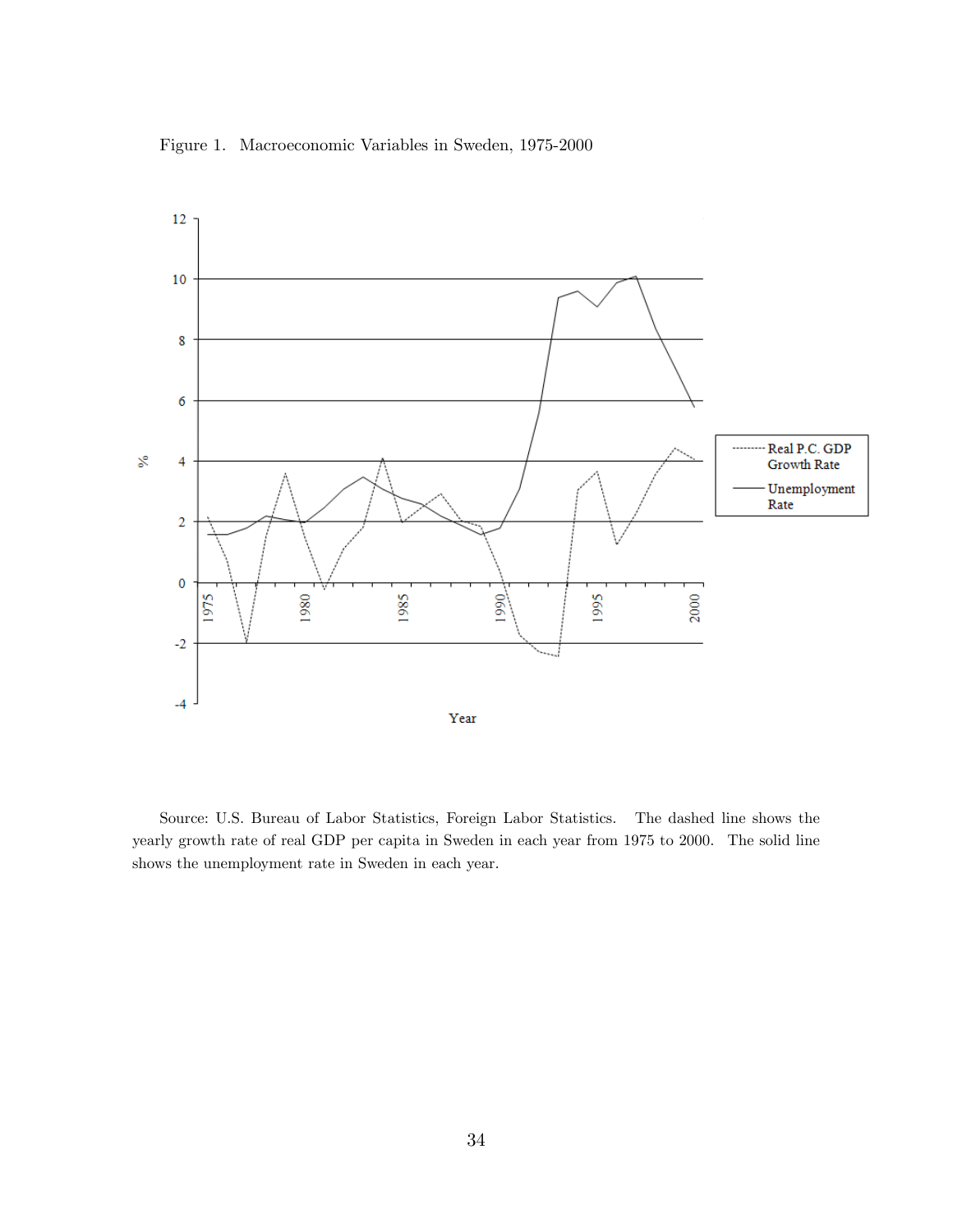

Figure 2a. Changes in Earnings and Changes in Net-of-Tax Shares of Husbands, by Base Year Income Group

Notes: The figure shows that larger gains in real earned income took place in the same parts of the income distribution that experienced larger cuts in marginal tax rates. On the x-axis is real earned income (in Swedish Kronor) in the base year, divided by 10,000. The squares represent the mean simulated change in the log of the net-of-tax share (NTS) from 1990 to 1991 in each base-year income group (within a 10,000-Kronor range), minus the mean simulated change in the log of the net-of-tax share from 1988 to 1989 in each base-year income group. The mean simulated change in the log of the net-of-tax share is not monotonically increasing in base year real earned income because the brackets before and after the tax change do not occur at exactly the same points in the income distribution, because the tax base changed from 1990 to 1991, and because the marginal tax rate is based on taxable income (not earned income). The circles show the mean gain in the log of real earned income from 1990 to 1991 in each base year earned income group, minus the mean gain in the log of real earned income from 1988 to 1989 in each base year earned income group.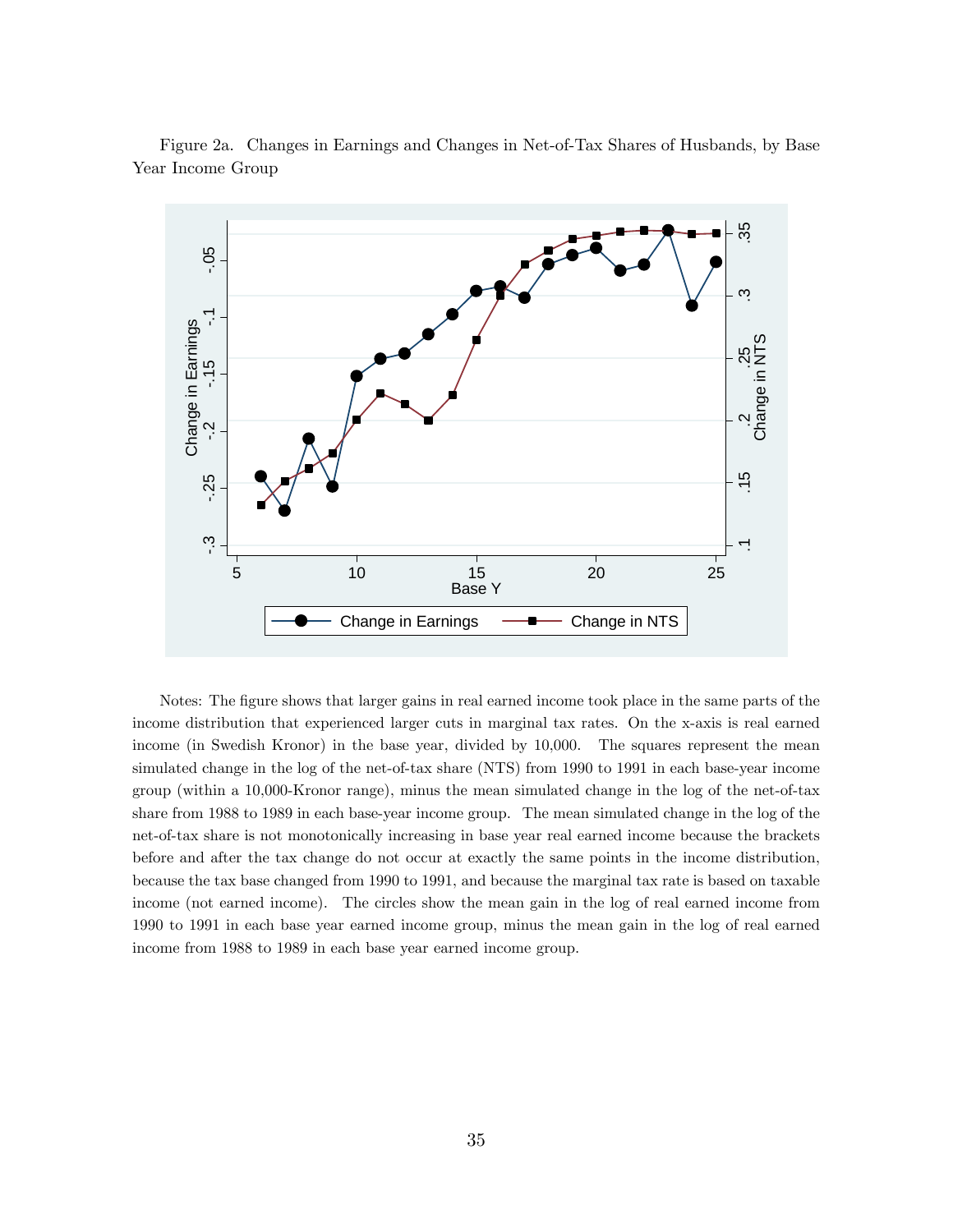

Figure 2b. Changes in Earnings and Changes in Net-of-Tax Shares of Wives, by Base Year Income Group

Notes: The figure shows that larger gains in real earned income took place in the same parts of the income distribution that experienced larger cuts in marginal tax rates. On the x-axis is real earned income (in Swedish Kronor (SEK)) in the base year, divided by 10,000. The squares represent the mean simulated change in the log of the net-of-tax share (NTS) from 1990 to 1991 in each base-year income group (within a 10,000-SEK range), minus the mean simulated change in the log of the netof-tax share from 1988 to 1989 in each base-year income group. The mean simulated change in the log of the net-of-tax share is not monotonically increasing in base year real earned income because the brackets before and after the tax change do not occur at exactly the same points in the income distribution, because the tax base changed from 1990 to 1991, and because the marginal tax rate is based on taxable income (not earned income). The circles show the mean gain in the log of real earned income from 1990 to 1991 in each base year earned income group, minus the mean gain in the log of real earned income from 1988 to 1989 in each base year earned income group. It is unsurprising that in the higher income ranges, wives' mean income gains exhibit substantial volatility, since between SEK 180,000 and SEK 250,000, on average there are only 306 women in each 10,000-Kronor range.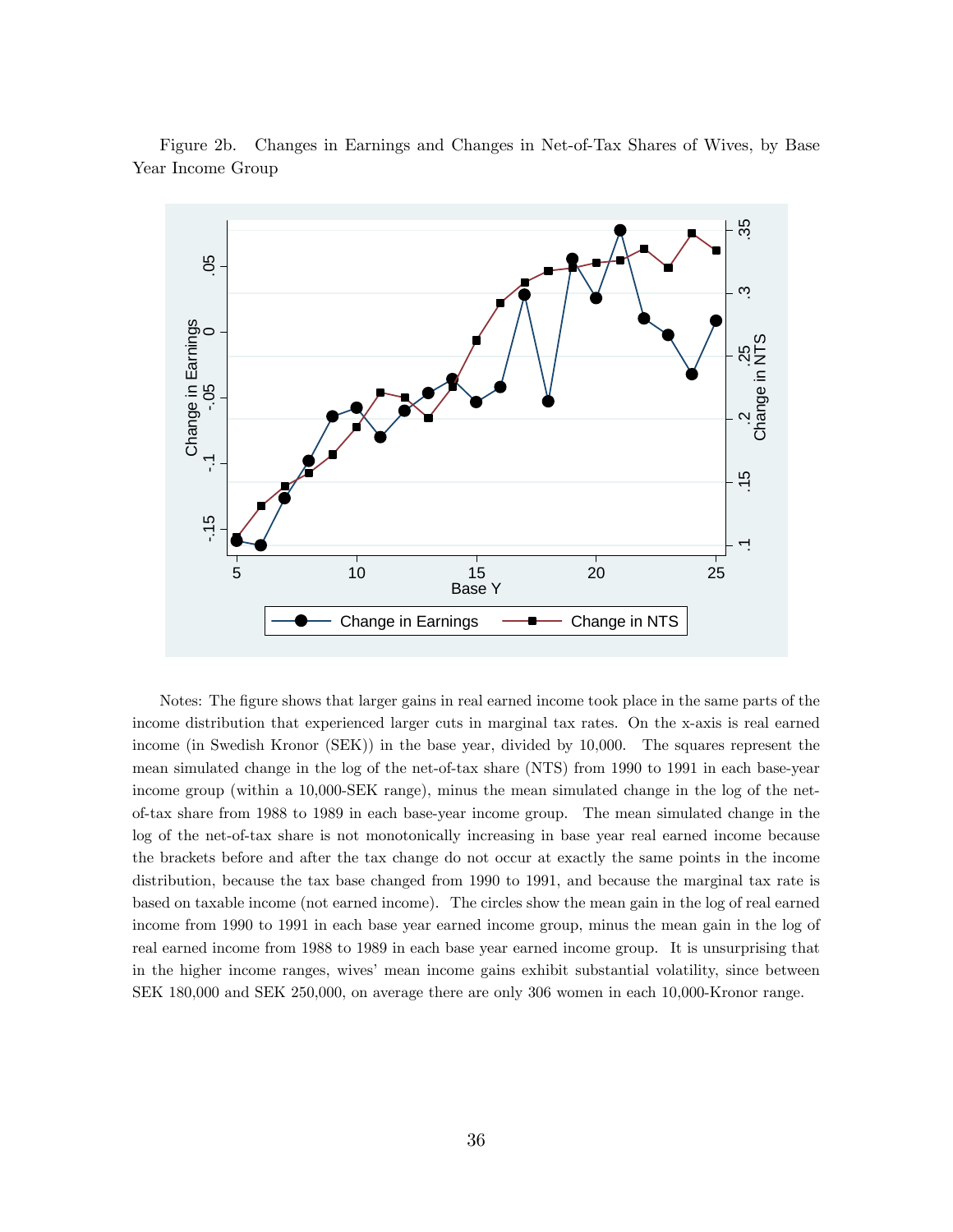|               | 1989 Schedule |            | 1991 Schedule        |             |            |  |
|---------------|---------------|------------|----------------------|-------------|------------|--|
| Bracket Start | Bracket End   | <b>MTR</b> | <b>Bracket Start</b> | Bracket End | <b>MTR</b> |  |
|               |               |            |                      |             |            |  |
| $\theta$      | 70,000        | .36        | 0                    | 149,284     | .31        |  |
|               |               |            |                      |             |            |  |
| 70,000        | 140,000       | .51        | 149,284              |             | .51        |  |
|               |               |            |                      |             |            |  |
| 140,000       | 190,000       | .65        |                      |             |            |  |
|               |               |            |                      |             |            |  |
| 190,000       |               | .76        |                      |             |            |  |

Table 1. Marginal Tax Rates by Income and Year

Source: Statistics Sweden. "MTR" refers to the marginal tax rate. The marginal tax rate is calculated by summing the Swedish state marginal tax rate with the average sum of local and municipal marginal tax rates (31% both before and after the reform). All amounts shown in the table are in real 1989 Swedish Kronor (SEK). In nominal terms, the end of the first bracket in 1991 was SEK 180,300. In 1989, an individual's tax liability was the sum of his or her liabilities on two different tax schedules, the basic tax schedule and the additional tax schedule. "Additional taxable income" refers to the measure of taxable income on the basis of which the liability on the additional tax schedule was calculated; "basic taxable income" refers to the measure of taxable income on the basis of which the liability on the basic tax schedule was calculated. Additional taxable income differed from basic taxable income because one could claim more deductions on the basic schedule than on the additional schedule. The additional schedule applied to individuals whose additional taxable income was above SEK 140,000. The tax schedule shown above for 1989 assumes that basic taxable income is equal to additional taxable income. The tax base also shifted in a number of ways from 1989 to 1991. For example, before 1991, the marginal tax rate on earned income was calculated as a function of both capital and labor income, whereas starting in 1991, capital income became irrelevant to the calculation of the marginal tax rate on earned income.  $\frac{a}{n}$  indicates that the bracket continues at all higher levels of income.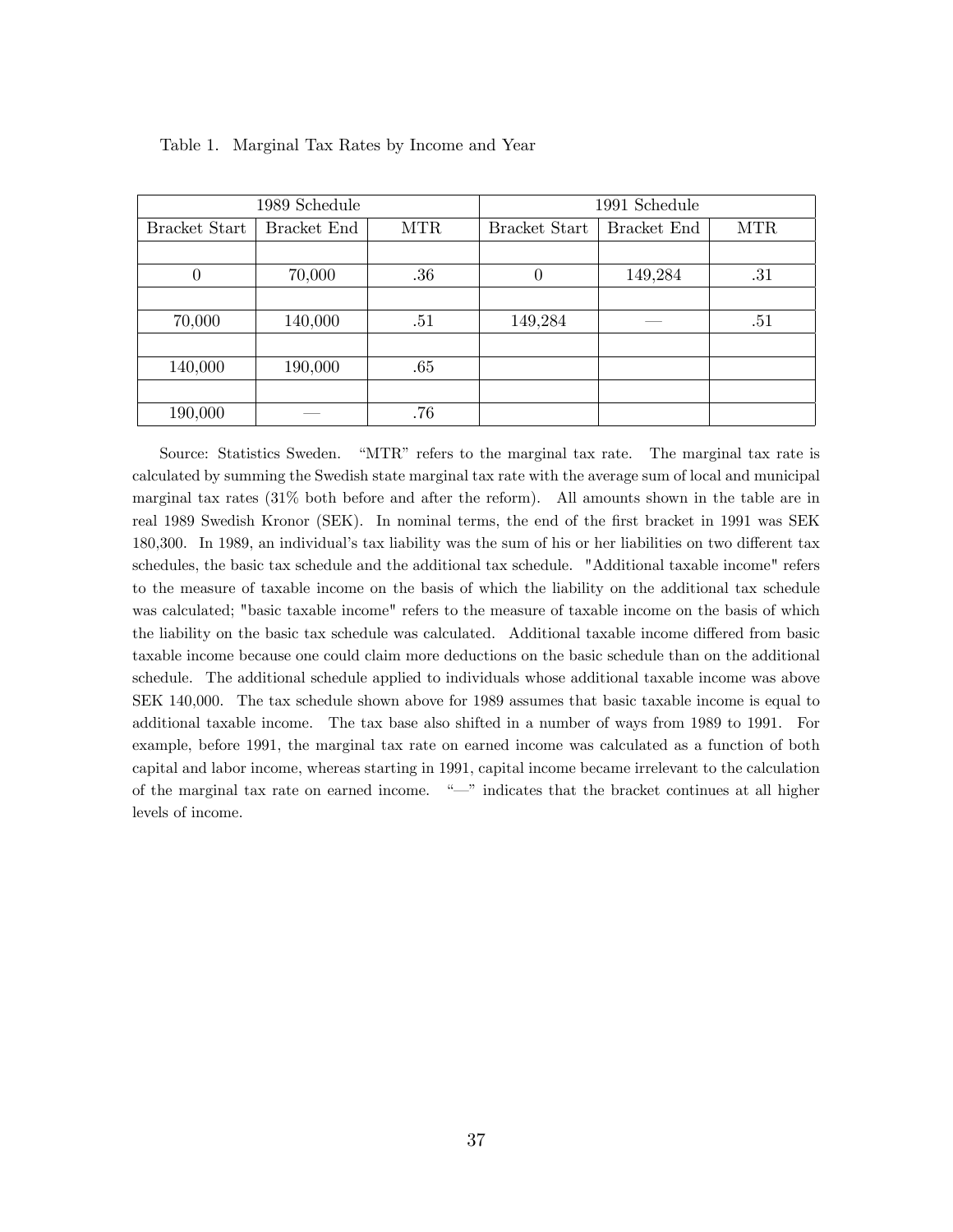Table 2. Summary Statistics

|                      | Husbands |           | <b>Wives</b> |           |
|----------------------|----------|-----------|--------------|-----------|
|                      |          |           |              |           |
|                      | Mean     | <b>SD</b> | Mean         | <b>SD</b> |
|                      |          |           |              |           |
| Earnings             | 174,932  | 84,644    | 103,459      | 49,778    |
|                      |          |           |              |           |
| Taxable Labor Income | 155,283  | 77,684    | 93,831       | 46,267    |
|                      |          |           |              |           |
| Age                  | 44.0     | 9.16      | 41.29        | 9.11      |
|                      |          |           |              |           |
| Children $< 18$      | 1.40     | 1.18      | 1.40         | 1.18      |
|                      |          |           |              |           |
| Net-of-Tax Share     | .45      | .10       | .57          | .088      |
|                      |          |           |              |           |
| Virtual Income       | 75,477   | 20,092    | 13,863       | 13,561    |

Source: LINDA data. The sample contains 178,366 individuals, of whom 89,183 are husbands and 89,183 are wives. The sample includes only married Swedes who are not self-employed, do not hold shares in a closely held corporation, are between 18 and 65 years old (inclusive), whose earnings are greater than zero in 1989 or 1990, and whose spouses share these characteristics. The values of the variables are from 1988 and are expressed in 1988 SEK. The net-of-tax share is defined as one minus the marginal tax rate. Taxable labor income is calculated by subtracting certain deductions from earned income, as described in Appendix II.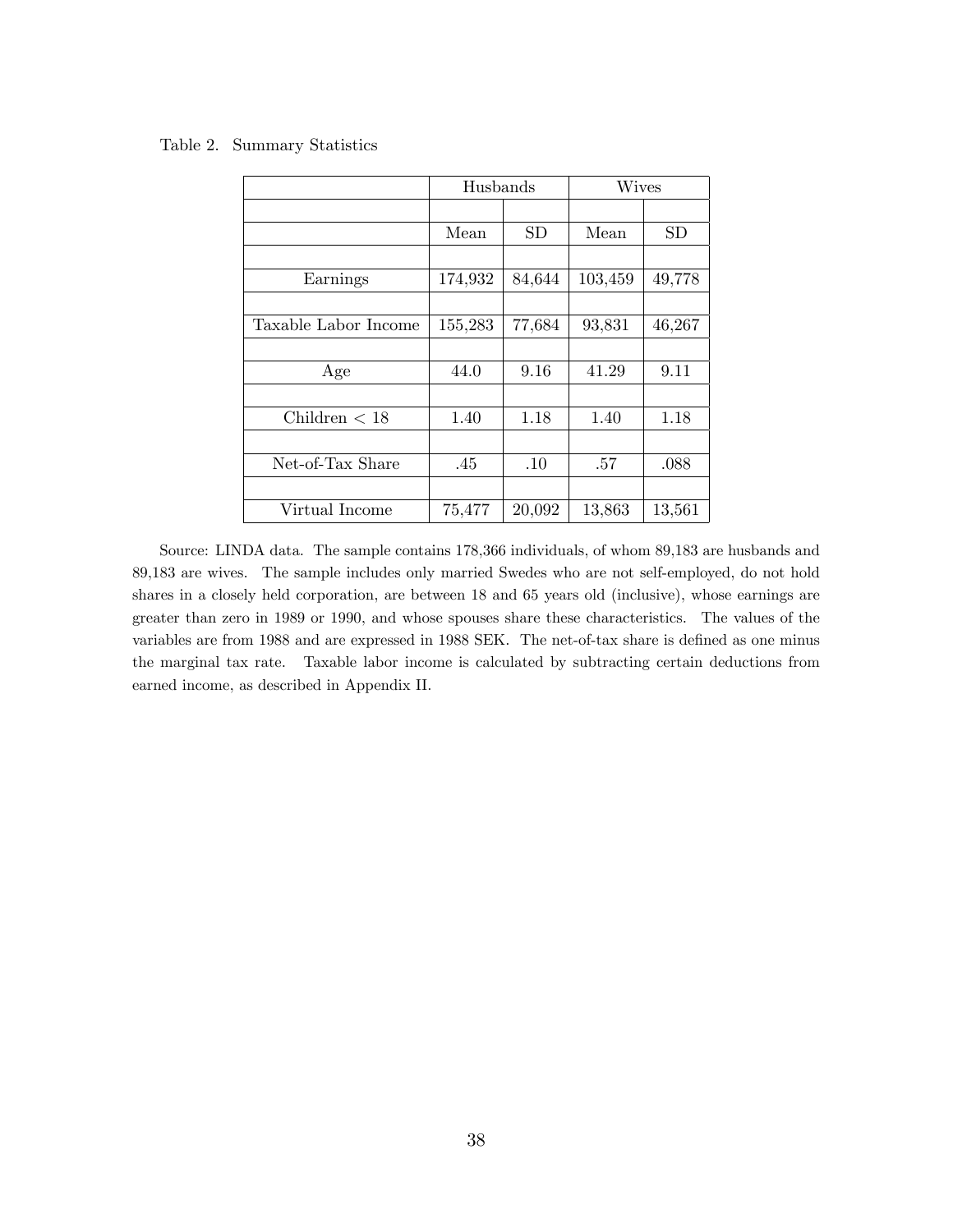|                  |                | Earned Inc.    |                |                 | Taxable Labor Inc. |                            |
|------------------|----------------|----------------|----------------|-----------------|--------------------|----------------------------|
|                  | $(1)$ H        | $(2)$ W        | $(3)$ H        | $(4)$ W         | $(5)$ H            | $(6)$ W                    |
|                  |                |                |                |                 |                    |                            |
| $\Delta$ Own     | .17            | .25            | .15            | .22             | .17                | .19                        |
| <b>NTS</b>       | $(.021)$ ***   | $(.026)^{***}$ | $(.021)$ ***   | $(.025)$ ***    | $(.022)$ ***       | $(.026)^{***}$             |
|                  |                |                |                |                 |                    |                            |
| $\Delta$ Spouse  | .031           | .023           | .026           | .024            | .046               | .042                       |
| ${\rm NTS}$      | (.028)         | (.022)         | (.027)         | (.020)          | (.028)             | $(.022)$ ***               |
|                  |                |                |                |                 |                    |                            |
| $\Delta$ Own     | $-.074$        | $-.056$        | $-.055$        | $-.043$         | $-.052$            | $-.046$                    |
| Income           | $(0.0055)$ *** | $(.0027)$ ***  | $(.0051)$ ***  | $(.0022)^{***}$ | $(.0050)$ ***      | $(.0024)$ ***              |
|                  |                |                |                |                 |                    |                            |
| $\Delta$ Spouse  | $-.0041$       | $-.018$        | $-.00072$      | $-.013$         | $-.0038$           | $-.016$                    |
| Income           | $(.0022)**$    | $(.0044)$ ***  | (.0019)        | $(.0040)$ ***   | $(.0020)*$         | $(.0024)^{\overline{***}}$ |
|                  |                |                |                |                 |                    |                            |
| Add'l. Controls? | N <sub>o</sub> | N <sub>o</sub> | Yes            | Yes             | Yes                | $\operatorname{Yes}$       |
|                  |                |                |                |                 |                    |                            |
| N                | 89,183         | 89,183         | 89,183         | 89,183          | 89,183             | 89,183                     |
|                  |                |                |                |                 |                    |                            |
| Compensated      | .25            | .49            | .21            | .38             | .22                | .37                        |
| Own Elasticity   | $(.020)^{***}$ | $(.024)^{***}$ | $(.020)^{***}$ | $(.023)$ ***    | $(.029)$ ***       | $(.038)$ ***               |
|                  |                |                |                |                 |                    |                            |
| Compensated      | .048           | .051           | .037           | .040            | .061               | .057                       |
| Cross Elasticity | $(.023)$ **    | $(.021)$ **    | $(.021)^*$     | $(.019)$ **     | $(.030)*+$         | $(.029)$ ***               |

Table 3. IV Regressions of the Change in Log Real Earnings or Log Real Taxable Labor Income on the Change in both Spouses' Log Net-of-Tax Shares and Log Real Virtual Incomes

Notes: The dependent variable in Columns 1-4 is the residuals of  $\ln[(1+E_t)/(1+E_{t-1})]$ . E is earned income. The residuals are calculated by partialing out the predicted effect of lagged income, as described in the text. " $\Delta$ Own NTS" is ln[(1-MTR<sub>t</sub>)/(1-MTR<sub>t-1</sub>)], where MTR is one's own marginal tax rate. " $\Delta$ Own Income" is ln $[(1+VI_t)/(1+VI_{t-1})]$ , where VI is one's own virtual income. " $\Delta$ Spouse NTS" and " $\Delta$ Spouse Income" are the analogs. The sample includes married Swedes who are not selfemployed, do not hold shares in a closely held corporation, are between 18 and 65 years old (inclusive), whose earnings are positive in 1989 or 1990, and whose spouses share these characteristics. The years examined are 1989-90 and 1990-91. All regressions control for year dummies and the 1988 values of age, age squared, number of children, and dummies for education level and region. "Add'l. Controls" means that 2-digit industry and occupation dummies for both spouses and interactions of all of the controls with year dummies are included.  $H^2$  and "W" denote regressions for husbands and wives, respectively.  $\omega$  is the total number of individuals in the regressions. In Columns 5 and 6, the dependent variable is the residuals of taxable labor income. Bootstrapped standard errors are in parentheses. \*\*\*, \*\*, and \* indicate significance at the  $1\%$ ,  $5\%$ , and  $10\%$  levels, respectively.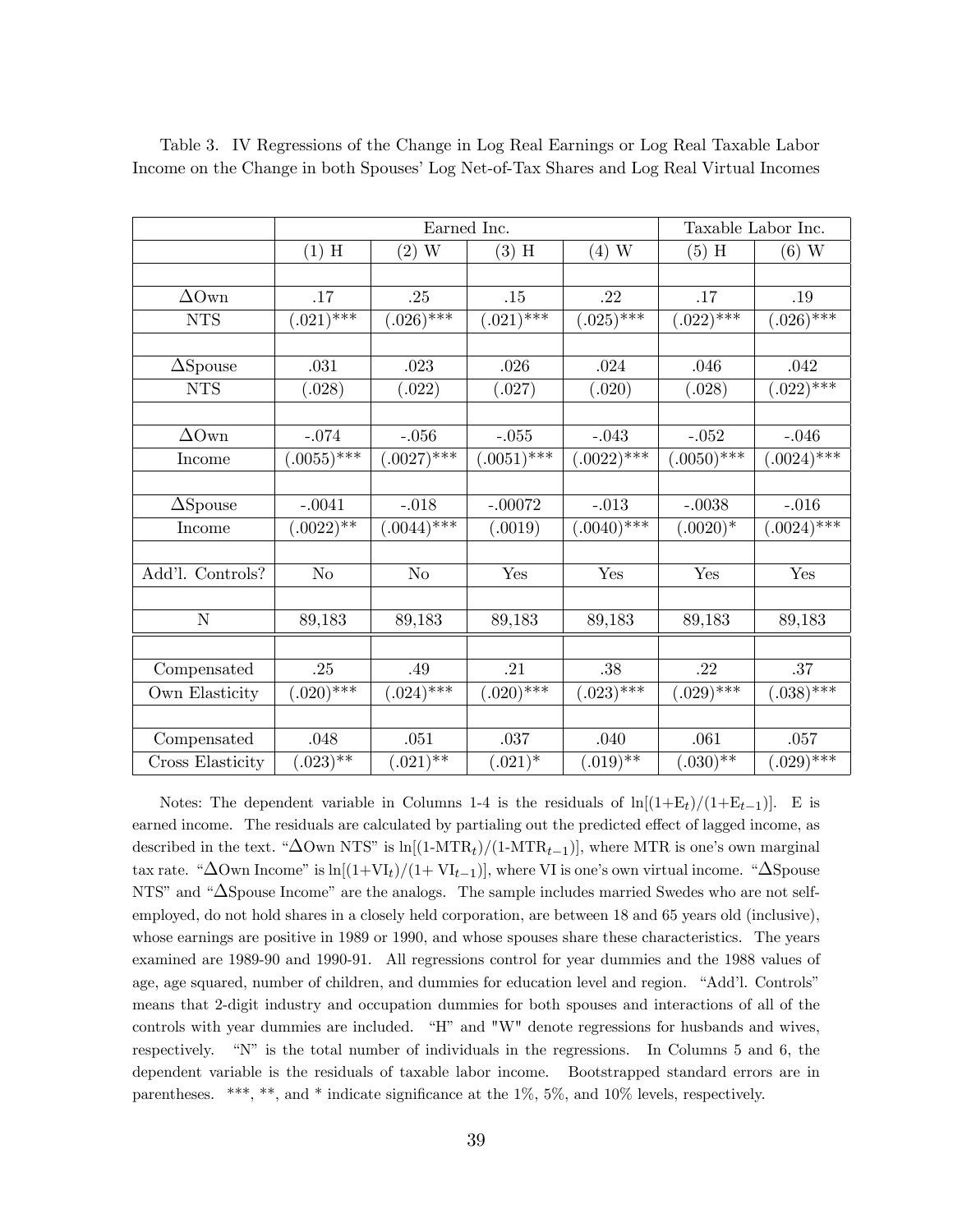|                     | Young Children |               | No Young Children |               |  |
|---------------------|----------------|---------------|-------------------|---------------|--|
|                     | $(1)$ H        | $(2)$ W       | $(3)$ H           | $(4)$ W       |  |
|                     |                |               |                   |               |  |
| $\Delta \text{Own}$ | .081           | .30           | .23               | .21           |  |
| <b>NTS</b>          | $(.026)$ ***   | $(.039)$ ***  | $(.031)$ ***      | $(.034)$ ***  |  |
|                     |                |               |                   |               |  |
| $\Delta$ Spouse     | $-.038$        | $-.021$       | .028              | .040          |  |
| <b>NTS</b>          | $(.016)$ **    | (.023)        | (.023)            | (.028)        |  |
|                     |                |               |                   |               |  |
| $\Delta$ Own        | $-.091$        | $-.055$       | $-.058$           | $-.057$       |  |
| Income              | $(.0070)$ ***  | $(.0033)$ *** | $(.0074)$ ***     | $(.0035)$ *** |  |
|                     |                |               |                   |               |  |
| $\Delta$ Spouse     | $-.0061$       | $-.018$       | $-.0025$          | $-.019$       |  |
| Income              | $(.0025)$ **   | $(.0061)$ *** | (.0032)           | $(.0059)$ *** |  |
|                     |                |               |                   |               |  |
| N                   | 34,158         | 34,158        | 55,025            | 55,025        |  |

Table 4a. Heterogeneous Treatment Effects by Presence of Young Children: IV Regressions of Husbands' and Wives' Change in Log Real Earnings on the Instrumented Changes in both Spouses' Log Net-of-Tax Shares and both Spouses' Log Real Virtual Incomes

Notes: Columns 1 and 2 show regression results for families with at least one young child (defined as a child under 8 years old), whereas Columns 3 and 4 show regression results for those without a young child. The dependent variable is the residuals of  $\ln[(1+E_t)/(1+E_{t-1})]$ , where E denotes earnings and the subscript denotes the year. The residuals are calculated by partialing out the predicted effect of lagged income on the true value of  $\ln[(1+E_t)/(1+E_{t-1})]$ , using the 1988-9 evolution of the income distribution to determine the coefficients, as described in the text.  $\Delta$ Own NTS<sup>n</sup> is  $ln[(1-MTR<sub>t</sub>)/(1-MTR<sub>t-1</sub>)],$  where MTR refers to one's own marginal tax rate and the subscript refers to the year; " $\Delta$ Spouse NTS" is the analog. " $\Delta$ Own Income" refers to ln[ $(1+VI_t)/(1+VI_{t-1})$ ], where VI is virtual income and the subscript refers to the year;  $\Delta$ Spouse Income" is the analog. The sample includes only married Swedes who are not self-employed, do not hold shares in a closely held corporation, are between 18 and 65 years old (inclusive), whose earnings are greater than zero in 1989 or 1990, and whose spouses share these characteristics. The years included in the regressions are 1989-1990 and 1990-1991, when the tax changes occurred. These years are pooled in the regressions. All regressions control for year dummies and the 1988 values of age, age squared, number of children, dummies for nine education levels, and dummies for 24 regions. "H" refers to regressions for husbands, and "W" refers to regressions for wives.  $\partial N''$  refers to the total number of individuals included in the regressions, the vast majority of whom appear in both 1989-1990 and 1990-1991. Standard errors are in parentheses and have been bootstrapped as described in the text. \*\*\*, \*\*, and \* indicate significance at the  $1\%, 5\%,$  and  $10\%$  levels, respectively.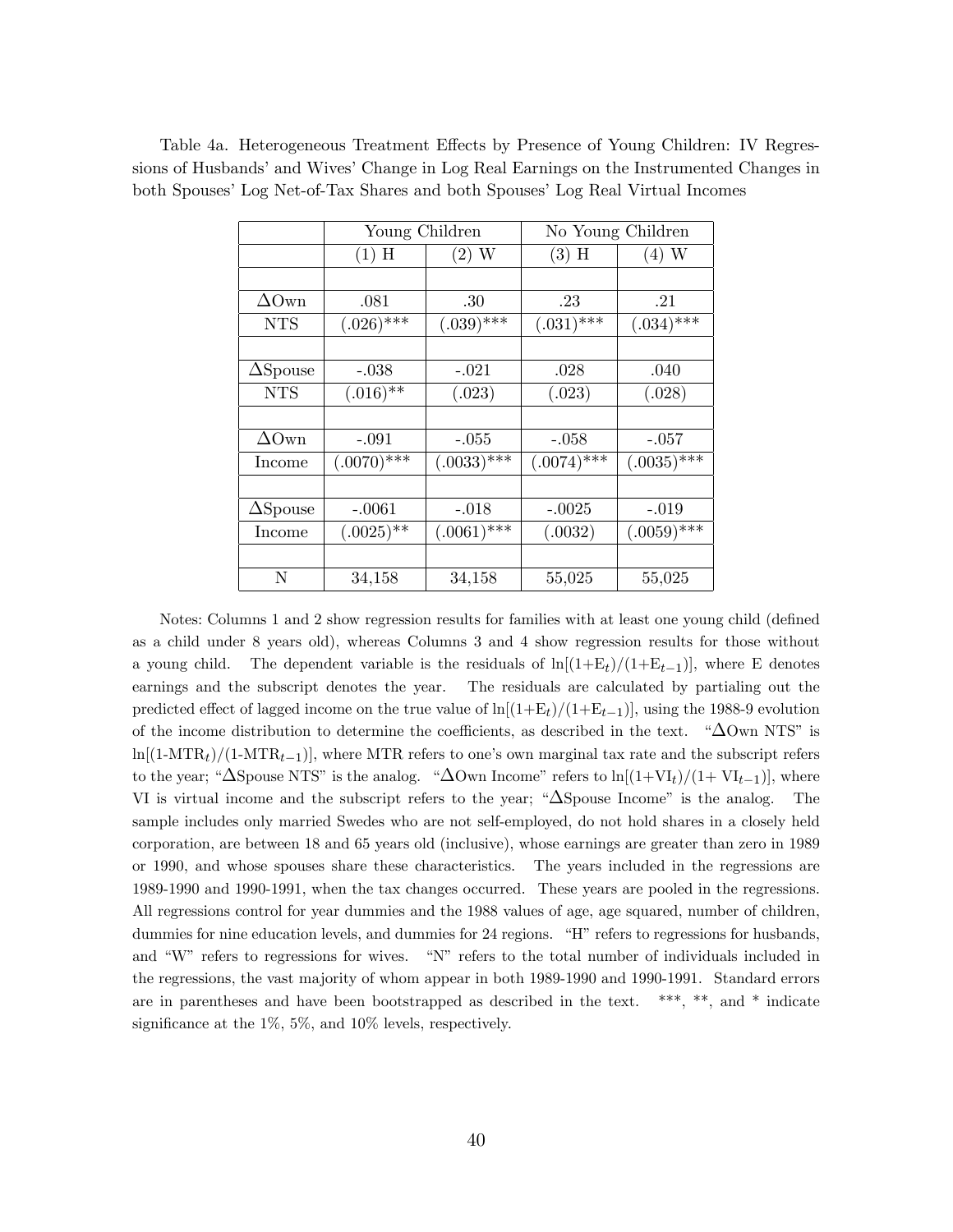|                 |               | 18-35         |               | $36 - 50$     |              | 51-65         |
|-----------------|---------------|---------------|---------------|---------------|--------------|---------------|
|                 | $(1)$ H       | $(2)$ W       | $(3)$ H       | (4)W          | $(5)$ H      | (6) W         |
|                 |               |               |               |               |              |               |
| $\Delta$ Own    | .12           | $.32\,$       | .096          | $.13\,$       | .44          | .50           |
| <b>NTS</b>      | $(.041)$ ***  | $(.055)$ ***  | $(.022)$ ***  | $(.027)$ ***  | $(.062)$ *** | $(.092)$ ***  |
|                 |               |               |               |               |              |               |
| $\Delta$ Spouse | $.12\,$       | .019          | .0052         | .025          | .015         | .033          |
| <b>NTS</b>      | $(.057)$ **   | (.041)        | (.026)        | (.024)        | (.080)       | (.071)        |
|                 |               |               |               |               |              |               |
| $\Delta$ Own    | $-.098$       | $-.061$       | $-.076$       | $-.049$       | $-.031$      | $-.069$       |
| Income          | $(.0093)$ *** | $(.0038)$ *** | $(.0064)$ *** | $(.0032)$ *** | $(.015)$ **  | $(.0078)$ *** |
|                 |               |               |               |               |              |               |
| $\Delta$ Spouse | $-.0081$      | $-.030$       | $-.0046$      | $-.010$       | .0040        | $-.0042$      |
| Income          | $(.0040)$ **  | $(.0069)$ *** | $(.0022)$ **  | $(.0056)*$    | (.0066)      | (.014)        |
|                 |               |               |               |               |              |               |
| N               | 17,034        | 25,626        | 49,835        | 47,842        | 22,314       | 15,715        |

Table 4b. Heterogeneous Treatment Effects by Age: IV Regressions of Husbands' and Wives' Change in Log Real Earnings on the Instrumented Changes in both Spouses' Log Net-of-Tax Shares and both Spouses' Log Real Virtual Incomes

Notes: Columns 1 and 2 show regressions for those 18-35, inclusive. Columns 3 and 4 show regressions for those 36 to 50, inclusive. Columns 5 and 6 show regressions for those 51 to 65, inclusive. The dependent variable is the residuals of  $\ln[(1+E_t)/(1+E_{t-1})]$ , where E denotes earnings and the subscript denotes the year. The residuals are calculated by partialing out the predicted effect of lagged income on the true value of  $\ln[(1+E_t)/(1+E_{t-1})]$ , using the 1988-9 evolution of the income distribution to determine the coefficients, as described in the text.  $\Delta$ Own NTS" is ln[(1- $\text{MTR}_t$ /(1-MTR<sub>t-1</sub>), where MTR refers to one's own marginal tax rate and the subscript refers to the year; " $\Delta$ Spouse NTS" is the analog. " $\Delta$ Own Income" refers to ln[ $(1+VI_t)/(1+VI_{t-1})$ ], where VI is virtual income and the subscript refers to the year;  $\Delta$ Spouse Income" is the analog. The sample includes only married Swedes who are not self-employed, do not hold shares in a closely held corporation, are between 18 and 65 years old (inclusive), whose earnings are greater than zero in 1989 or 1990, and whose spouses share these characteristics. The years included in the regressions are 1989-1990 and 1990-1991, when the tax changes occurred. These years are pooled in the regressions. All regressions control for year dummies and the 1988 values of age, age squared, number of children, dummies for nine education levels, and dummies for 24 regions. "H" refers to regressions for husbands, and "W" refers to regressions for wives.  $\gamma_{\text{N}}$  refers to the total number of individuals included in the regressions, the vast majority of whom appear in both 1989-1990 and 1990-1991. Standard errors are in parentheses and have been bootstrapped as described in the text. \*\*\*, \*\*, and \* indicate significance at the  $1\%, 5\%,$  and  $10\%$  levels, respectively.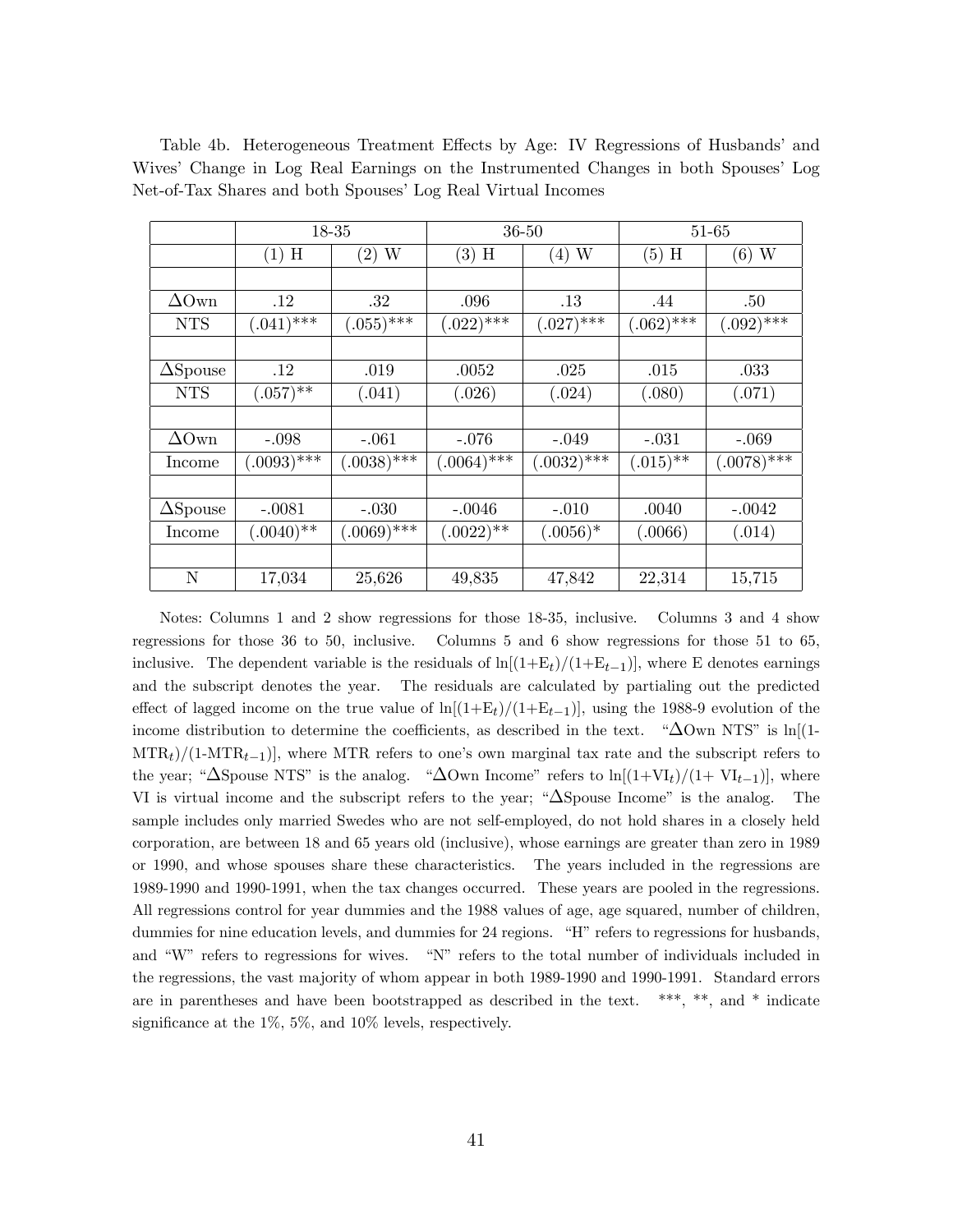|                 | Compulsory    |                |               | Secondary     | Post-Secondary |               |  |
|-----------------|---------------|----------------|---------------|---------------|----------------|---------------|--|
|                 | H<br>(1)      | $(2)$ W        | $(3)$ H       | $(4)$ W       | $(5)$ H        | (6) W         |  |
|                 |               |                |               |               |                |               |  |
| $\Delta$ Own    | $.13\,$       | .42            | .25           | .30           | .19            | .15           |  |
| <b>NTS</b>      | $(.048)$ ***  | $(.080)$ ***   | $(.034)$ ***  | $(.042)$ ***  | $(.038)$ ***   | $(.031)$ ***  |  |
|                 |               |                |               |               |                |               |  |
| $\Delta$ Spouse | .099          | .011           | .0080         | .040          | $-.065$        | $-.035$       |  |
| <b>NTS</b>      | (.067)        | (.049)         | (.048)        | (.031)        | $(.037)^*$     | (.029)        |  |
|                 |               |                |               |               |                |               |  |
| $\Delta$ Own    | $-.066$       | $-.057$        | $-.057$       | $-.047$       | $-.027$        | $-.020$       |  |
| Income          | $(.0091)$ *** | $(0.0045)$ *** | $(.0079)$ *** | $(.0033)$ *** | $(.012)$ ***   | $(.0050)$ *** |  |
|                 |               |                |               |               |                |               |  |
| $\Delta$ Spouse | .0055         | $-.012$        | $-.0024$      | $-.012$       | $-.0044$       | $-.014$       |  |
| Income          | (.0039)       | (.0085)        | (.0030)       | $(.0057)$ **  | (.0033)        | $(.0066)$ **  |  |
|                 |               |                |               |               |                |               |  |
| N               | 25,727        | 25,426         | 33,857        | 34,451        | 21,303         | 20,740        |  |

Table 4c. Heterogeneous Treatment Effects by Education: IV Regressions of Husbands and Wives' Change in Log Real Earnings on the Instrumented Changes in both Spouses' Log Net-of-Tax Shares and both Spouses' Log Real Virtual Incomes

Notes: Columns 1 and 2 show regressions for those with at most compulsory schooling. Columns 3 and 4 show regressions for those with secondary schooling but not post-secondary schooling. Columns 5 and 6 show regressions for those who have post-secondary schooling. The dependent variable is the residuals of  $\ln[(1+E_t)/(1+E_{t-1})]$ , where E denotes earnings and the subscript denotes the year. The residuals are calculated by partialing out the predicted effect of lagged income on the true value of  $\ln[(1+E_t)/(1+E_{t-1})]$ , using the 1988-9 evolution of the income distribution to determine the coefficients, as described in the text. " $\Delta$ Own NTS" is ln[(1-MTR<sub>t</sub>)/(1-MTR<sub>t-1</sub>)], where MTR refers to one's own marginal tax rate and the subscript refers to the year;  $\Delta$ Spouse NTS<sup>n</sup> is the analog. " $\Delta$ Own Income" refers to ln $[(1+VI_t)/(1+VI_{t-1})]$ , where VI is virtual income and the subscript refers to the year;  $\Delta$ Spouse Income" is the analog. The sample includes only married Swedes who are not self-employed, do not hold shares in a closely held corporation, are between 18 and 65 years old (inclusive), whose earnings are greater than zero in 1989 or 1990, and whose spouses share these characteristics. The years included in the regressions are 1989-1990 and 1990-1991, when the tax changes occurred. These years are pooled in the regressions. All regressions control for year dummies and the 1988 values of age, age squared, number of children, dummies for nine education levels, and dummies for 24 regions. "H" refers to regressions for husbands, and "W" refers to regressions for wives. "N" refers to the total number of individuals included in the regressions, the vast majority of whom appear in both 1989-1990 and 1990-1991. Standard errors are in parentheses and have been bootstrapped as described in the text. \*\*\*, \*\*, and \* indicate significance at the 1%, 5%, and 10% levels, respectively.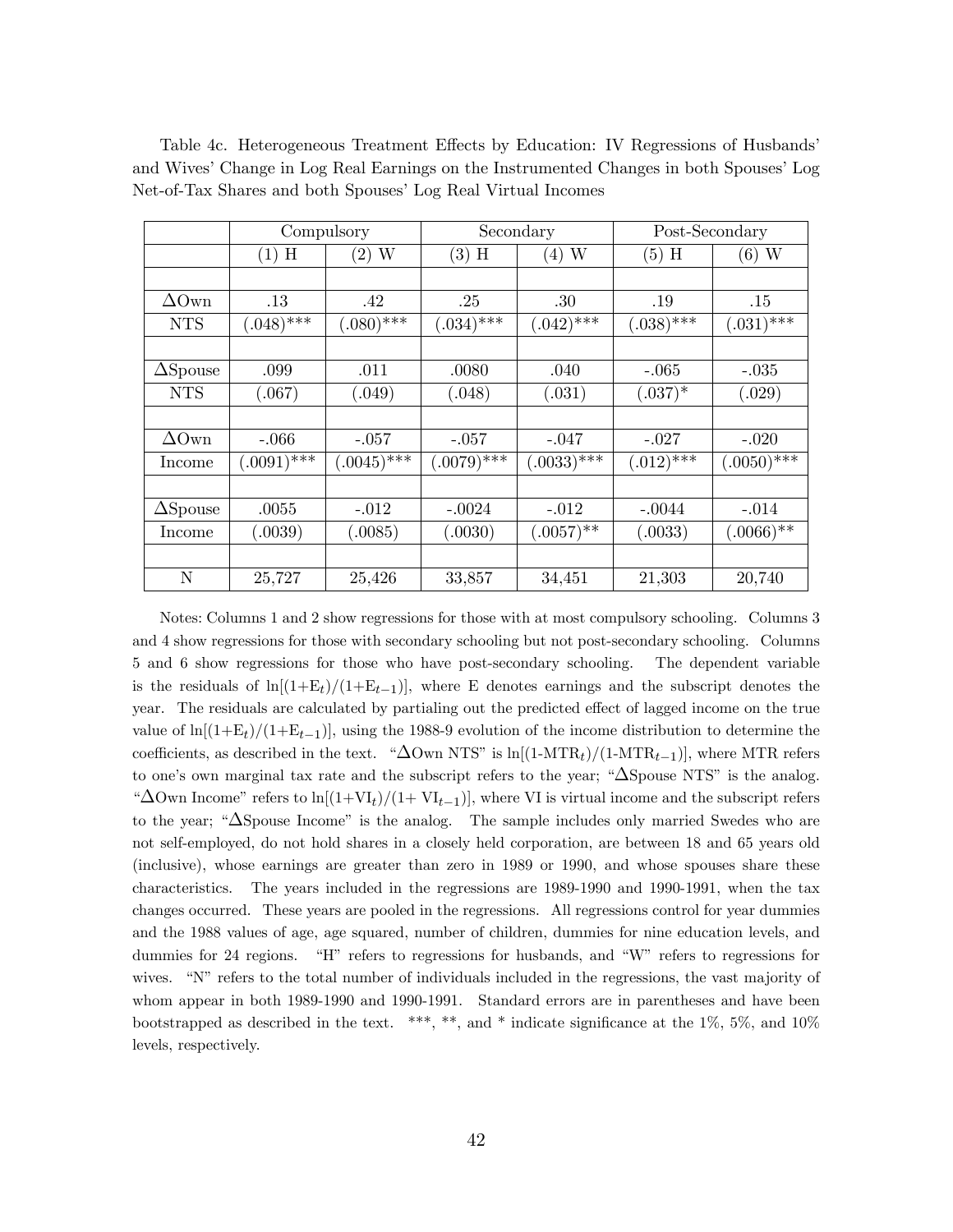|                     |               | Exit          | Enter        |             |  |  |
|---------------------|---------------|---------------|--------------|-------------|--|--|
|                     | $(1)$ H       | $(2)$ W       |              | $(4)$ W     |  |  |
|                     |               |               |              |             |  |  |
| $\Delta \text{Own}$ | $-.068$       | $-.091$       | .067         | .059        |  |  |
| <b>ATS</b>          | $(.0028)$ *** | $(.0056)$ *** | $(.019)$ *** | $(.028)$ ** |  |  |
|                     |               |               |              |             |  |  |
| $\Delta$ Spouse     | $-.031$       | $-.011$       | .029         | .031        |  |  |
| <b>ATS</b>          | $(.0037)$ *** | $(.0023)$ *** | (.048)       | (.026)      |  |  |
|                     |               |               |              |             |  |  |
|                     |               |               |              |             |  |  |
| N                   | 89,183        | 89,183        | 5,710        | 7,172       |  |  |

Table 5. Extensive Margin: Regressions of Dummies for Entering or Exiting the Labor Force on the Changes in both Spouses' Log Average After-Tax Shares

Notes: The table shows the results of a linear probability model for exiting or entering the labor force. In Columns 1 and 2, the dependent variable is the residuals of a dummy that equals 1 if an individual exits the labor force over the years in question. The sample is restricted to those couples in which both spouses initially participate in the labor market. The residuals are calculated by partialing out the predicted effect of lagged income on the true value of  $\ln[(1+E_t)/(1+E_{t-1})]$ , using the 1992-3 evolution of the income distribution to determine the coefficients, as described in the text. " $\Delta$ Own ATS" is ln[(1-ATS<sub>t</sub>)/(1-ATS<sub>t-1</sub>)], where ATS refers to one's own average after-tax share and the subscript refers to the year;  $\Delta$ Spouse ATS" is the analog. As described in the text, these are instrumented using simulated instruments.

In Columns 3 and 4, the dependent variable is a dummy that equals 1 if an individual enters the labor force over the years in question. The sample is restricted to those who initially do not participate in the labor market. For those who initially do not participate in the labor market, the average after-tax share has been imputed by regressing taxable income on age, age squared, sex, and education in each year separately, and calculating the average after-tax share that an individual would face in each year if they possessed this imputed taxable income.

In all regressions, the sample includes only married Swedes who are not self-employed, do not hold shares in a closely held corporation, are between 18 and 65 years old (inclusive), and whose spouses share these characteristics. The years included in the regressions are 1989-1990 and 1990- 1991, when the tax changes occurred. These years are pooled in the regressions. All regressions control for year dummies and the 1988 values of age, age squared, number of children, dummies for nine education levels, and dummies for 24 regions.  $\H$ <sup>r</sup> refers to regressions for husbands, and  $\H$ W<sup>*n*</sup> refers to regressions for wives. "N" refers to the total number of individuals included in the regressions. Standard errors, bootstrapped as described in the text, are in parentheses. \*\*\*, \*\*, and \* indicate significance at the  $1\%, 5\%,$  and  $10\%$  levels, respectively.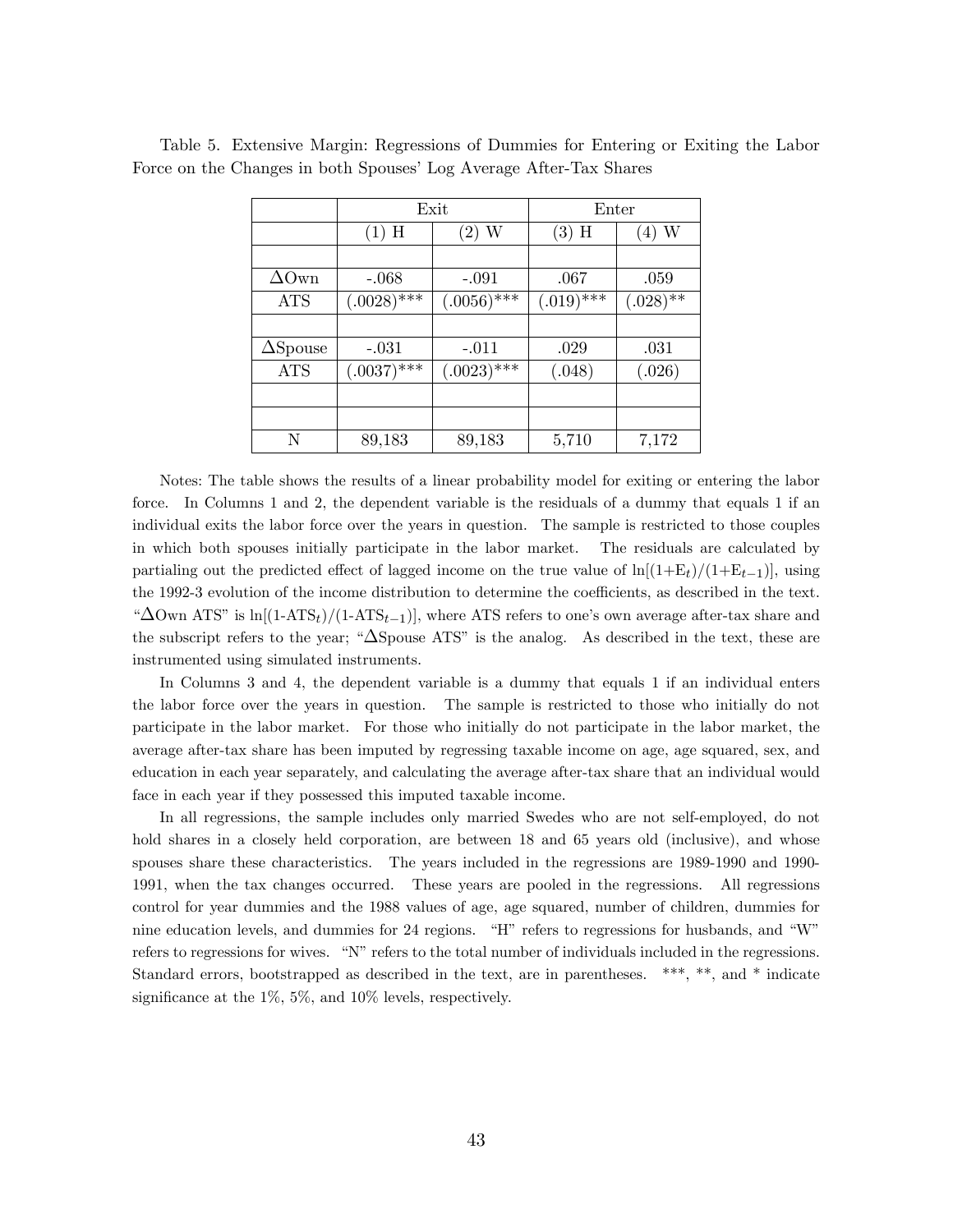Table 6. Comparison with Other Specifications: IV Regressions of Husbands' and Wives Change in Log Real Earnings on the Instrumented Change in Own Log Net-of-Tax Share and the Instrumented Change in a measure of Log Real Unearned Income or the Instrumented Change in Spouse's Log Net-of-Tax Share

|                       | $(1)$ H        | $(2)$ W                   | $(3)$ H       | $(4)$ W       | $(5)$ H                   | $(6)$ W      |
|-----------------------|----------------|---------------------------|---------------|---------------|---------------------------|--------------|
|                       |                |                           |               |               |                           |              |
| $\Delta$ Own NTS      | .57            | .78                       | .17           | .24           | .42                       | .71          |
|                       | $(.021)$ ***   | $(.026)$ ***              | $(.021)$ ***  | $(.026)$ ***  | $(.020)^{\overline{***}}$ | $(.026)$ *** |
|                       |                |                           |               |               |                           |              |
| $\Delta$ Virtual Inc. | .24            | .19                       |               |               |                           |              |
| $+\Delta$ Spouse Inc. | $(.012)^{***}$ | $(.010)^{\overline{***}}$ |               |               |                           |              |
|                       |                |                           |               |               |                           |              |
| $\Delta$ Spouse NTS   |                |                           |               |               | .075                      | .082         |
|                       |                |                           |               |               | $(.027)$ ***              | $(.020)$ *** |
|                       |                |                           |               |               |                           |              |
| $\Delta$ Virtual Inc. |                |                           | $-.073$       | $-.057$       |                           |              |
|                       |                |                           | $(.0051)$ *** | $(.0023)$ *** |                           |              |
|                       |                |                           |               |               |                           |              |
| $\Delta$ Spouse Inc.  |                |                           | .11           | .12           |                           |              |
|                       |                |                           | $(.0055)$ *** | $(.0056)$ *** |                           |              |
|                       |                |                           |               |               |                           |              |
| $\mathbf N$           | 89,183         | 89,183                    | 89,183        | 89,183        | 89,183                    | 89,183       |

Notes: The dependent variable is the residuals of  $\ln[(1+E_t)/(1+E_{t-1})]$ , where E denotes earnings and the subscript denotes the year. The residuals are calculated by partialing out the predicted effect of lagged income on the true value of  $\ln[(1+E_t)/(1+E_{t-1})]$ , using the 1988-9 evolution of the income distribution to determine the coefficients, as described in the text.  $\Delta$ Own NTS" is ln[(1- $\text{MTR}_t$ /(1-MTR<sub>t-1</sub>), where MTR refers to one's own marginal tax rate and the subscript refers to the year; " $\Delta$ Spouse NTS" is the analog. " $\Delta$ Virtual Inc.+ $\Delta$ Spouse Inc." refers to ln[ $(1+(VI+SI)<sub>t</sub>)/(1+I<sub>t</sub>)$  $(VI+SI)<sub>t-1</sub>$ , where VI is the individual's own virtual income and the subscript refers to the year, and SI is actual spousal income in the year in question. " $\Delta$ Virtual Inc." refers to ln $[(1+VI_t)/(1+$  $VI_{t-1}$ , and " $\Delta$ Spouse Inc." is defined similarly. The sample includes only married Swedes who are not self-employed, do not hold shares in a closely held corporation, are between 18 and 65 years old (inclusive), whose earnings are greater than zero in 1989 or 1990, and whose spouses share these characteristics. The years included in the regressions are 1989-1990 and 1990-1991, when the tax changes occurred. These years are pooled in the regressions. All regressions control for year dummies and the 1988 values of age, age squared, number of children, dummies for nine education levels, and dummies for 24 regions. "H" refers to regressions for husbands, and "W" refers to regressions for wives. "N" refers to the total number of individuals included in the regressions, the vast majority of whom appear in both 1989-1990 and 1990-1991. Standard errors are in parentheses and have been bootstrapped as described in the text. \*\*\*, \*\*, and \* indicate significance at the 1%, 5%, and 10% levels, respectively.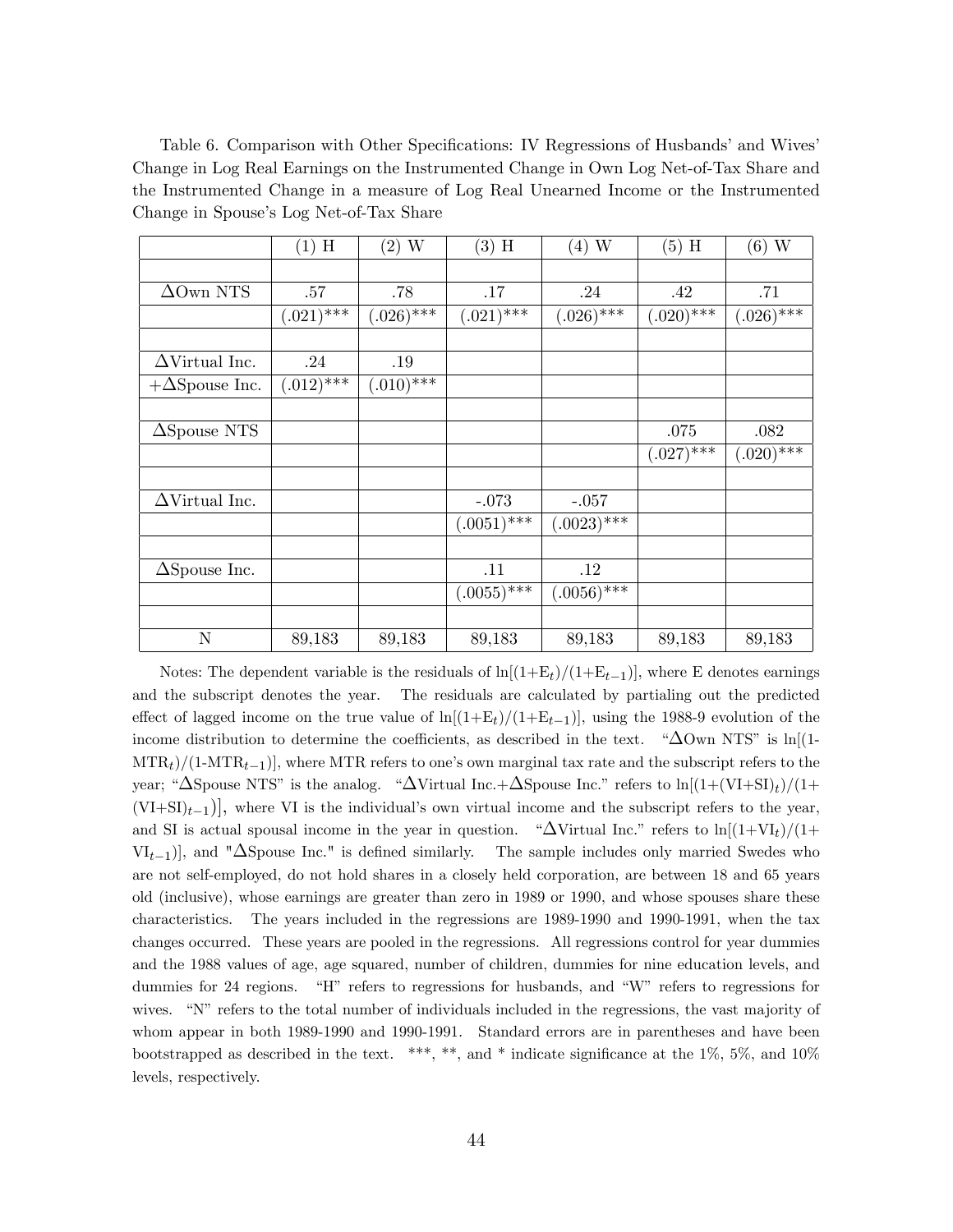|          | Changes for Wives |                |                |                |                |                |                |          |                |          |                |                |                |
|----------|-------------------|----------------|----------------|----------------|----------------|----------------|----------------|----------|----------------|----------|----------------|----------------|----------------|
|          |                   | $-23$          | $-6$           | $-2$           | 8              | 26             | 29             | 33       | 38             | 77       | 81             | 82             | 156            |
|          | $-23$             | $\theta$       | $\overline{2}$ | 1              | 71             | 1              | 8              | 34       | $\theta$       | $\theta$ | $\Omega$       | $\overline{0}$ | $\Omega$       |
|          | $-6$              | $\theta$       | 89             | $\Omega$       | 906            | $\Omega$       | 199            | 1,470    | $\Omega$       | $\theta$ | 28             | 9              | 3              |
|          | $-2$              | 1              | $\overline{2}$ | 10             | 245            | 1              | 13             | 164      | $\Omega$       | $\Omega$ | 3              | 3              | $\overline{2}$ |
|          | 8                 | 5              | 58             | 18             | 4,582          | 1              | 256            | 2,182    | 3              | 1        | 56             | 10             | 12             |
| Changes  | 26                | $\theta$       | $\Omega$       | $\overline{4}$ | 61             | $\overline{2}$ | $\overline{7}$ | 33       | $\Omega$       | $\Omega$ | $\overline{4}$ | 1              | 1              |
| for      | 29                | 1              | 5              | 17             | 9,553          | $\Omega$       | 3,107          | 17,221   | $\Omega$       | $\Omega$ | 428            | 193            | 28             |
| Husbands | 33                | $\overline{2}$ | 249            | $\overline{2}$ | 9,066          | $\mathbf 1$    | 1,508          | 13,592   | 1              | $\theta$ | 213            | 84             | 23             |
|          | 38                | $\theta$       | $\Omega$       | $\Omega$       | 13             | 1              | $\Omega$       | 8        | $\mathfrak{D}$ | $\Omega$ | $\Omega$       | $\Omega$       | $\Omega$       |
|          | 77                | $\theta$       | $\mathbf{1}$   | $\Omega$       | $\overline{4}$ | $\Omega$       | $\Omega$       | $\theta$ | $\Omega$       | $\Omega$ | $\Omega$       | $\Omega$       | $\Omega$       |
|          | 81                | $\theta$       | 502            | $\overline{7}$ | 5,500          | 3              | 2,873          | 10,064   | 1              | 1        | 1,047          | 359            | 115            |
|          | 82                | $\theta$       | $\overline{2}$ | $\Omega$       | 205            | $\Omega$       | 33             | 332      | $\Omega$       | $\Omega$ | 18             | 57             | $\overline{4}$ |
|          | 156               | $\overline{0}$ | 20             | $\Omega$       | 36             | $\theta$       | 8              | 45       | $\theta$       | $\theta$ | 6              | 15             | 32             |

Appendix Table A1. Number of Spouses with each Possible Combination of Simulated Percent Changes in Net-of-Tax Shares

Notes: The number in each cell represents the number of couples in the sample in which the husband and wife had a given combination of simulated percent changes in their net-of-tax shares from 1989 to 1991. The heading of each column shows the simulated percent change in wives' netof-tax share; the heading of each row shows the simulated percent change in husbands' net-of-tax share. The simulated percent change in the net-of-tax share is calculated as the percent change in the net-of-tax share that an individual would have experienced from 1989 to 1991 if his or her income had grown at the economy-wide growth rate of per-person income. The table shows 87,649 observations, which is 1,534 observations smaller than the sample size in the regressions in Table 3 (89,183). This is because some additional individuals enter the sample in 1990, because both of the members of their household have positive earnings in 1990, but not in 1989. There are 12 possible percentage changes in the net-of-tax share because in 1989, the total marginal tax rate was the sum of the marginal tax rate on the basic schedule and the marginal tax rate on the additional schedule, and two individuals with the same marginal tax rate on one of these schedules could have a different marginal tax rates on the other schedule. For simplicity, I have assumed that everyone faces the same total local and municipal tax rate of 31% (which is the mean sum of these tax rates both before and after the reform).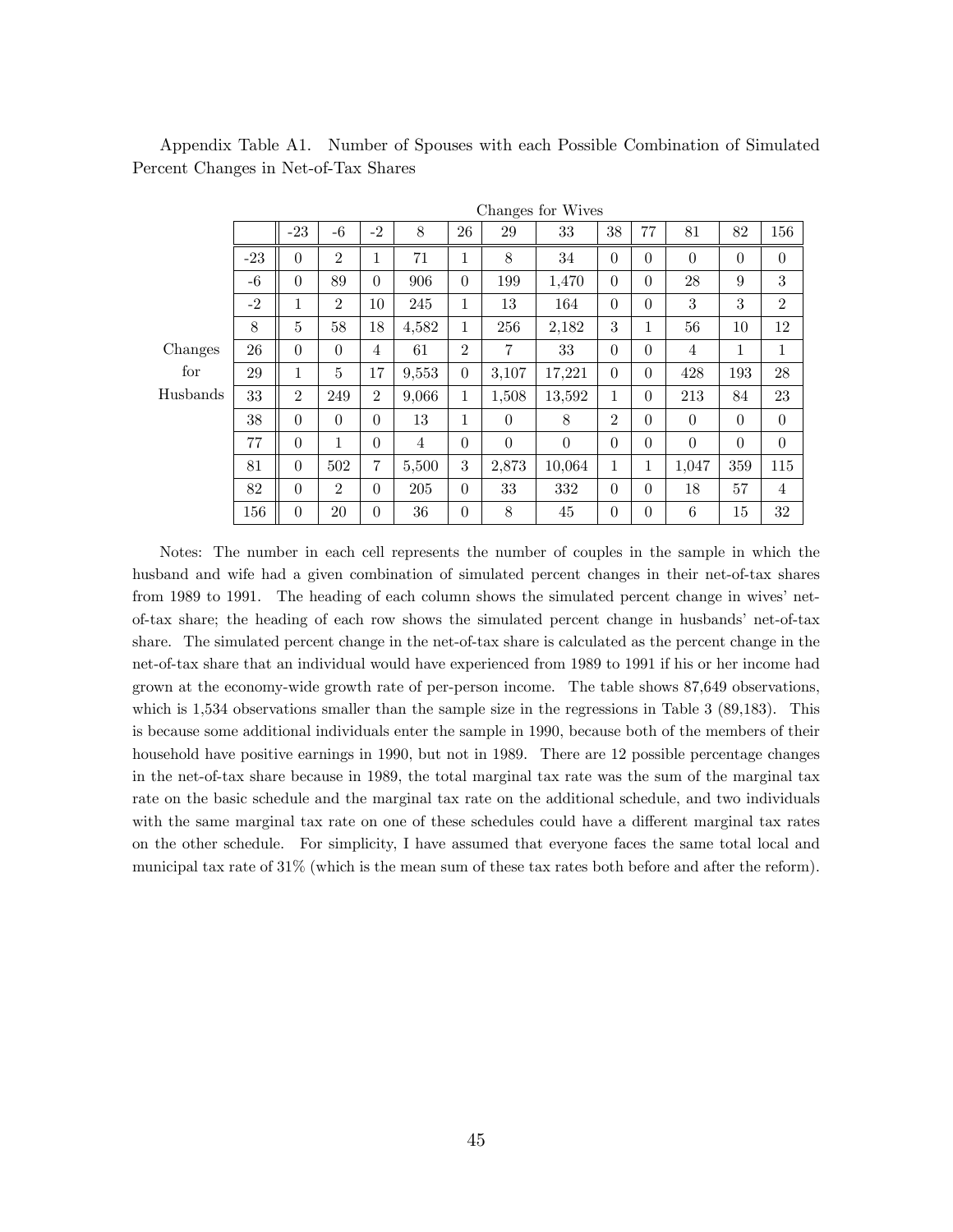|                 | Own                        | Spouse's                  | Own                                    | Spouse's               |
|-----------------|----------------------------|---------------------------|----------------------------------------|------------------------|
|                 | Earned Income              | Earned Income             | Taxable Income                         | Taxable Income         |
|                 |                            |                           |                                        |                        |
| S <sub>1</sub>  | $-1.28$                    | .092                      | $-0.68$                                | $-.21$                 |
|                 | $\frac{1}{(0.14)^{***}}$   | (.14)                     | $\sqrt{(.17)^{***}}$                   | $\left(0.10\right)$ ** |
|                 |                            |                           |                                        |                        |
| S <sub>2</sub>  | $-0.64$                    | $-.20$                    | .47                                    | $.059\,$               |
|                 | $\overline{(.11)^{***}}$   | $\overline{(.10)^{**}}$   | $\sqrt{(.22)**}$                       | (.13)                  |
|                 |                            |                           |                                        |                        |
| S <sub>3</sub>  | $-.45$                     | .29                       | .15                                    | .14                    |
|                 | $\overline{(.09)$ ***      | $(0.078)$ ***             | $\overline{(.12)}$                     | $(0.082)*$             |
|                 |                            |                           |                                        |                        |
| $\overline{S4}$ | $-.93$                     | $-.21$                    | $-.60$                                 | $-.055$                |
|                 | $(0.07)$ ***               | $(0.057)$ ***             | $\overline{(.069) ^{***}}$             | (.050)                 |
|                 |                            |                           |                                        |                        |
| ${\rm S}5$      | $-16$                      | $.047\,$                  | $.0090\,$                              | $-.065$                |
|                 | $\overline{(.05)^{***}}$   | (0.044)                   | (.043)                                 | (.060)                 |
|                 |                            |                           |                                        |                        |
| ${\rm S}6$      | $-.22$                     | $.021\,$                  | $-.67$                                 | .011                   |
|                 | $\overline{(.03)^{***}}$   | (0.036)                   | $\overline{(.023)^{***}}$              | (.033)                 |
|                 |                            |                           |                                        |                        |
| S7              | $.57\,$                    | $.025\,$                  | $-.72$                                 | .029                   |
|                 | $\overline{(.02)***}$      | (.026)                    | $\sqrt{(.022) ^{***}}$                 | $(0.017)*$             |
|                 |                            |                           |                                        |                        |
| ${\rm S}8$      | .70                        | $-.0074$                  | $.43\,$                                | .14                    |
|                 | $\overline{(.026) ^{***}}$ | $(0.019)$ ***             | $\sqrt{(0.07)$ ***                     | $(0.04)$ ***           |
|                 |                            |                           |                                        |                        |
| ${\bf S9}$      | $-.52$                     | $-.16$                    | $-.77$                                 | $.078\,$               |
|                 | $\sqrt{(.082) ^{***}}$     | $(\overline{.046)^{***}}$ | $\left( .22\right) ^{\ast \ast \ast }$ | (.16)                  |
|                 |                            |                           |                                        |                        |
| S10             | .26                        | .00099                    | $-1.02$                                | $-1.04$                |
|                 | (.30)                      | (.17)                     | $\overline{(.42)^{**}}$                | $(0.48)$ **            |

Appendix Table A2. Regressions of Husbands' Change in Log Real Earned Income from 1988 to 1989 on Ten-Piece Splines in both Spouses' 1988 Log Real Earned Income and Ten-Piece Splines in both Spouses' 1988 Log Real Taxable Income

Notes: The table shows regression coefficients and standard errors from a regression of the change from 1988 to 1989 in husbands' log real earned income on a ten-piece spline in 1988 own log real earned income, a ten-piece spline in 1988 spouse's log real earned income, a ten-piece spline in 1988 own log real taxable income, a ten-piece spline in 1988 spouse's log real taxable income, and control variables. "SX" denotes coefficients on the X-th piece of the spline. The column heading shows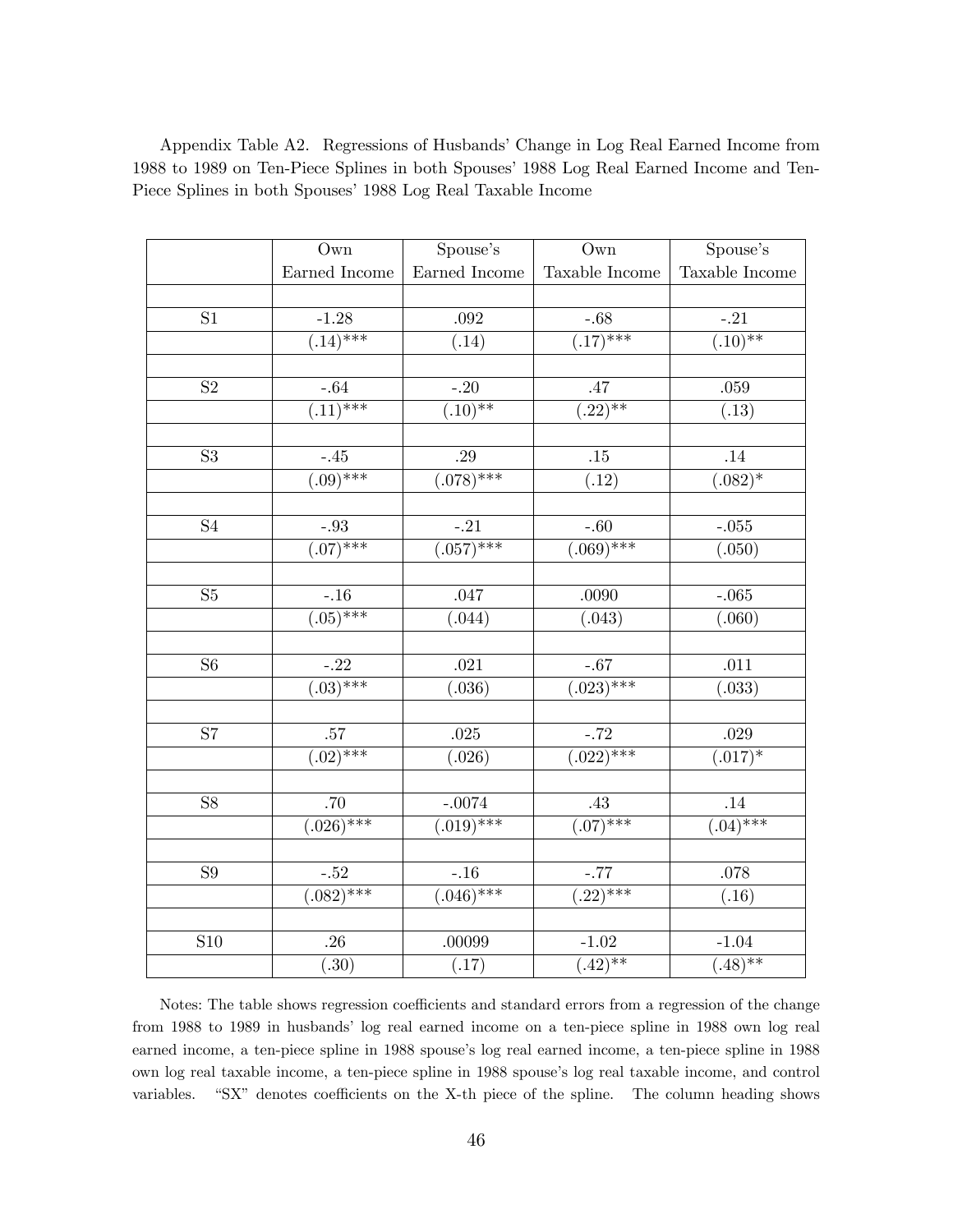the type of income whose spline regression coefficient is being displayed. For example, the coefficient on S7 in the column in which the dependent variable is own taxable income, whose value is -.72, represents the coefficient on the 7th piece of the spline in lagged own real taxable income. Knots of the spline are placed at deciles of the income distribution. The sample includes only married Swedes who are not self-employed, do not hold shares in a closely held corporation, are between 18 and 65 years old (inclusive), whose earnings are greater than zero in 1989 or 1990, and whose spouses share these characteristics. All regressions control for year dummies and the 1988 values of age, age squared, number of children, dummies for nine education levels, and dummies for 24 regions. The regression includes 89,183 observations. I report robust standard errors in parentheses. \*\*\*, \*\*, and \* indicate significance at the  $1\%$ ,  $5\%$ , and  $10\%$  levels, respectively.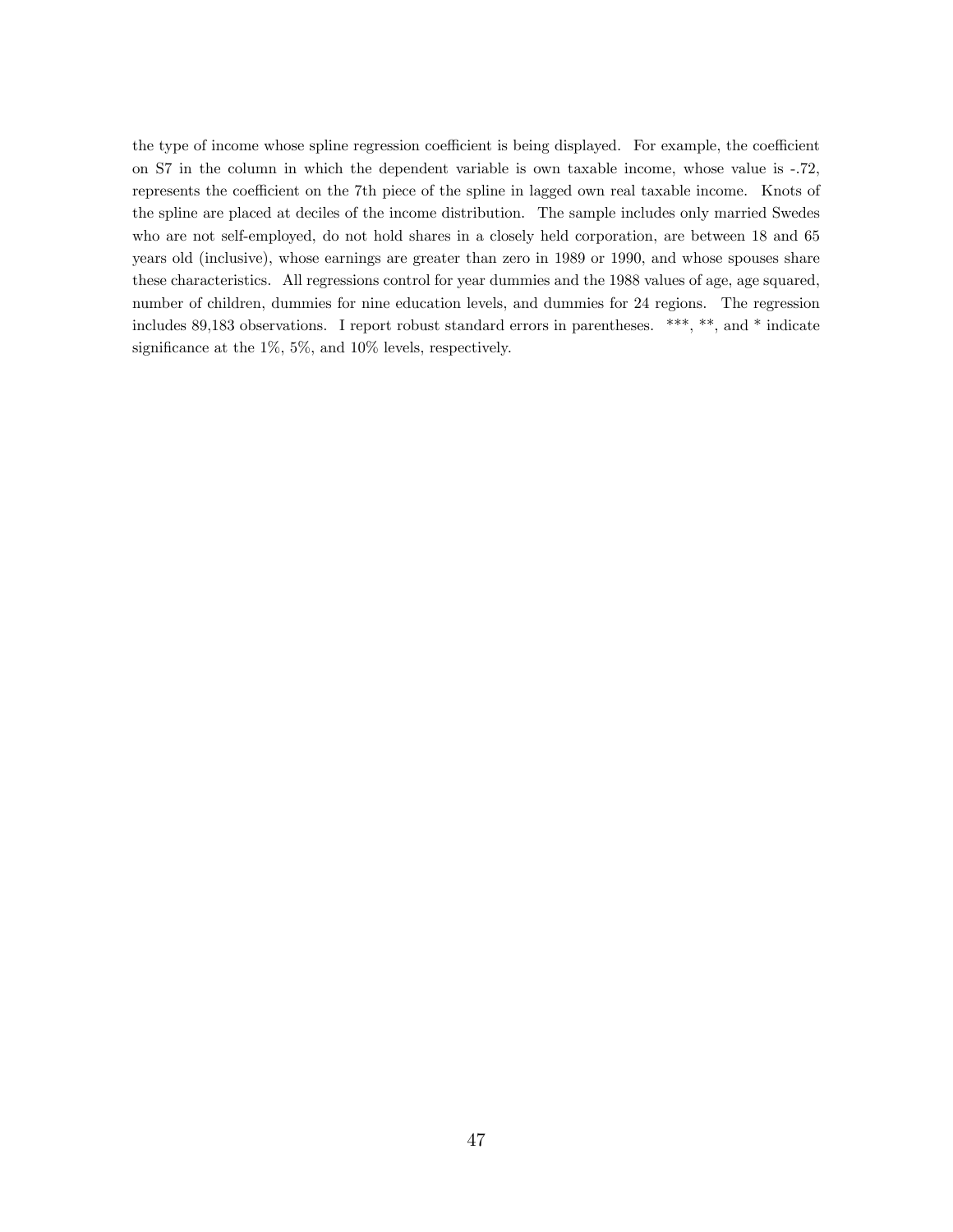|                        | Own                        | Spouse's                 | Own                       | Spouse's                 |
|------------------------|----------------------------|--------------------------|---------------------------|--------------------------|
|                        | Earned Income              | Earned Income            | Taxable Income            | Taxable Income           |
|                        |                            |                          |                           |                          |
| S <sub>1</sub>         | $-0.34$                    | $-.24$                   | $-26$                     | $-.75$                   |
|                        | $\overline{(.16)^{**}}$    | $\overline{(.16)}$       | $\overline{(.12)^{**}}$   | $\overline{(.20)^{***}}$ |
|                        |                            |                          |                           |                          |
| S <sub>2</sub>         | $-1.17$                    | $-.15$                   | .14                       | .76                      |
|                        | $\overline{(.12)^{***}}$   | $\overline{(.13)}$       | (0.16)                    | $\overline{(.26)^{***}}$ |
|                        |                            |                          |                           |                          |
| S <sub>3</sub>         | $-.43$                     | $.21\,$                  | $.12\,$                   | $-.00083$                |
|                        | $\overline{(.09)$ ***      | $\overline{(.11)^{**}}$  | $\overline{(.10)}$        | $\overline{(.14)}$       |
|                        |                            |                          |                           |                          |
| $\overline{\text{S4}}$ | $-.75$                     | $.16\,$                  | $-.14$                    | $-.020$                  |
|                        | $(0.67)$ ***               | $\overline{(.081)^{**}}$ | $(0.059)$ ***             | (.081)                   |
|                        |                            |                          |                           |                          |
| S <sub>5</sub>         | $-43$                      | $-11$                    | $.096\,$                  | $.019\,$                 |
|                        | $\overline{(.051) ^{***}}$ | $(0.69)*$                | $(0.039)$ ***             | (.051)                   |
|                        |                            |                          |                           |                          |
| S6                     | $-.40$                     | $.012\,$                 | $-.20$                    | $-.17$                   |
|                        | $\overline{(.042) ^{***}}$ | $\overline{(.039)}$      | $\overline{(.029)***}$    | $\sqrt{(.027)***}$       |
|                        |                            |                          |                           |                          |
| S7                     | $-.045$                    | $.016\,$                 | $-.32$                    | .023                     |
|                        | (0.030)                    | (.022)                   | $\overline{(.019)***}$    | (0.026)                  |
|                        |                            |                          |                           |                          |
| $\overline{S8}$        | $.25\,$                    | $-.0019$                 | $^{\rm -.52}$             | $-.15$                   |
|                        | $\sqrt{(.022)***}$         | (.030)                   | $\overline{(.047)^{***}}$ | $(.082)*$                |
|                        |                            |                          |                           |                          |
| S <sub>9</sub>         | $.54\,$                    | $.095\,$                 | $.81\,$                   | $-.012$                  |
|                        | $(0.054)$ ***              | (.095)                   | $\frac{1}{(0.19)^{***}}$  | (.25)                    |
|                        |                            |                          |                           |                          |
| S <sub>10</sub>        | $-.22$                     | $-.21$                   | $.74\,$                   | $-.67$                   |
|                        | $\overline{(.20)}$         | $\overline{(.35)}$       | (.50)                     | (.50)                    |

Appendix Table A3. Regressions of Wives' Change in Log Real Earned Income from 1988 to 1989 on Ten-Piece Splines in both Spouses' 1988 Log Real Earned Income and Ten-Piece Splines in both Spouses' 1988 Log Real Taxable Income

Notes: See notes to Appendix Table A2. The difference between Appendix Table A2 and Appendix Table A3 is that in Appendix Table A3, the dependent variable is wives' change in log real earned income from 1988 to 1989, whereas in Appendix Table A2, the dependent variable is husbands' change in log real earned income from 1988 to 1989.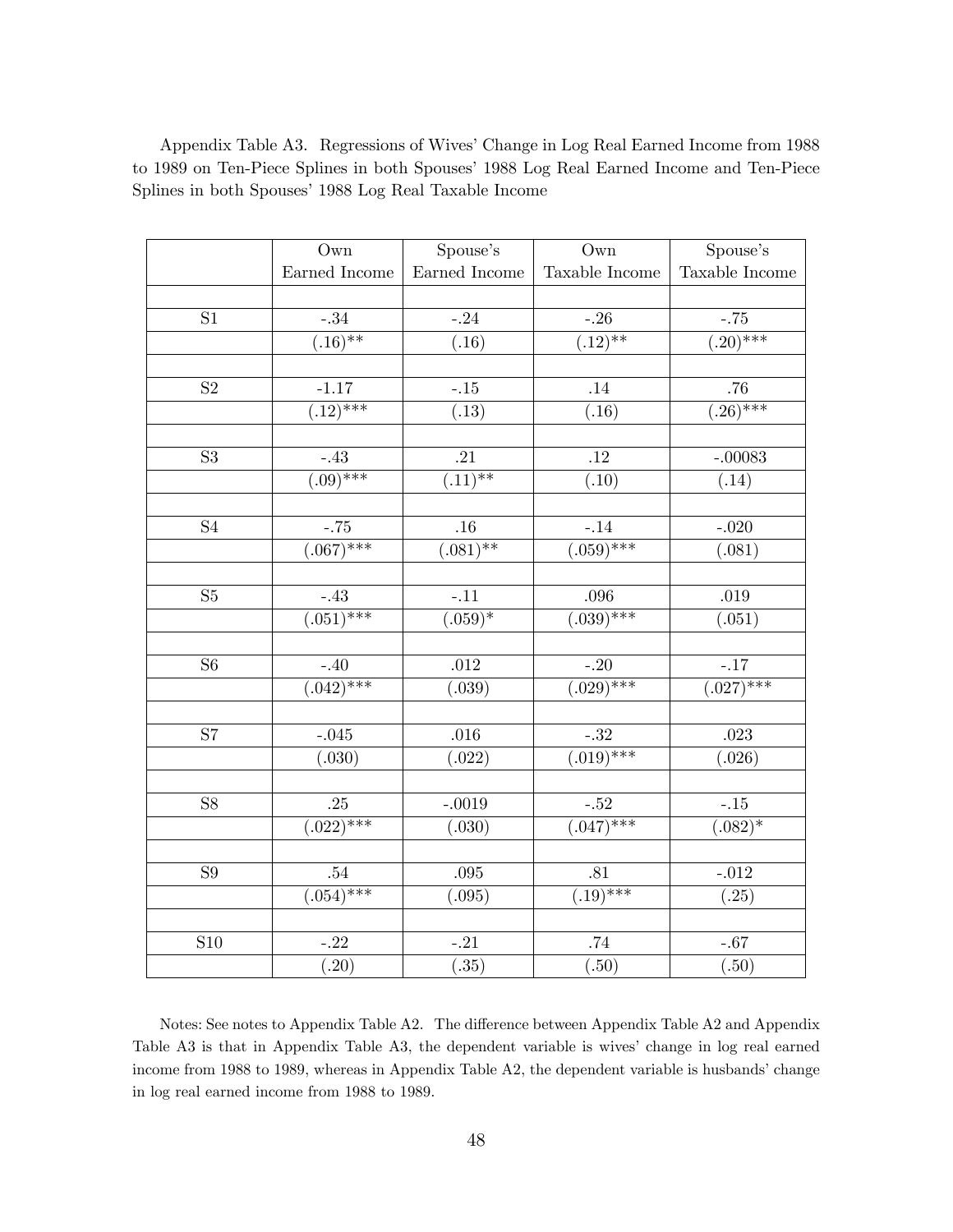|                                             | $\Delta$ ln(NTS <sup>h</sup> ) | $\Delta \ln (NTS^w)$ | $\Delta \ln (\mathrm{VI}^h)$ | $\Delta \ln (\mathrm{VI}^w)$ |
|---------------------------------------------|--------------------------------|----------------------|------------------------------|------------------------------|
|                                             |                                |                      |                              |                              |
| $\Delta \ln (NTS^{h,sim})$                  | .82                            | .019                 | .78                          | $-.013$                      |
|                                             | $(.0027)$ ***                  | $(.0022)$ ***        | $(.019)$ ***                 | (.022)                       |
|                                             |                                |                      |                              |                              |
| $\Delta \ln (NTS^{w,sim})$                  | .017                           | .80                  | $-.023$                      | .34                          |
|                                             | $(.0034)$ ***                  | $(.0028)$ ***        | (.024)                       | $(.028)$ ***                 |
|                                             |                                |                      |                              |                              |
| $\Delta \ln (\overline{\text{VI}^{h,sim}})$ | .021                           | .00088               | .85                          | .0073                        |
|                                             | $(.00042)$ ***                 | $(.00034)$ ***       | $(.0030)$ ***                | $(.0035)$ **                 |
|                                             |                                |                      |                              |                              |
| $\Delta \ln (\text{VI}^{w,\overline{sim}})$ | $-.0020$                       | .011                 | .019                         | .91                          |
|                                             | $(.00027)$ ***                 | $(.00022)$ ***       | $(.0020)$ ***                | $(.0023)^{***}$              |
|                                             |                                |                      |                              |                              |
| R-squared                                   | .56                            | .47                  | .49                          | .59                          |
|                                             |                                |                      |                              |                              |
| F-statistic                                 | 8,777                          | 6,071                | 6,568                        | 9,828                        |

#### Appendix Table A4. First-Stage Regressions

Notes: The dependent variable is shown in the heading of each column.  $"\Delta\ln(NTS^h)"$  refers to  $\ln[(1-MTR_t^h)/(1-MTR_{t-1}^h)]$ , where MTR<sup>h</sup> refers to the husband's marginal tax rate and the subscript the refers to the year.  $\Delta \ln(VI^h)$  refers to ln $[(1+VI^h_t)/(1+VI^h_{t-1})]$ , where VI<sup>h</sup> is the husband's virtual income. The superscript "w" indicates the analogous quantities for the wife. The superscript "sim" on the independent variables indicates that these values are predicted using initial behavior, as described in the text. The sample includes only married Swedes who are not self-employed, do not hold shares in a closely held corporation, are between 18 and 65 years old (inclusive), whose earnings are greater than zero in 1989 or 1990, and whose spouses share these characteristics. The years included in the regressions are 1989-1990 and 1990-1991, when the tax changes occurred. These years are pooled in the regressions. All regressions control for year dummies and the 1988 values of age, age squared, number of children, dummies for nine education levels, and dummies for 24 regions. "H" refers to regressions for husbands, and "W" refers to regressions for wives.  $\chi$  "N" refers to the total number of individuals included in the regressions, the vast majority of whom appear in both 1989-1990 and 1990-1991. Standard errors are in parentheses and have been bootstrapped as described in the text. \*\*\*, \*\*, and \* indicate significance at the  $1\%$ ,  $5\%$ , and  $10\%$  levels, respectively.